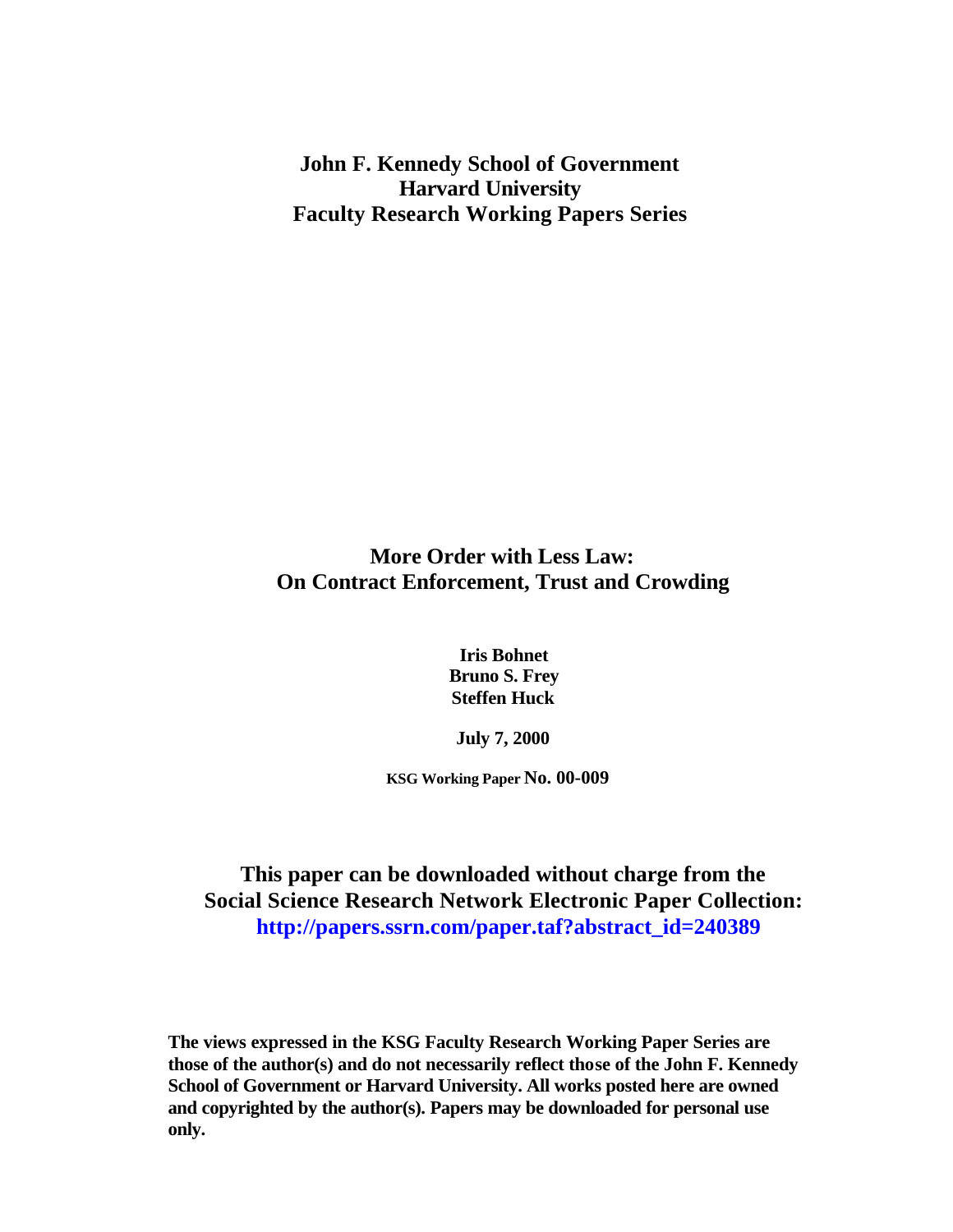### More order with less law: On contract enforcement, trust, and crowding<sup>\*</sup>

#### Abstract

Most contracts, whether between voters and politicians or between house owners and contractors, are incomplete. "More law," it typically is assumed, increases the likelihood of contract performance by increasing the probability of enforcement and/or the cost of breach. This paper studies a contractual relationship where the first mover has to decide whether she wants to enter a contract without knowing whether the second mover will perform. We analyze how contract enforceability affects individual performance for exogenous preferences. Then we apply a dynamic model of preference adaptation and find that economic incentives have a non–monotonic impact on behavior. Individuals perform a contract when enforcement is strong or weak but not with medium enforcement probabilities: Trustworthiness is "crowded in" with weak and "crowded out" with medium enforcement. In a laboratory experiment we test our model's implications and find support for the crowding prediction. Our finding is in line with the recent work on the role of contract enforcement and trust in formerly Communist countries.

Iris Bohnet (corresponding author) Assistant Professor, Kennedy School of Government, Harvard University 79 JFK Street, Cambridge, MA 02138, USA Phone: +1 (617) 495 5605, Fax: +1 (617) 496 5747, email: Iris\_Bohnet@Harvard.edu

Bruno S. Frey Professor, Institute for Empirical Economic Research, University of Zürich Bluemlisalpstreet 10, 8006 Zürich, Switzerland Phone: +41 (1) 634 3731, Fax: +41 (1) 634 4907, email: bsfrey@iew.unizh.ch

Steffen Huck Senior Lecturer, Department of Economics, Royal Holloway College, University of London Egham, Surrey TW20 0EX, United Kingdom Fax: +44 (1784) 439 534, email: s.huck@rhbnc.ac.uk

<sup>¤</sup>We thank Linda Babcock, Sam Bowles, Uwe Dulleck, Ernst Fehr, Simon Gächter, Werner Güth, Ernan Haruvy, Owen Jones, Michael Mandler, Jörg Oechssler, Elinor Ostrom, Fred Schauer and Richard Zeckhauser as well as participants of the 1998 American Law and Economics Association meetings at Berkeley, the 1999 Economic Science Association meetings at Lake Tahoe, the 1999 Symposium on Behavioral Economics at the Levy Institute, the 1999 SPUDM meetings in Mannheim, the 2000 Public Choice Association meetings in Charleston, the 2000 meeting of the MacArthur Foundation Network on Economic Environments and the Evolution of Individual Preferences and Social Norms in Chicago, and seminars at Harvard, Royal Holloway and the University of Zürich for many helpful comments and suggestions. Further thanks are due to Dorothea Kübler for her help in conducting the experiments, to Joanna Veltri for her editorial support and to Michael Zürcher for his legal advice. Financial support of the Schweizerischer Nationalfonds and the Kennedy School of Government Dean's Fund are gratefully acknowledged. The third author also acknowledges financial support of the German Science Foundation (DFG).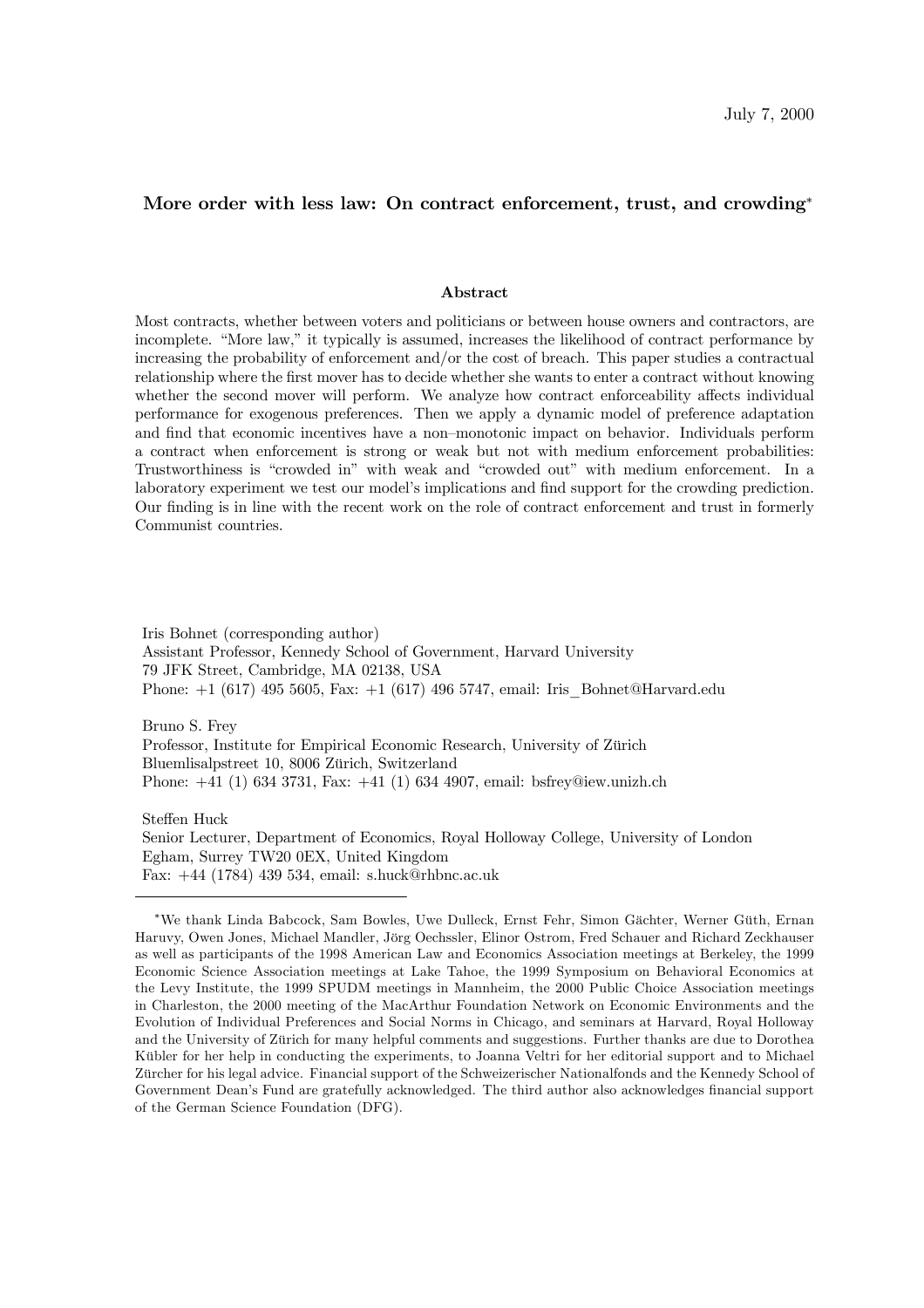## 1 Introduction

Trust can increase efficiency in the economic and the political spheres. Recent studies using aggregate data have suggested the existence of an efficiency–enhancing feature of trust for countries and organizations.<sup>1</sup> This paper attempts at providing a microfoundation for some of these findings. It investigates whether trustworthiness can have an economic payoff at the individual level. Important domains for trust and trustworthiness include the relationship between representatives and their constituents, such as between politicians and voters, managers and shareholders or attorneys and clients. In all these situations, principals have to decide whether they want to enter a contract with an agent, knowing that the contract will be incomplete. Offering a contract, thus, is a matter of trust, and performing it, a matter of trustworthiness.

The problem of trust is more pronounced in large, anonymous societies than in small groups where participants frequently interact. In the latter case, reputation matters and folk theorem–like arguments can sustain cooperation even in the absence of genuine trustworthiness. In the former case, similar arguments tend to fail, creating the need for institutions, such as the law, to facilitate efficient outcomes.<sup>2</sup> The law, however, may affect behavior not only by creating incentives but also by influencing preferences. Rational choice theory has focused on the first aspect. In this paper, we propose a model integrating both effects. We analyze how the enforceability of a contract affects individual performance in the short run

<sup>&</sup>lt;sup>1</sup> See, for example, Putnam (1993), Fukuyama (1995), La Porta et al. (1997) and Knack and Keefer (1997).

<sup>&</sup>lt;sup>2</sup> See, for example, Milgrom, North, and Weingast (1990) and Greif, Milgrom, and Weingast (1994). For a proof of the folk theorem in the prisoner's dilemma with large groups and anonymous interaction, see Ellison (1994). The behavioral relevance of repetition and anonymity have been studied in many laboratory experiments, see, for example, Andreoni (1988) and Bohnet and Frey (1999). For a survey, see Ostrom (1998) who also discusses how experimental results relate to political science.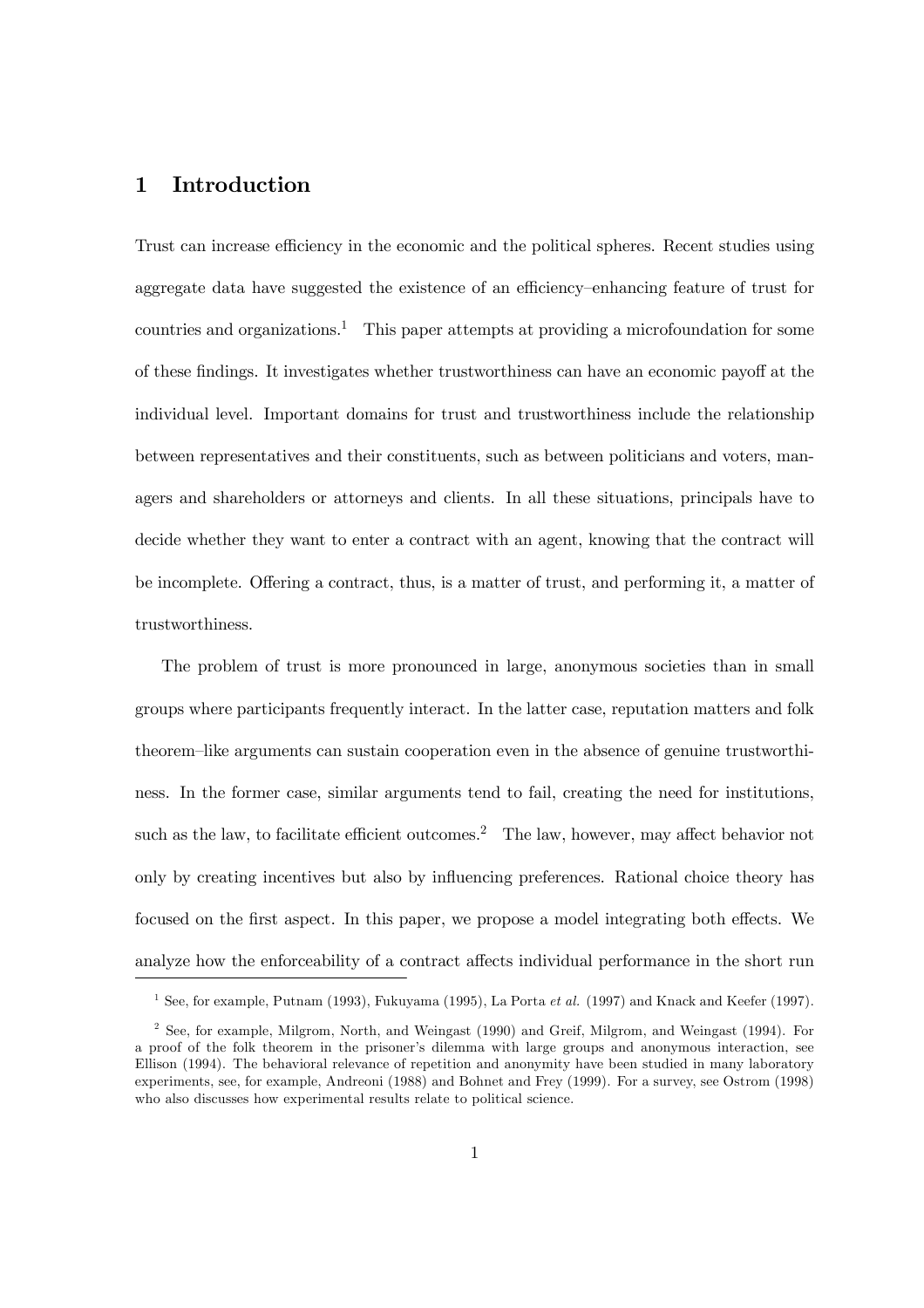with given preferences and in the long run when preferences adapt to the new environment. Our analysis builds on an evolutionary approach. <sup>3</sup> We present analytical results and test their implications in a laboratory experiment.

A contractual relationship is represented by a game in which the first mover has to decide whether she wants to enter a contract without knowing whether the second mover will perform. If the second mover breaches, a chance move decides whether he is held liable for the cost of breach. Standard economic analysis of law predicts that the higher the expected cost of breach is, the more likely second movers are to perform. We show that, when preferences are subject to change, this need not be the case. More specifically, we find that the probability with which a contract is enforced has a *non–monotonic* impact on behavior: Second movers' performance rates are not only high when the expected cost of breach is sufficiently large but also when it is sufficiently small.

We focus on preferences for contract performance and assume that individuals may experience psychological costs when breaching a contract. Such trustworthy individuals are said to have a preference for honesty.<sup>4</sup> Based on the idea that a specific preference is more likely to be maintained and to flourish if it proves to be economically successful, we study a dynamic process in which preferences can change over time. Legal rules can "crowd in" as well as "crowd out" preferences. We find that intermediate levels of contract enforcement lead to crowding out while low levels induce crowding in. The intuition for this is rather

<sup>3</sup> See, for example, Becker (1976), Axelrod (1984), Boyd and Richerson (1985), Bendor and Swistak (1997), Bowles 1998, or Güth and Kliemt (1999).

 $4$  We purposely remain vague here because neither does our model depend on the specifics of the psychological costs incurred nor does our experiment test for different kinds of such costs. Our results are compatible with intrinsic motivation (see, for example, Frey 1997), inequality aversion (see, for example, Fehr and Schmidt 1999 or Bolton and Ockenfels 1999), reciprocity (see, for example, Rabin 1993) and psychological contracts (see, for example, Harrison and Robinson 1997 or Rousseau 1995).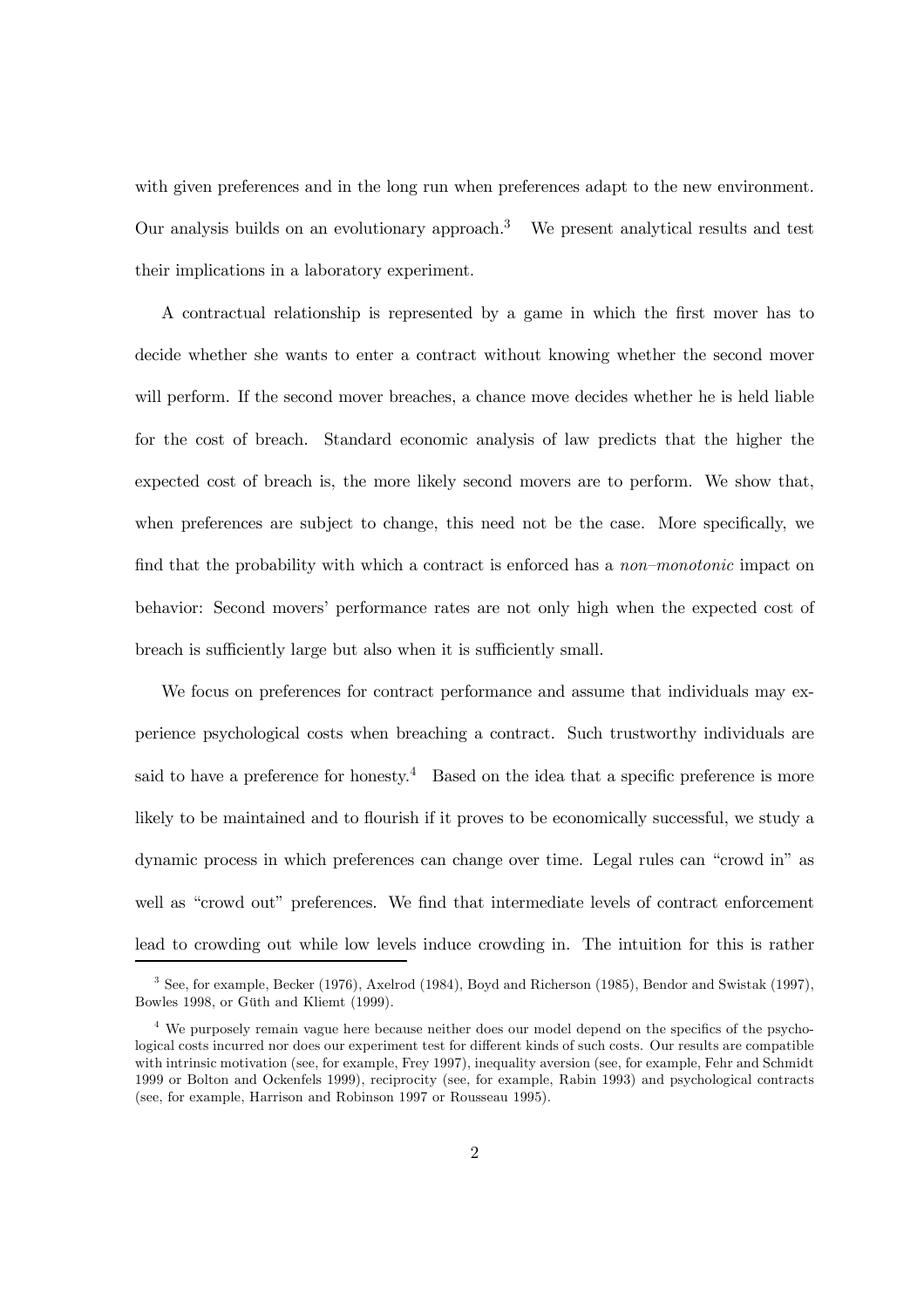straightforward. Suppose you are a first mover who has to decide whether to enter a contract. If you know that the legal system is inefficient, i.e., that contracts are rarely enforced, you will be extremely cautious. Clearly, you would like to enter if you knew your partner was trustworthy. If you received a signal about your partner's trustworthiness, you would only enter if the signal was "sufficiently good." This caution protects you from being exploited too often as well as making trustworthy second movers more successful than others, because on average, they will get more contracts than others. Hence, honesty will be crowded in.

Contractual relationships with weak enforcement are typical for many organizational settings. Some firms purposely create a low enforcement environment where interactions are not guided by the expected cost of breach but by intrinsic motivation. At the same time, these firms heavily invest in screening of potential future employees, stressing that character is more important than the possession of specific skills.<sup>5</sup> Similarly, most micro-finance institutions (e.g. Grameen Bank or Accion) lending money to poor clients without physical collateral, focus on "character-based lending". In the absence of external enforcement mechanisms, the intrinsic trustworthiness of their clients is one of the key variables making a contract between borrowers and lenders possible (Murdoch 1999).

The same pattern applies to many other domains: The more leeway agents have - whether these are employees, borrowers, legislators, judges or executives - the more careful principals are when deciding whom to offer a contract. That the leeway for politicians can be considerable becomes clear in Rose-Ackerman's (1999) analysis of corruption. She points out that (not even) in the United States the law is strict enough to deter elected officials from being

<sup>&</sup>lt;sup>5</sup> See for a summary of such high-commitment human resource management practices, Baron and Kreps (1999).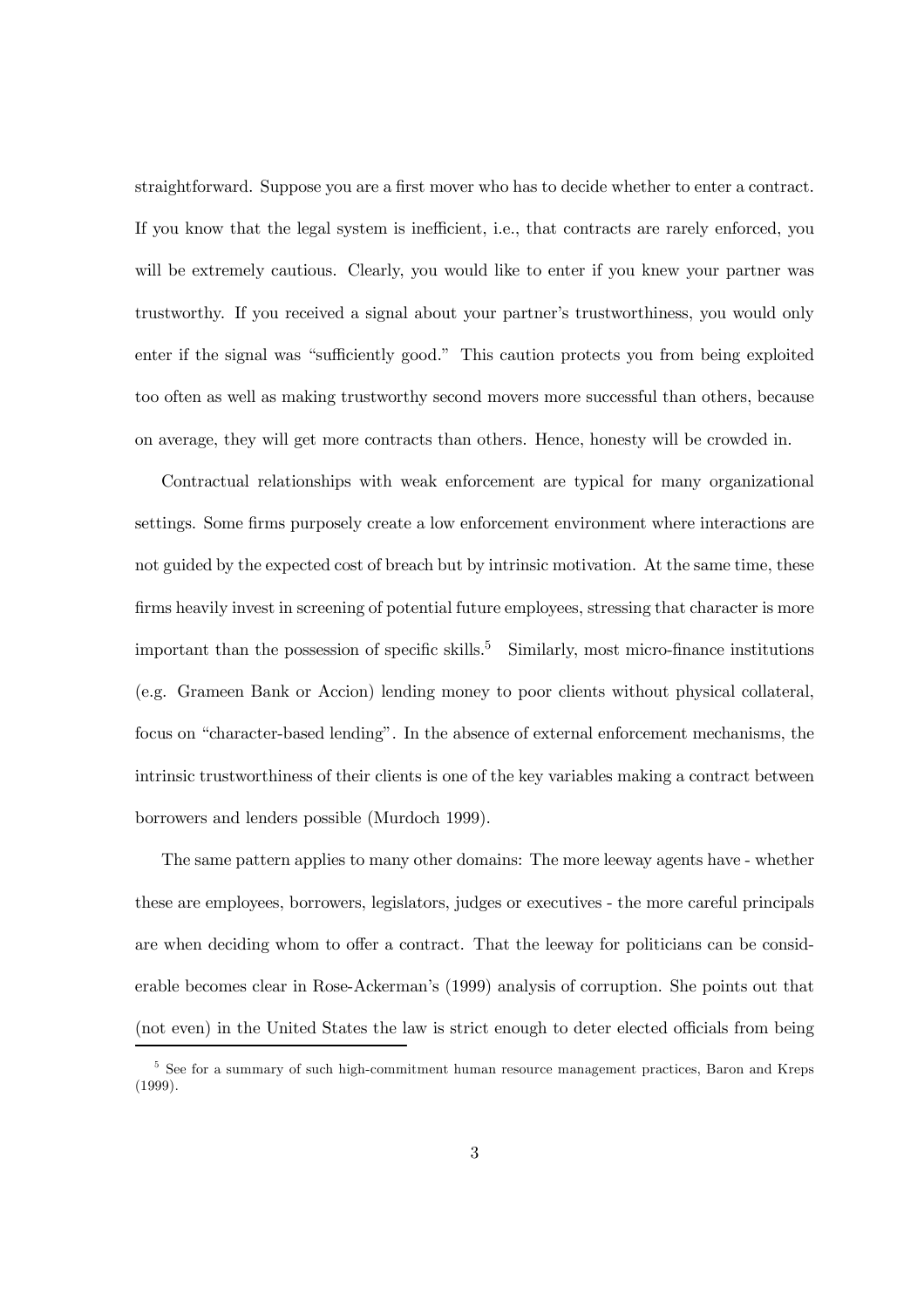corrupt. "The criminal penalties are 'not more than three times the monetary equivalent of the thing in value (i.e. the bribe) or imprisonment for not more than fifteen years, or both' (18 USC  $\S$  201 (a)). This is appropriate for officials who receive bribes except that multiplying by three may be a poor measure of the risk of detection and punishment. The actual probability of catch is likely to be well below one-third." (p. 55) Whether this probability is low in enough to induce crowding-in is an empirical question. If the probability of contract enforcement is higher but not high enough to deter all second movers from breaching, we expect crowding-out.

With such medium enforcement, the expected payoff of entering is higher than the payoff of abstaining even if you know that the contract will be breached. Accordingly, you will enter regardless of your beliefs about your partner's trustworthiness. This unconditional trust makes expected monetary payoff–maximizing second movers more successful than honest types who forsake profitable opportunities to breach. Therefore, honesty will be crowded out causing the aforesaid non–monotonicity: With high levels of contract enforceability, all second movers perform because they are deterred regardless of their preferences, and all first movers enter the contract; preferences are irrelevant and outcomes are efficient. With intermediate levels, honesty is crowded out; more second movers breach and resources are wasted in trials. With low levels, trustworthiness is crowded in; more second movers perform even though they would have an incentive to breach without a preference for honesty and efficiency increases.

Contract enforcement probabilities which are too small to deter breach may be due to a badly functioning legal system with weak state protection, corrupt governments and judicia-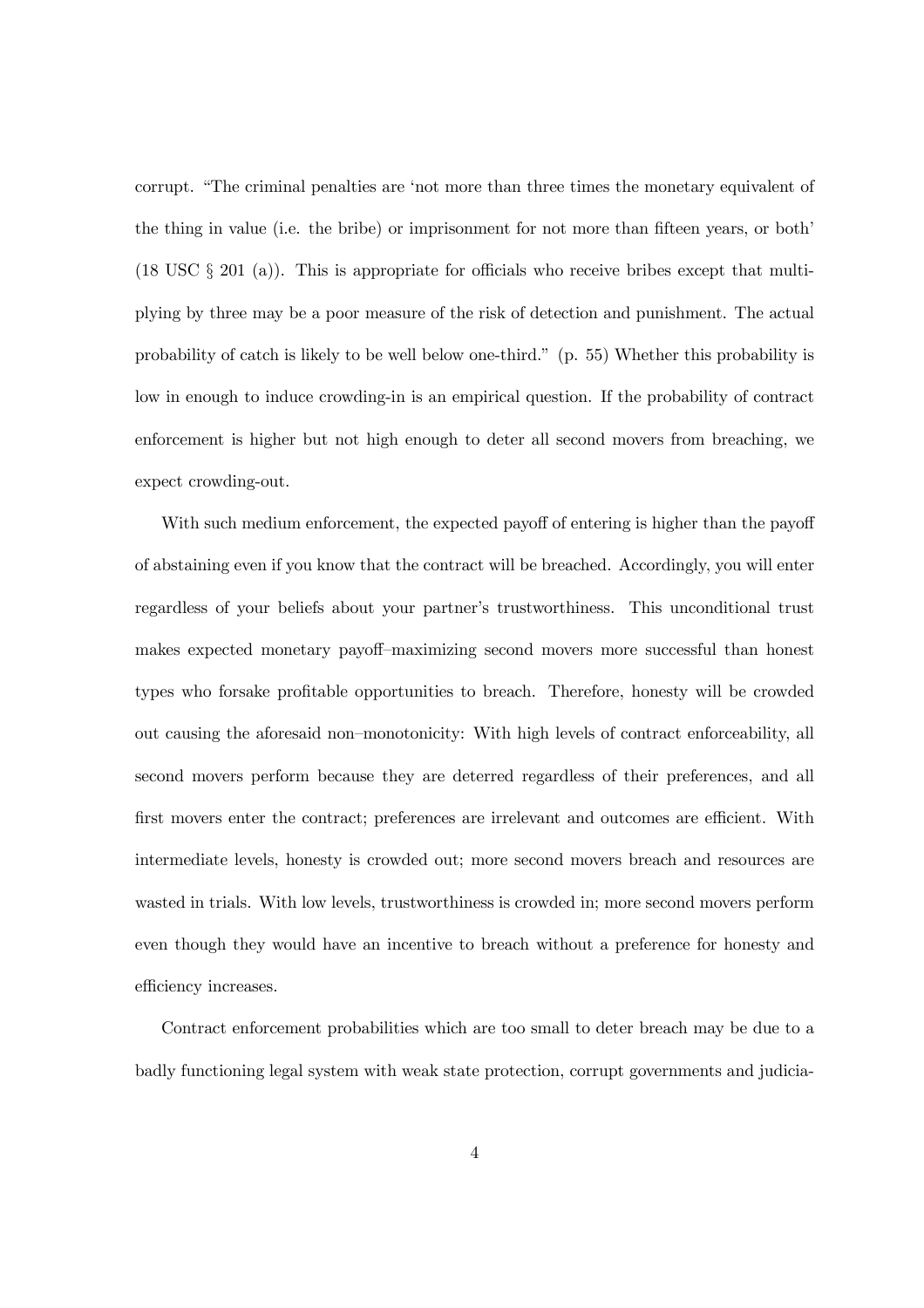ries, or high enforcement costs. So far, it has mainly been discussed how informal institutions, such as social norms, may substitute for an ineffective legal system, and whether shame and ostracism can replace imprisonment and fines.<sup>6</sup> Our model focuses on formal law and intrinsic dispositions and shows how the effectiveness of the two motivational factors depends on each other. By providing a specific legal enforcement regime, the state affects the degree of trust and trustworthiness in a society. Including formal institutions into the analysis of trust and trustworthiness addresses an aspect so far little touched in the current debate on trust and social capital.<sup>7</sup> Our findings may help understand two tendencies currently observed in many countries of the former Soviet bloc: On the one hand, there is a demand for "more law" in order to enforce contracts and to secure property rights. As the state is unable to provide levels of enforcement high enough to deter breach, the demand for protection is satisfied privately. This is one of the explanations for the rise of the Mafia in Sicily (Gambetta 1993) and may also account for its thriving in Russia (Varese 1994). On the other hand, a reemergence of the demand for and supply of trust–based relationships can be observed in the very same countries. In his chapter on "Economics of ethnic capital formation and conflict," Wintrobe (1995: 46-47) writes: "The absence of enforceability generates a demand for trust. The costs of trust formation are lower, when the two parties share common traits, such as a common language, ethnicity, and so on." While his analysis is different from ours, his conclusions

 $6\text{ Social norms}$  have been shown to confine minor crimes such as trespassing (Ellickson 1991) or the overuse of common pool resources (Ostrom, Gardner, and Walker 1994). For the legal debate about "alternative sanctions" see Kahan (1996) and for a general discussion of how social norms and the law interact Sunstein (1996) and Cooter (1998).

<sup>&</sup>lt;sup>7</sup> See Tarrow (1996: 395) who asks: "Can we be satisfied interpreting civic capacity as a home–grown product in which the state has played no role?" Schneider et al. (1997) are among the few who discuss the influence of institutions, namely of the extent parents can choose a public school, on social capital. Those interested in the influence of institutions mainly focus on the relationship between institutions and trust rather than between institutions and trustworthiness (see, e.g., Brehm and Rahn 1997, Nye, Zelikow, and King 1997 and Norris 1999).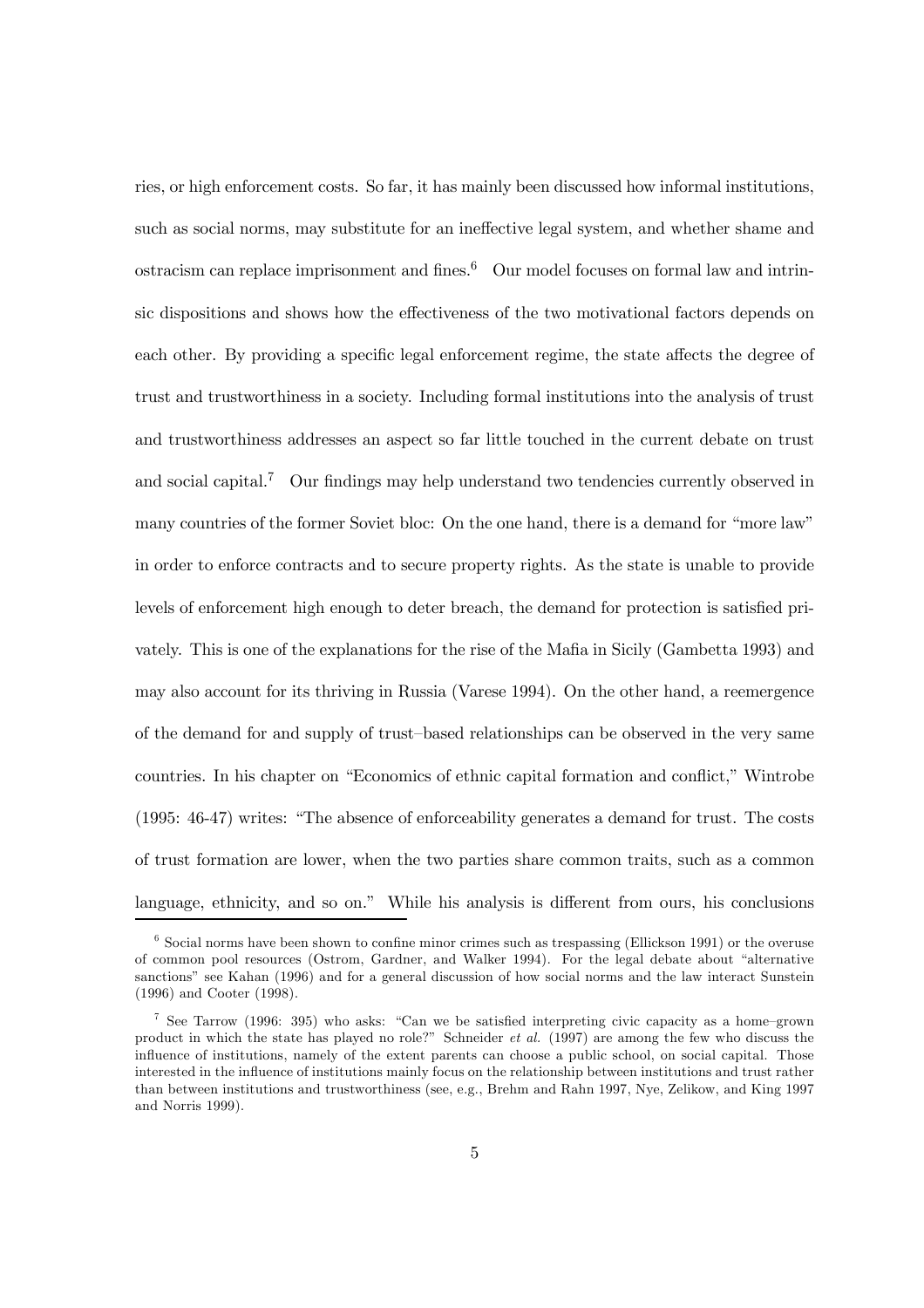are similar: More order can be achieved by relying on trust–based relationships where the parties are able to predict each other's likelihood of cooperation.

Our analysis provides a possible rationale for the coexistence of these two tendencies. People cannot help asking for "more law" if trustworthiness has been crowded out. On the other hand, if it has been crowded in, people can rely on trust–based interactions. Simis (1982) and Varese (1994) suggest that the former Soviet system was characterized by corruption rather than organized crime affecting only specific sections of the population, namely the "nomenclatura." It is these groups who in the absence of a credible state are unable to engage in trust–based interactions and thus, demand private protection. On the other hand, for ordinary people, trust was and still is the basis of their contractual relationships (Wintrobe 1995). Overall, our model predicts a pattern also described by a Latin American quip: "A los amigos todo, a los enimigos nada, al extrano la ley." (For friends everything, for enemies nothing, for the stranger the law.)<sup>8</sup>

The model's empirical validity is tested in the laboratory where we implement the theoretical setup as closely as possible. The experimental results support the crowding predictions. The remainder of the paper is organized as follows: In Section 2 we first study how agents behave with fixed preferences, then analyze the crowding dynamics and discuss the model's main implications. Section 3 presents the design and the experimental results. Section 4 concludes.

<sup>8</sup> We found this proverb in Rose-Ackerman (1999, p.97).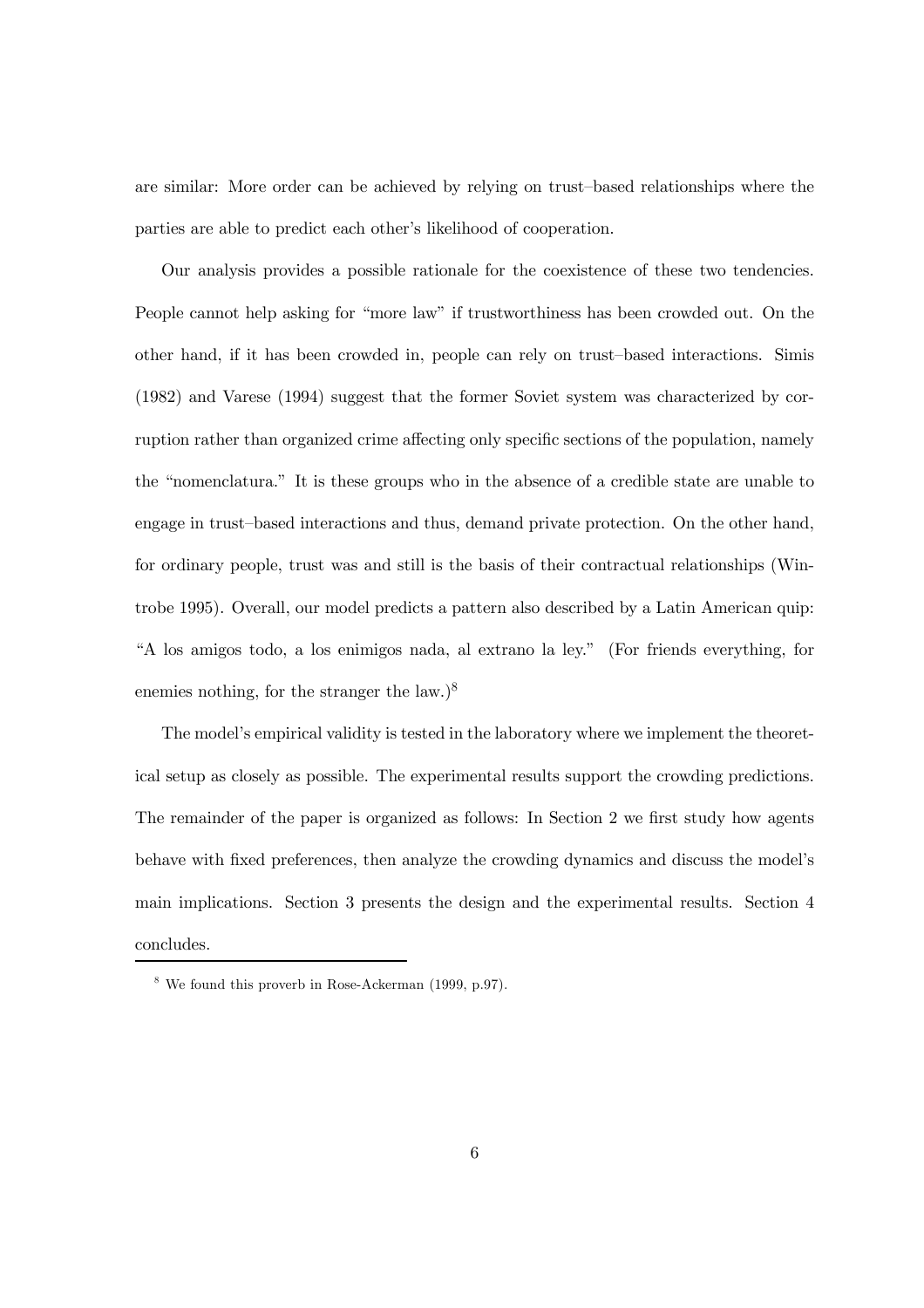## 2 Theory

#### 2.1 The contract game

We model a situation in which two players have the opportunity to produce a joint surplus. There is, however, an asymmetry between the players. Player 1 has to enter the contract without knowing whether player 2 will perform. Therefore, player 1's decision whether to enter the contract is a matter of trust.<sup>9</sup>

We denote her trusting move with T and her non–trusting move with  $\overline{T}$ . In the case where she trusts, player 2 can perform (move P) or breach  $(\overline{P})$ . The game ends if either player 1 does not enter, which yields zero–payoffs for both parties, or if player 1's trust is rewarded by player 2's cooperation. This yields payoffs of 1 for both players.<sup>10</sup> In case of breach, we assume that there is a final chance move capturing a litigation process. With probability p player 2 will be held liable (move  $L$ ). The surplus is divided as in the case of performance but player 2 has to bear the costs of the trial  $c > 0$ , i.e. we assume that perfect expectation damages place the trusting party in the position it would have been in if the other party had performed and that all legal fees are paid by the losing party.<sup>11</sup> Thus, the payoffs are 1 for player 1 and  $1 - c$  for player 2. If player 2 is not held liable  $(\overline{L})$  he profits from breach and receives a payoff of  $1+b$  (with  $b > 0$ ) while player 1 suffers a loss. Her payoff is  $-a$  with  $a \geq c$  as she bears the legal cost and is not compensated for any investments she made by entering the contract.

<sup>&</sup>lt;sup>9</sup> For related games on trust, see Berg, Dickhaut and McCabe (1995), Burnham, McCabe and Smith (1999), Gueth and Kliemt (1999), or Van Huyck, Battalio, and Walters (1995).

 $10$  This specification of the payoffs is a simple normalization without loss of generality.

<sup>&</sup>lt;sup>11</sup> This corresponds to the English legal cost allocation rule.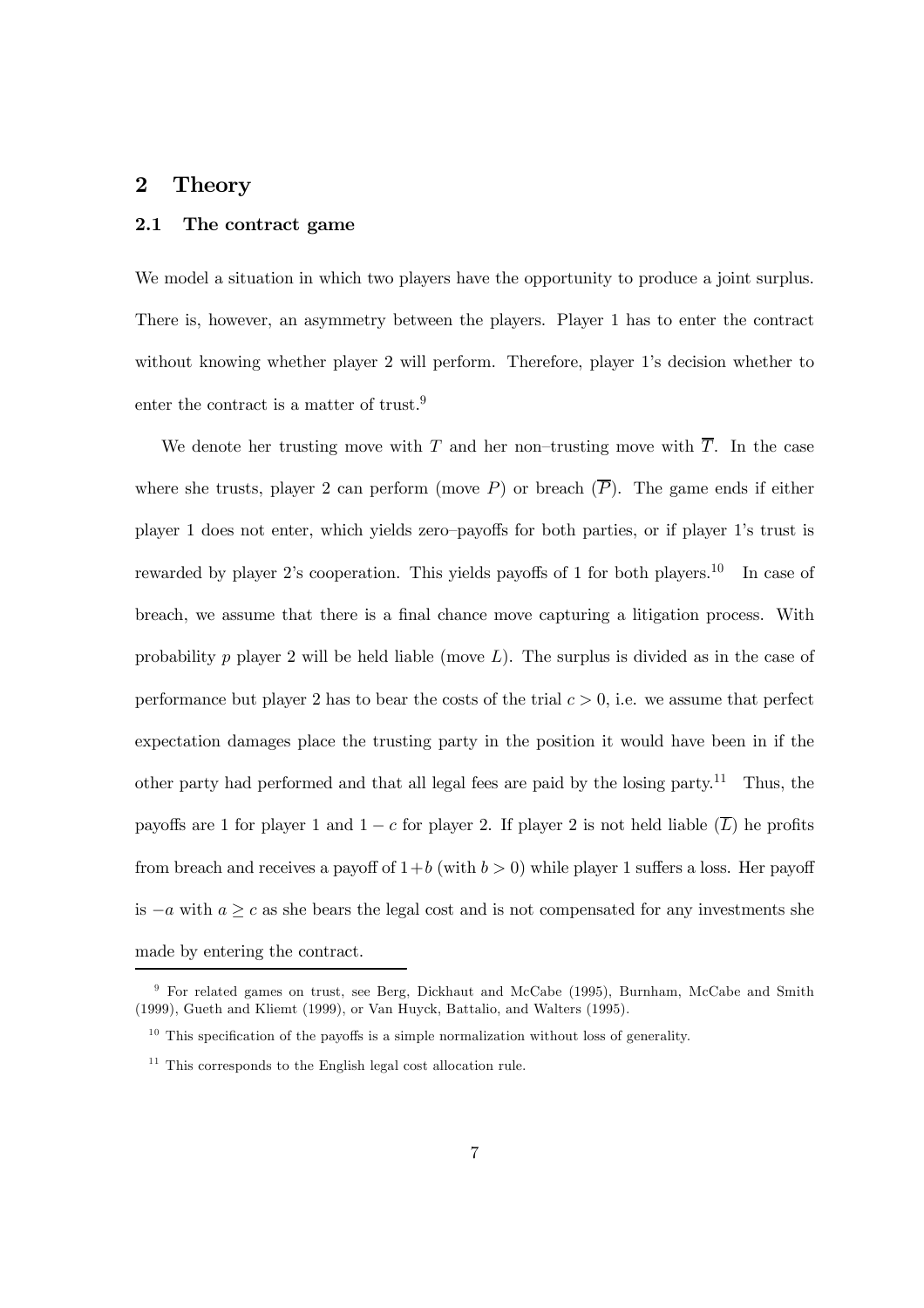

Figure 1: The contract game with monetary payoffs.

Breach is never efficient. The benefits from breach are not large enough to compensate the first mover, i.e.,  $b < 1 + a$ . Figure 1 shows this game in its extensive form.

We assume that all payoffs are monetary. However, in order to solve the game we need utilities associated with the various outcomes. To map outcomes into (cardinal) utilities we assume that there are two possible preferences a player can have, i.e., players can be of two different types. One type  $(M)$  is only interested in (expected) monetary payoffs. This means that for this type the monetary payoffs in Figure 1 represent utilities. The second type  $(H)$  is assumed to have a preference for honesty. In particular, we assume that this type suffers from psychological costs when breaching a contract. These costs are assumed to be sufficiently high such that a player of type  $H$  would never betray regardless of the monetary  $g$ ain  $b.$ <sup>12</sup>

 $12$  This assumption simplifies the analysis without altering its results. All results would still hold if we allowed for a larger set of preferences incorporating different levels of psychological costs. Notice that in the case of a continuous type space—possibly ranging from infinite (psychological) costs to infinite gains—all that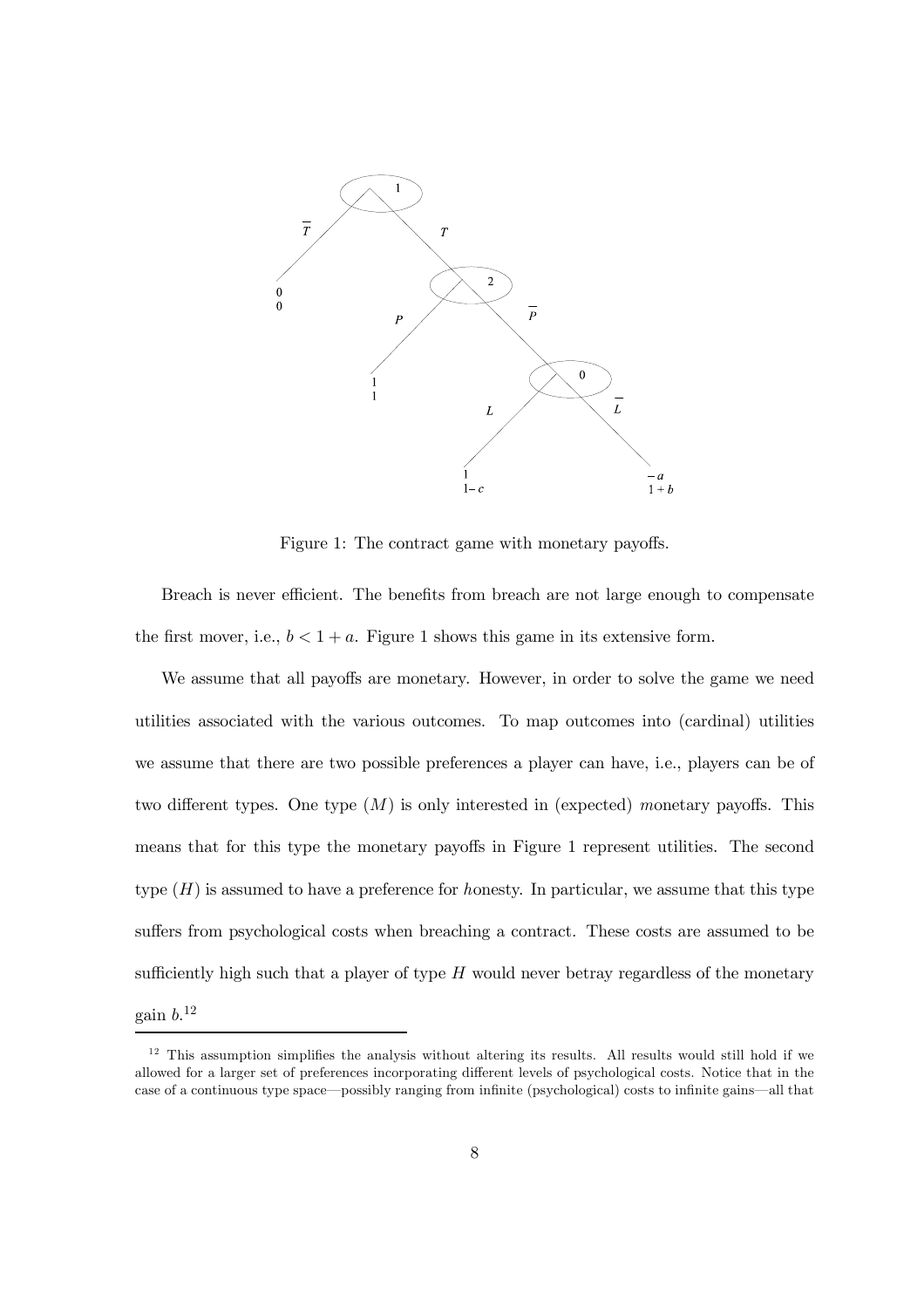Having introduced the set of possible preferences  $\{M, H\}$  we can transform the 'money game' of Figure 1 into a standard game where the payoffs are von Neumann–Morgenstern utilities. This is done by replacing the payoff of player 2 after path  $T\overline{PL}$  by  $1 + b - \delta$  where  $\delta = 0$  for type M and  $\delta > b$  for type H.

Assuming that player 1 recognizes which type player 2 is, we have, for each possible match of players, a well-specified standard game.<sup>13</sup> We solve this game by backward induction.<sup>14</sup> Obviously, player 2 will breach if his expected payoff from breach exceeds  $1$ , i.e. if

$$
p(1-c) + (1-p)(1+b-\delta) > 1.
$$
 (1)

As assumed, for type  $H$  this is never fulfilled. A player 2 with a preference for honesty will always choose P. For type M, we can insert  $\delta = 0$  into inequality 1 and rewrite it as

$$
p < \frac{b}{b+c}.\tag{2}
$$

Next, we can focus on the decision of player 1. If she is confronted with an  $H$ -type she will surely trust. The same is true if she is confronted with an  $M$ -type and  $p > \frac{b}{h+1}$  $\frac{b}{b+c}$  holds. But if she is confronted with an  $M$ –type and (2) is fulfilled she will enter only if her expected payoff from entering exceeds her outside–option payoff, i.e., if  $p - a(1 - p) > 0$ . This can be rearranged as

$$
p > \frac{a}{1+a}.\tag{3}
$$

matters is whether the costs are larger or smaller than the monetary gain b.

<sup>&</sup>lt;sup>13</sup> If player 2 is of type M the game is identical to the one of Figure 1. If player 2 is of type H the payoff after path  $T\overline{PL}$  is  $1 + b - \delta < 1 + b$ .

<sup>&</sup>lt;sup>14</sup> Admittedly, the assumption of perfect type recognition is strong. However, the results of our analysis hold as long as players receive sufficiently informative signals about their opponents' types. This is also discussed in section 2.3 and illustrated in Appendix B. The main effect of assuming perfect signals is that it simplifies notation and analysis significantly. Recent experimental evidence supports the notion that type recognition is possible after pre–play communication in a prisoners' dilemma game (see Orbell and Dawes 1991, or Frank, Gilovich, and Regan 1993). Kikuchi, Watanabe and Yamagishi (1995) found that trustworthy types were better in predicting others' types than non-trustworthy types. More generally, see Frank (1988).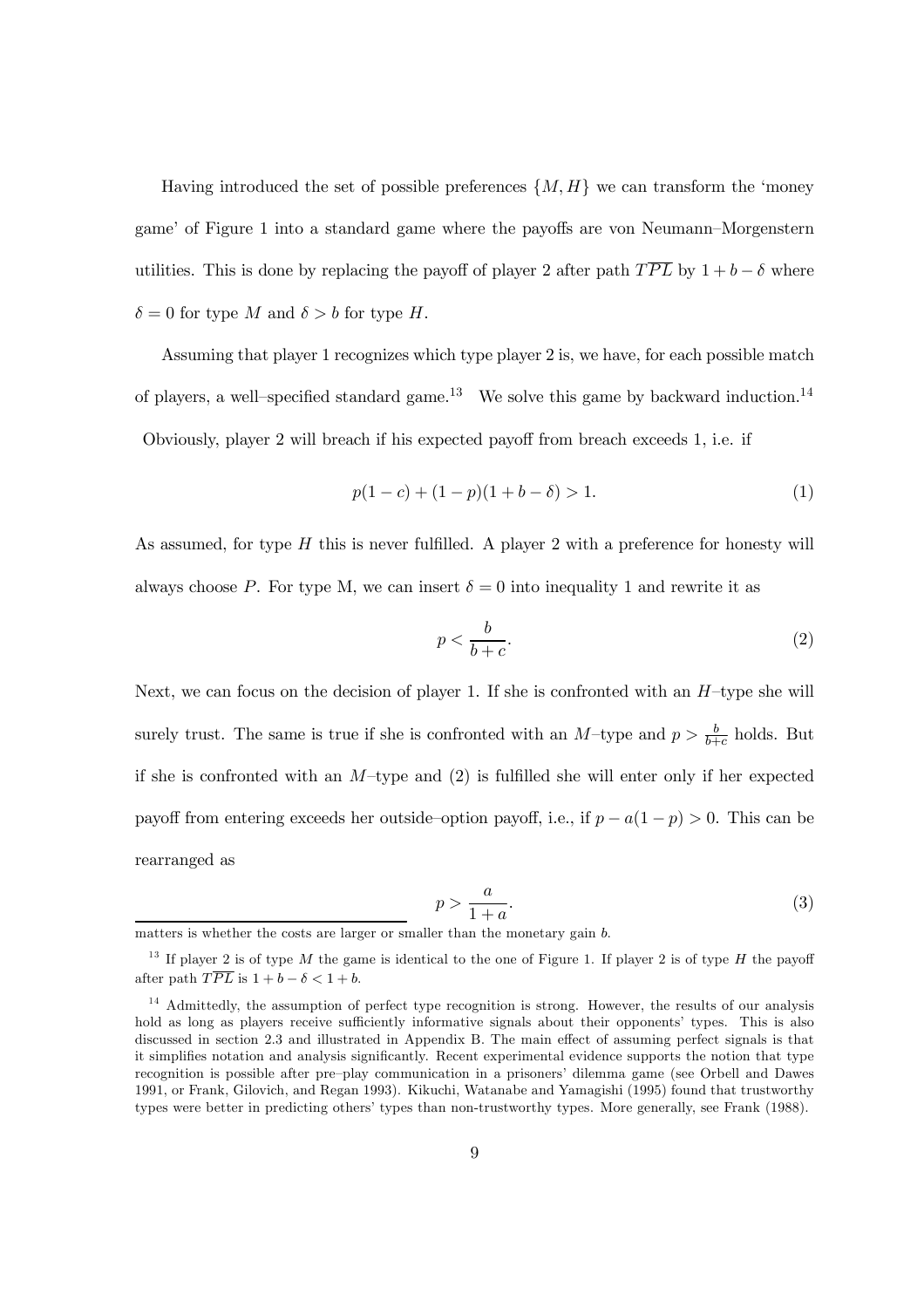From this follows

Proposition 1 The (unique) subgame perfect equilibrium (SPE) is  $(T, P)$  if player 2 is of type H or if player 2 is of type M and  $p > \frac{b}{b+1}$  $rac{b}{b+c}$  [High p];  $(T,\overline{P})$  if player 2 is of type M and  $\frac{a}{1+a} < p < \frac{b}{b+1}$  $rac{b}{b+c}$  [Medium p];  $(\overline{T}, \overline{P})$  if player 2 is of type M and  $p < \min\left\{\frac{a}{1+r}\right\}$  $\frac{a}{1+a}$ ,  $\frac{b}{b+a}$  $_{b+c}$  $\}$  [Low  $p$ ].

In what follows we shall assume that  $ac < b$ . Otherwise  $(T, \overline{P})$  would never be an SPE and the crowding analysis would be less rich and less interesting. Imposing this requirement means, informally speaking, that the loss player 1 incurs after having been betrayed and not compensated must be relatively small in comparison to the profit of player 2 and the legal costs.

#### 2.2 Crowding

The previous subsection showed how individuals with given preferences behave under different legal regimes. We now allow for preferences to adapt to the contractual situation and study the implications of "preference crowding" for our model. Economically successful preferences are crowded in, unsuccessful preferences are crowded out. Formally, this means that the share of types with a certain preference grows faster than another share, if and only if the average material earnings of the former exceed the average earnings of the latter. In the context of our model and in the absence of a fully fledged theory of preference formation, this assumption seems natural. Contracts are closed to secure material benefits and the outcomes of our contract game are exclusively characterized by different resource allocations.<sup>15</sup>

<sup>&</sup>lt;sup>15</sup> For earlier studies analyzing endogenous preferences in a similar framework, see, for example, Bester and Güth (1998), Huck and Oechssler (1999), To (1999), and especially Güth and Kliemt (1999) who also deal with the issue of trust. Pioneering studies suggesting that endogenous preferences may result from payoff-driven (evolutionary) dynamics are Becker (1976) and Hirshleifer (1977). However, we do not wish to generalize too much here as different mechanisms may apply if one deals with attitudes towards drugs, religion or other domains in which outcomes are less tangible. For a survey of alternative approaches, see Bowles (1998).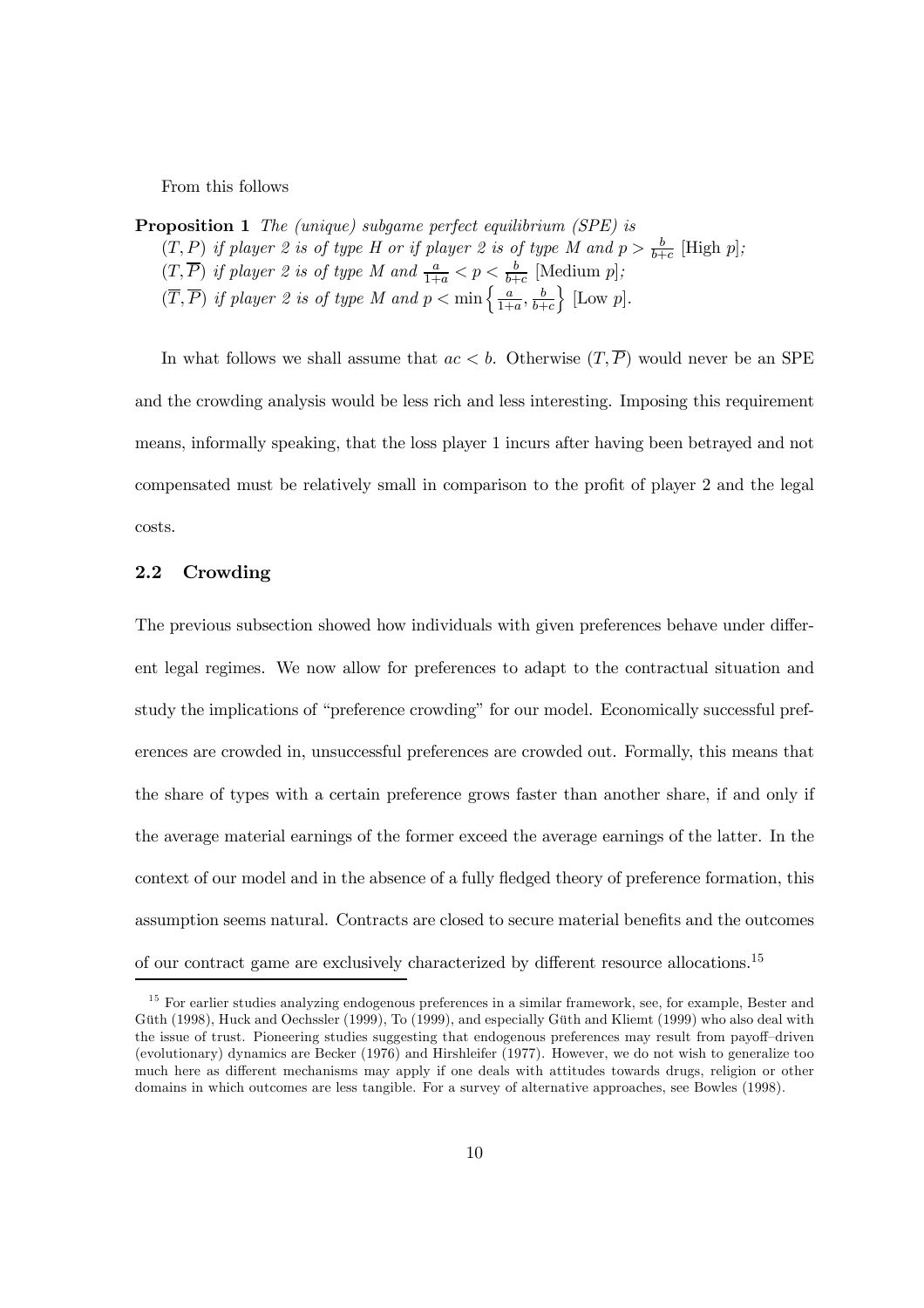The assumption that successful "traits" spread is often associated with models of genetic evolution, although it can be justified differently.<sup>16</sup> One justification is offered in Appendix A which briefly illustrates a stochastic model of individual preference adaptation.<sup>17</sup> In our model, this implies the following: If honesty leads to forsaking profitable opportunities such that a typical  $H$ –type earns less than a typical  $M$ –type, honesty will be crowded out. On the other hand, honesty will be crowded in if individuals are in an environment favoring honesty such that, on average,  $H$ -types earn more than  $M$ -types.

In order to calculate how successful the two different types (of preferences) are, we assume that individuals are randomly matched to play the contract game, and that there are enough individuals such that the law of large numbers can be applied. This allows us to take expected values as a measure of success.

Proposition 1 shows that what happens when two players interact depends on the value of  $p$ , the probability that the contract is enforced. As indicated in the proposition we can distinguish three regimes. For each regime we can now study how preferences are crowded in and out.

High p ( $p > \frac{b}{b+}$  $\frac{b}{b+c}$ 

In this case, all individuals, regardless of type and matching, will play the SPE  $(T, P)$ . This means that individuals of both types receive the same expected monetary payoff. Thus, there will not be any crowding and regardless of the numbers of  $H$ – and  $M$ –types, the large

 $16$  See Börgers and Sarin (1997) and Schlag (1998) for two such justifications.

 $17$  The probabilities with which preferences are adapted are assumed to depend on two factors, economic success and conformity. The more an individual's environment favors a certain preference and the more common a certain preference is, the more likely it is that an individual will develop the same preference. (Note, however, that adaptation is not deliberate. People cannot consciously decide about their preferences. For a different approach, see Cooter 1998.) We show that this process behaves, under certain additional regularity assumptions, like a growth–monotonic (evolutionary) process.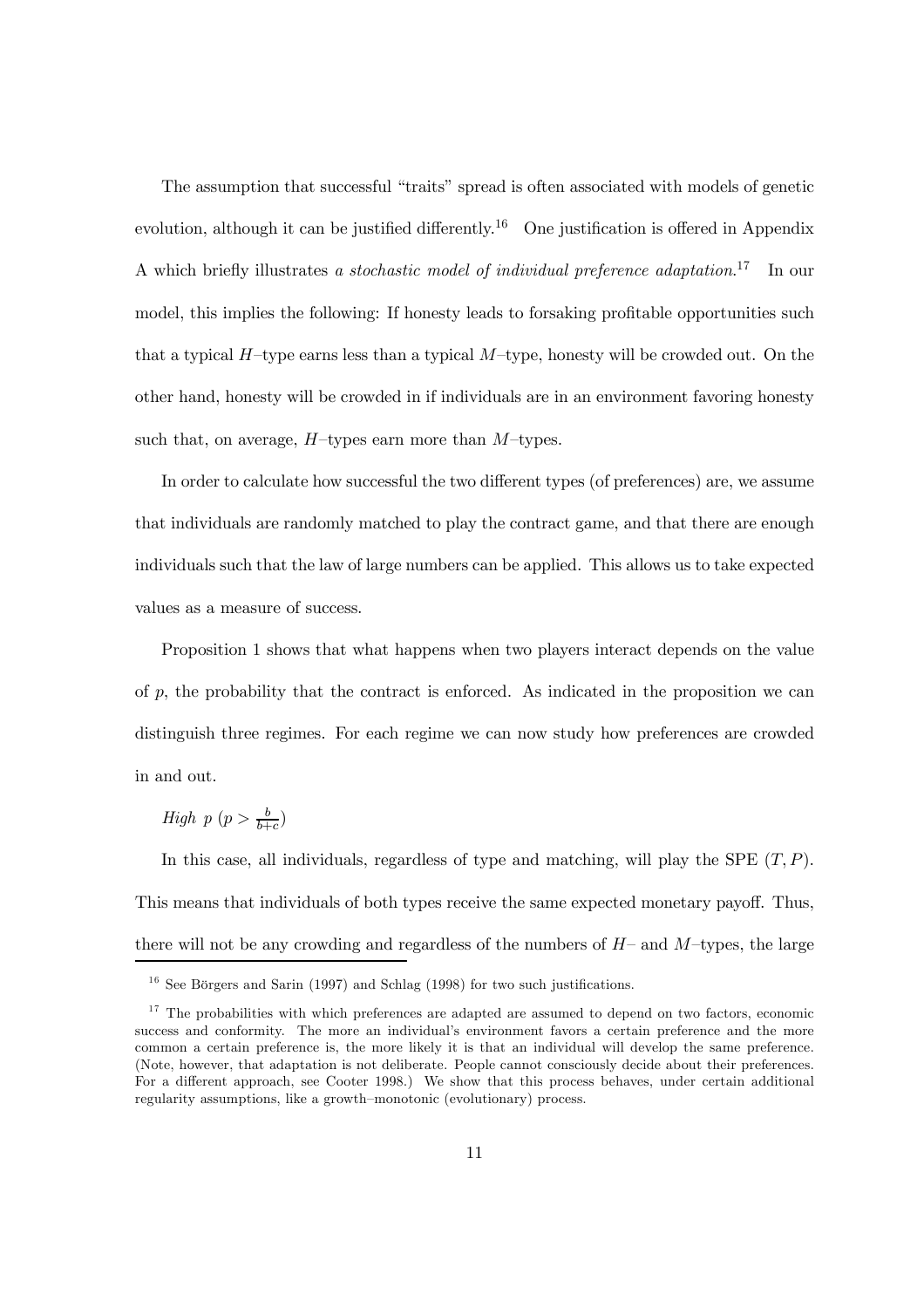enforcement probability ensures performance.

 $Median\ p\ (\frac{a}{1+a} < p < \frac{b}{b+1})$  $rac{b}{b+c}$ 

With medium  $p$ , behavior in a match depends on the type of player 2. If player 2 is of type H, the SPE is  $(T, P)$ . If he is of type M, the SPE is  $(T, \overline{P})$ . Since M maximizes expected monetary payoffs while  $H$  does not, it follows that average earnings of  $M$ -types exceed average earnings of  $H$ -types. In the role of player 2,  $M$ -types earn on average  $p(1 - c) + (1 - p)(1 + b)$ , which is strictly greater than 1, the payoff of an H-type in the role of player 2. When in the role of player 1,  $M$ –types and  $H$ –types do equally well on average, since the expected payoff of a player 1 is independent of her own type. Thus, with medium  $p, M$ -types always earn more than  $H$ -types (regardless of the current number of them). Accordingly, honest preferences will be crowded out. This implies, asymptotically for the long run, that  $H$ –types will completely vanish and that all individuals will play equilibrium  $(T,\overline{P}).$ 

Low  $p\left(p < \frac{a}{1+a}\right)$ 

We proceed as in the above case, but now take into account that  $(\overline{T},\overline{P})$  is the SPE if player 2 is of type M and that  $(T, P)$  is the SPE if player 2 is of type H. In this case, the earnings of  $H$ –types exceed the earnings of  $M$ –types. When in the role of player 2, the former always receive 1, the latter always  $0$ . When in the role of player 1, the average payoffs of the two types are again identical. They do not depend on their own type. Thus, with low  $p$ , preferences for honesty are crowded in and, in the long run, type  $M$  will vanish such that all individuals will play the trust–rewarding equilibrium  $(T, P)$ .

We summarize our results in

Proposition 2 In the case where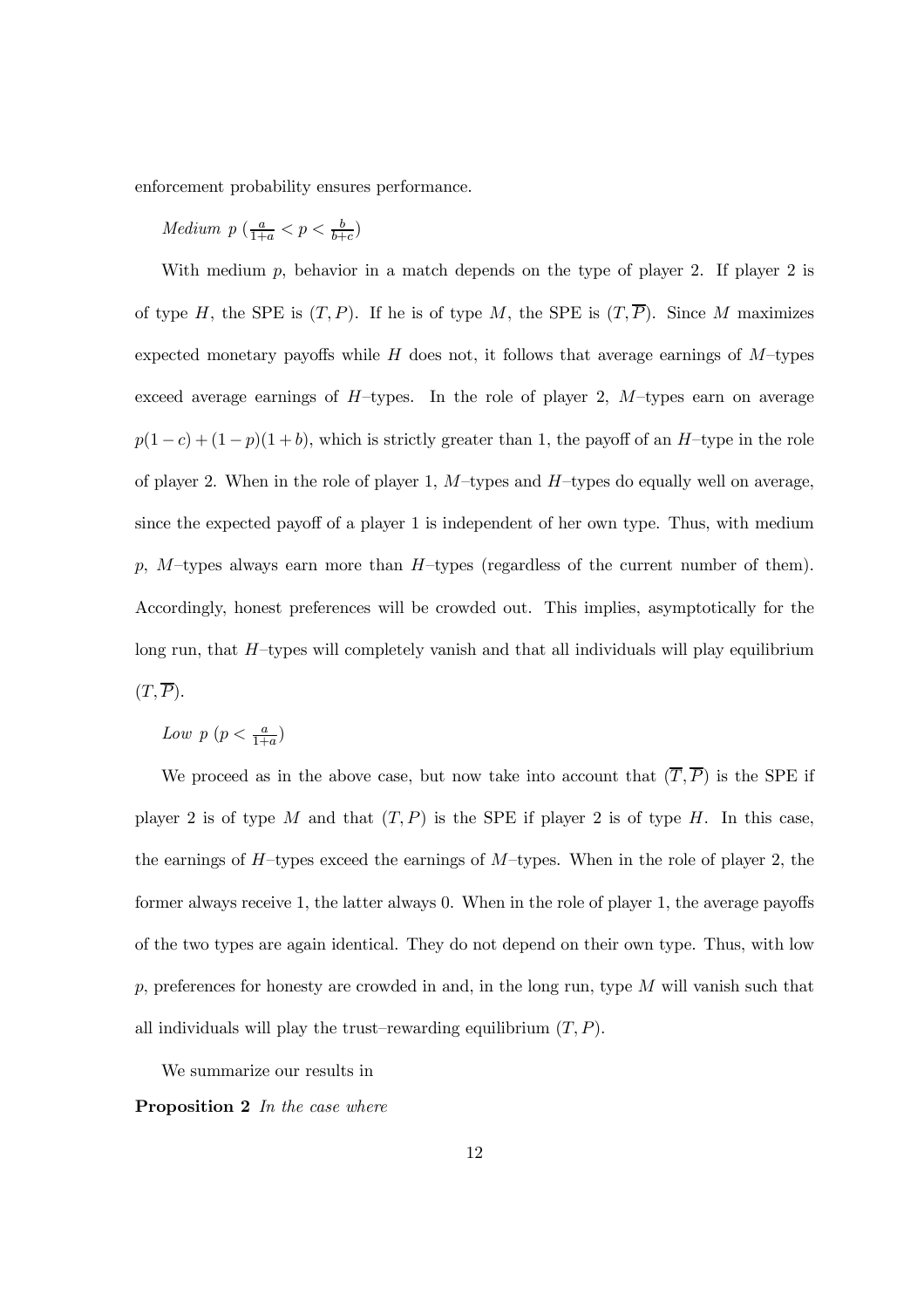| $\frac{a}{1+a} < p < \frac{b}{b+c}$ |                                 |  |
|-------------------------------------|---------------------------------|--|
|                                     | $1+b-a+p(1-b+a-c)$ $2+b-p(b+c)$ |  |
|                                     | $1-a+p(1+a)$                    |  |

Table 1: The evolutionary game with medium  $p$ .

| $\frac{a}{\overline{a}}$<br>р | И | Ч  |
|-------------------------------|---|----|
|                               |   |    |
| H                             |   | '' |

Table 2: The evolutionary game with low p.

 $p > \frac{b}{b+1}$  $\frac{b}{b+c}$  there is no crowding; in the long run both types may be present in the society and all individuals play  $(T, P)$ ;

 $\frac{a}{1+a}$  <  $p$  <  $\frac{b}{b+}$  $\frac{b}{b+c}$  trustworthiness is crowded out; in the long run only type M will be present in the society and all individuals play  $(T,\overline P);$ 

 $p < \frac{a}{1+}$  $\frac{a}{1+a}$  trustworthiness is crowded in; in the long run only type H will be present in the society and all individuals play  $(T, P)$ .

The long–run stable states can also be derived by analyzing evolutionary games in which the two types compete. For  $p > \frac{b}{b+1}$  $\frac{b}{b+c}$  this game is trivial as both types behave identically and receive identical payoffs. For the other cases the two matrix games in Tables 1 and 2 emerge. (Note that the payoffs are based on the assumption that both types are equally likely to become player 1 or 2.)

As  $p < \frac{b}{b+1}$  $\frac{b}{b+c}$ , it is easy to see that the game has a unique evolutionarily stable strategy (see Maynard Smith 1982). There is a unique equilibrium  $(M, M)$  and the equilibrium strict. Hence, the unique evolutionarily stable strategy is M. This mirrors the second result of Proposition 2: In the long run only  $M$ -types survive.

An even simpler matrix emerges in case of  $p < \frac{a}{1+a}$  $\frac{a}{1+a}$ . Clearly, the unique equilibrium of this game is  $(H, H)$  and as the equilibrium is strict, the unique evolutionarily stable strategy is H. This mirrors the third result of Proposition 2.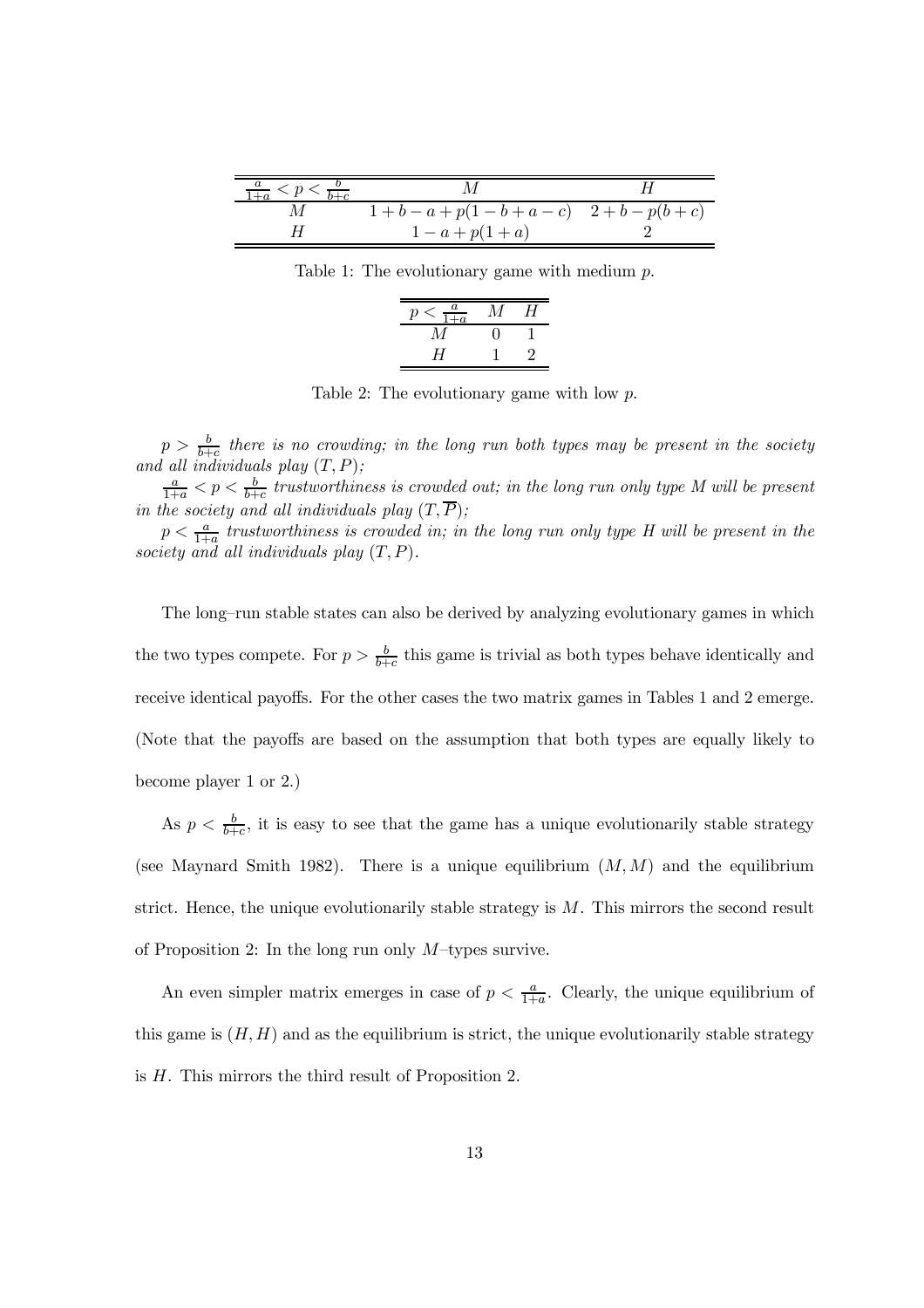#### 2.3 Discussion

There are two main implications of Proposition 2. The most fundamental one is that it is impossible to predict behavior in a group of agents playing the contract game without knowing their history. Individuals' preferences are subject to change, and outcomes in one round affect the distribution of types in the next. And, since individuals' preferences depend on past regimes, so do their actions. The longer a group of agents has played in a low– probability environment, the more individuals with a preference for honesty are present and the less breach is observed. Vice- versa for a medium–p environment. Also it may be possible that groups have experienced regime changes in the past in which case one does not only need to know how long the group has been playing under the current regime, but also how long under the preceding one. The total crowding history matters.

The second significant implication of the proposition is that the probability of contract enforcement exerts a non–monotonic effect on behavior. Such a non–monotonicity would not occur in standard models with fixed preferences.<sup>18</sup> The worst legal regime is not one where contracts cannot be enforced but one with an intermediate level of contract enforceability. With an intermediate  $p$  there is no need for first movers to care about with whom they interact, since entering the contract is better than staying with the outside option, even if the contract is breached. This lack of caution makes those who are dishonest economically successful. Accordingly, the share of dishonest types will grow. This is the situation which gave the present study its title: There are two alternatives—"more order with more law" or

 $18$  The first authors highlighting the possibility of such non–monotonicities are, to the best of our knowledge, Akerlof and Dickens (1982). They study a model with cognitive dissonance which may induce players to re– evaluate outcomes.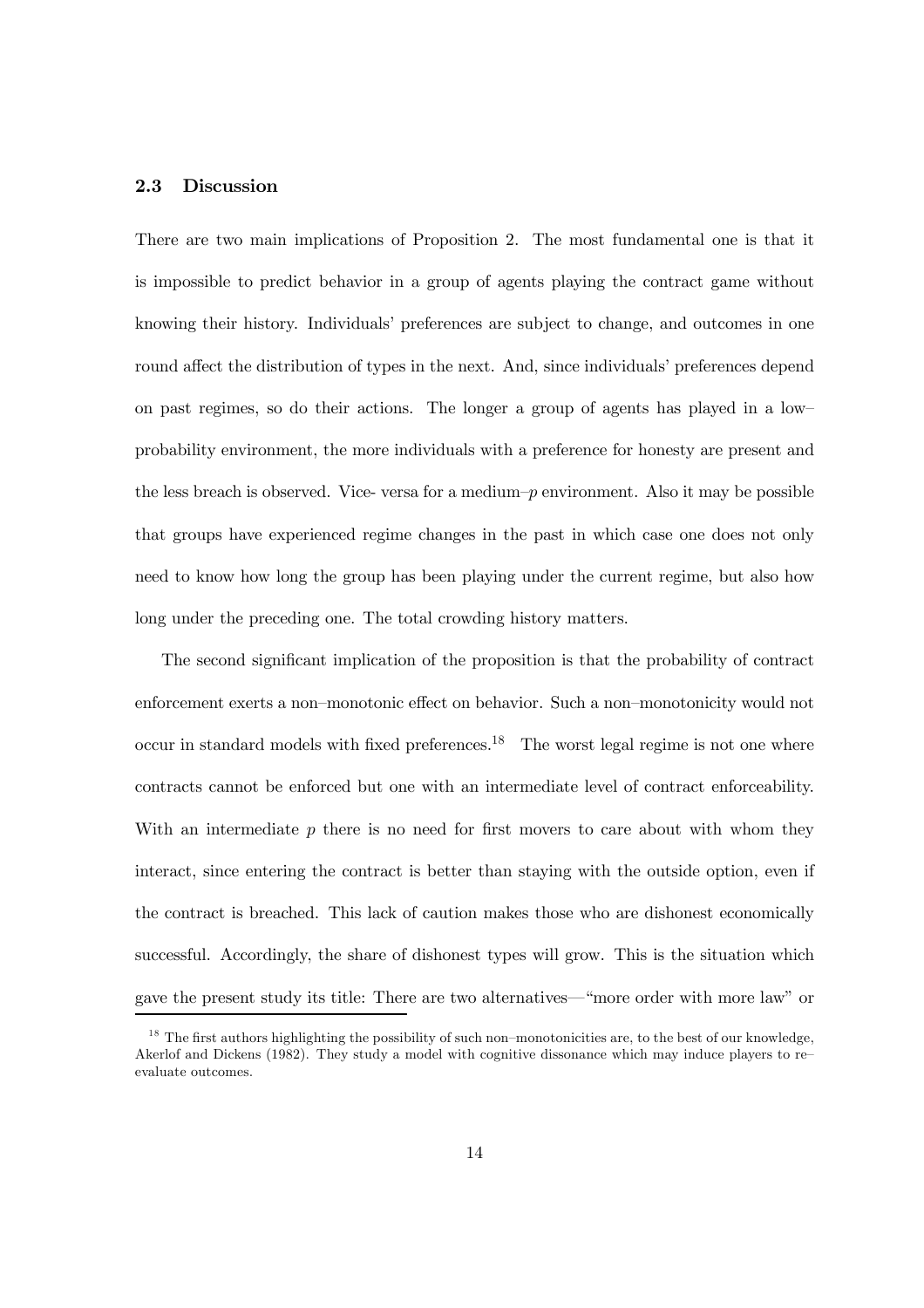"more order with less law".

With less law, first movers have to be extremely cautious. They have to think about their partners' trustworthiness which makes honesty a successful preference. In our model, first movers receive a perfect signal about their opponents' type and their decision rule is simple: "Only enter a contract if your opponent is trustworthy." With a stochastic signal the rule would be very similar: "Only enter if the signal is good enough." This illustrates how our results would extend to the more general case of imperfect but informative signals. With perfect signals,  $M$ -types in the role of player 2 are *never* offered contracts when  $p$  is low while  $H$  –types *always* get contracts. With imperfect signals, some  $M$ –types would get contracts while some  $H$ -types would not (namely whenever the signal is wrong). However, if the signal is sufficiently informative  $H$ –types will get more contracts than  $M$ –types which is required for crowding in. Appendix B elaborates on the case of imperfect signals further.

Comparing the two alternative policies for replacing a medium probability regime ("more or less law"), two differences can be observed. The first one is due to the dynamic nature of our analysis. With "more law", more order is instantaneously achieved since performance becomes rational for everybody and so does entering. This is different in the case of "less law" because after the change of the regime the crowding process needs some time. Though our experimental results below indicate that adjustments can be pretty fast in small groups, the behavior does not change instantaneously. This is an argument in favor of the standard law–and–order approach. However, "less law" is less costly. In our model, we disregard all fixed costs of legal contract enforcement and also variable costs being a function of  $p$ . Increasing  $p$  costs resources. Decreasing  $p$  saves resources.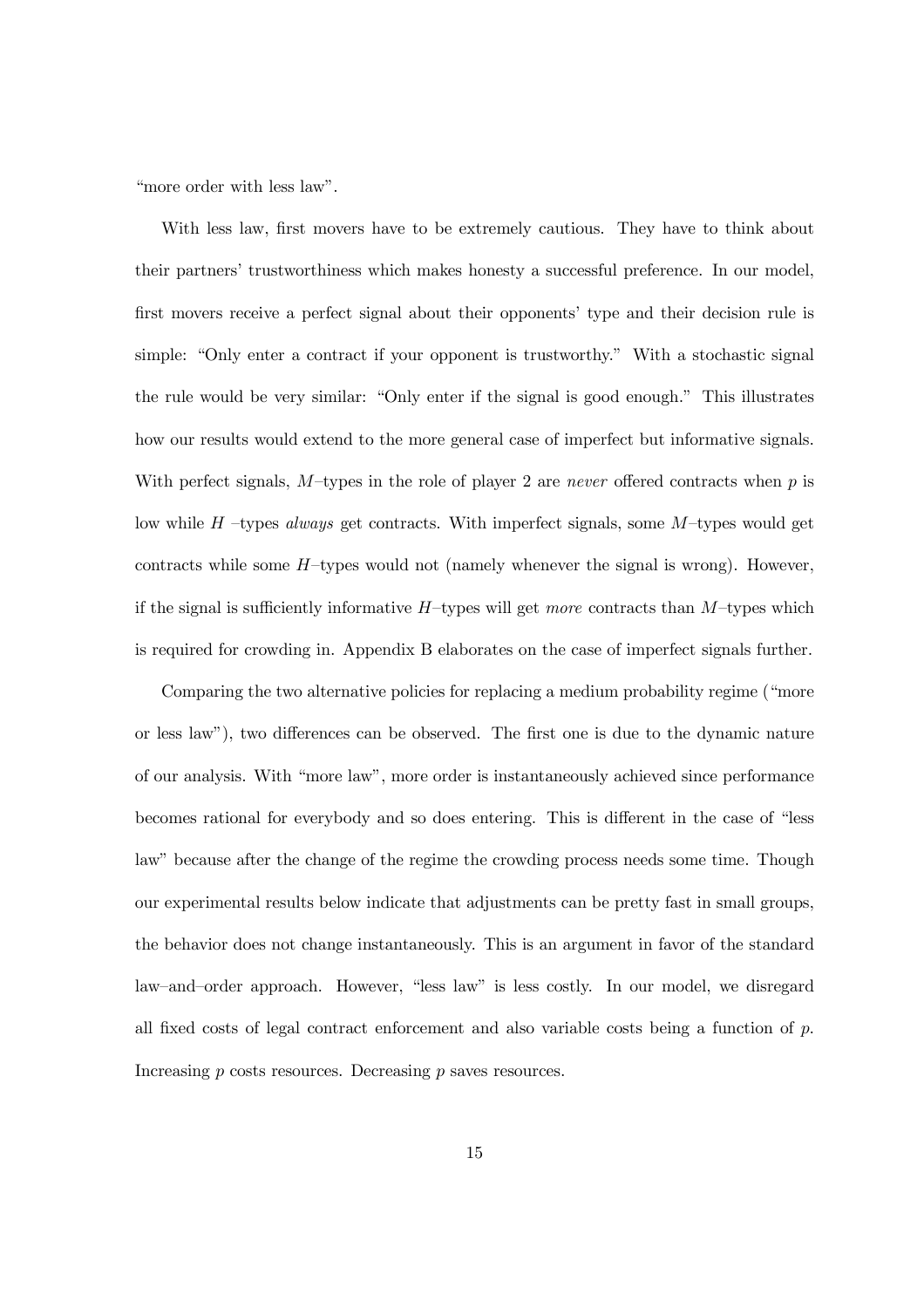Here we do not wish to make any judgement about what is the better policy. Instead we test our model's empirical validity in the laboratory.

### 3 Experiment

#### 3.1 Design

The experimental design tries to implement our model as closely as possible. Subjects participated in a 2–person contract game and were randomly matched. Six sessions with altogether 154 subjects were conducted and the game was repeated several times. Focussing on crowding in ("more order with less law"), subjects in all sessions were confronted with a low contract enforcement probability during the last rounds. In order to create different histories, the legal regime in the first few rounds was varied. If behavior was driven by incentives only, behavior should be independent of the history created in earlier rounds and should only depend on the current legal regime. If preferences adapt to the legal regime, on the other hand, the history of earlier rounds should also affect the likelihood of performance in later rounds.

Experimental subjects were confronted with identical payoff tables and the payoffs were

- $\bullet \,$  50 cents for each player whenever the first mover chose  $\overline{T}$  ;
- $\bullet$  150 cents for each player in case of  $TP$ ;
- 150 cents for the first and 120 cents for the second mover in case of  $T\overline{P}L$ ;
- 20 cents for the first and 250 cents for the second mover in case of  $T\overline{PL}$ .

Thus, the normalized payoff variables were  $a = .3$ ,  $b = 1$ , and  $c = .3$ . The probabilities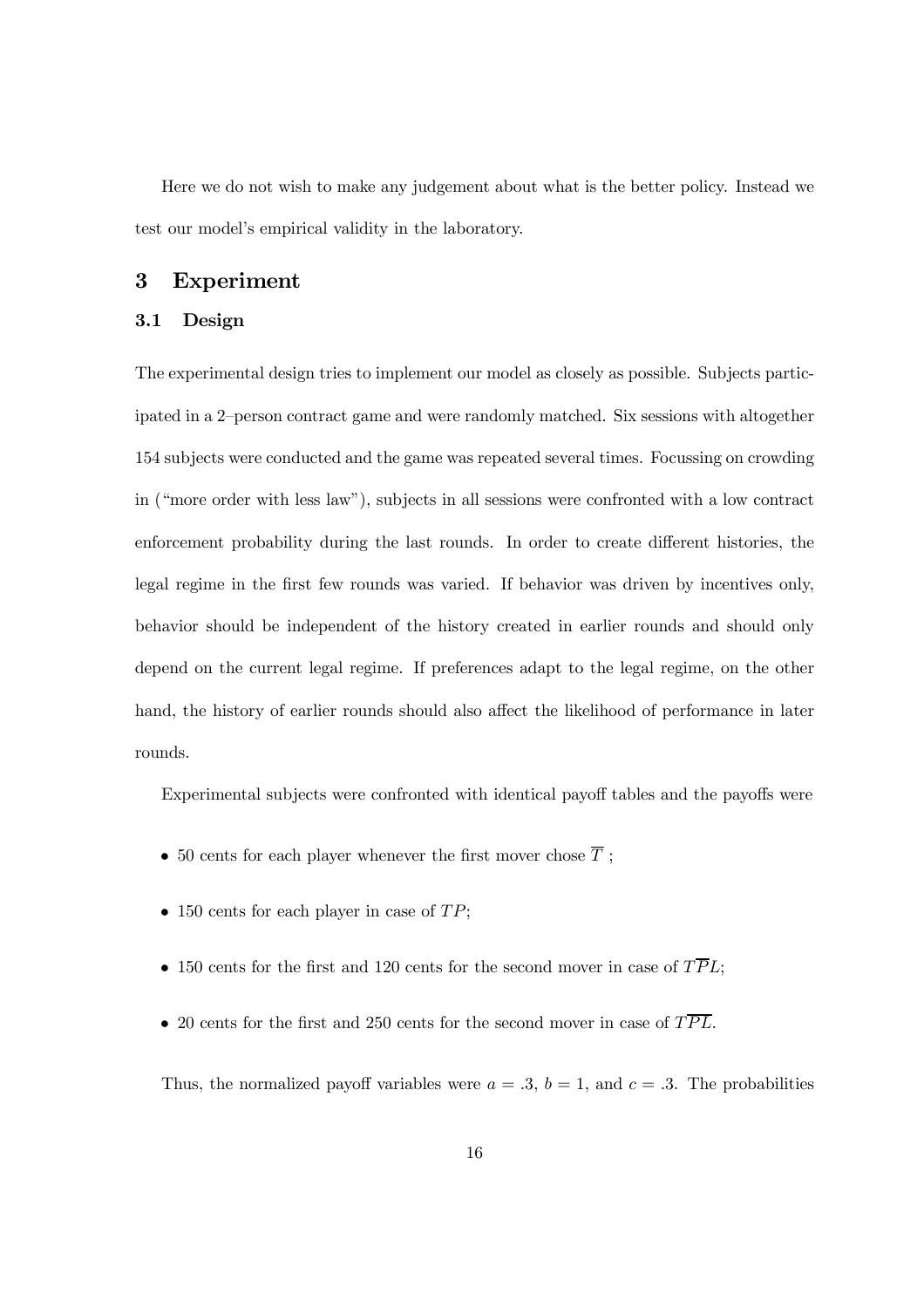were  $.1, .5, \text{ and } .9.19$ 

Subjects received payments for each round. Instructions (see Appendix C) were neutrally framed. After each round, aggregate information on outcomes was provided, i.e. first and second movers knew how many contracts were offered and performed in the previous round. Providing information on the distribution of types only serves as a conservative test of our model, as individuals' types could not perfectly be detected. As the crowding model assumes random matching, we implemented a stranger treatment in five sessions and used a fixed–pair matching in one control session. Table 3 presents an overview of all sessions.

The experiments were conducted at two different universities (labelled B and H).<sup>20</sup> Participation was voluntary; interested students could sign up for an experimental session and were paid a show–up fee of \$5. The experiments took approximately 45 minutes. Average earnings were approximately \$15.

Subjects were identified by code numbers only and anonymity was fully preserved. After having signed a consent form, participants were randomly assigned to the roles of first and second mover and given a written instruction and an envelope containing a code number sheet and nine decision sheets, all marked with the subject's code number. Instructions were repeated orally, allowing subjects to ask questions and to control that everybody faced the same decision task. In all but session 4, they were truthfully assured that they would be randomly matched with a different person after each round. They were told that nine rounds would be played and that they would publicly be informed on the aggregate outcome after

<sup>&</sup>lt;sup>19</sup> Subjects carried out the chance moves themselves. After each round a randomly chosen participant picked a card from a pile of red and black cards.

 $20$  This labelling follows the APSR guide lines for double–blind reviewing.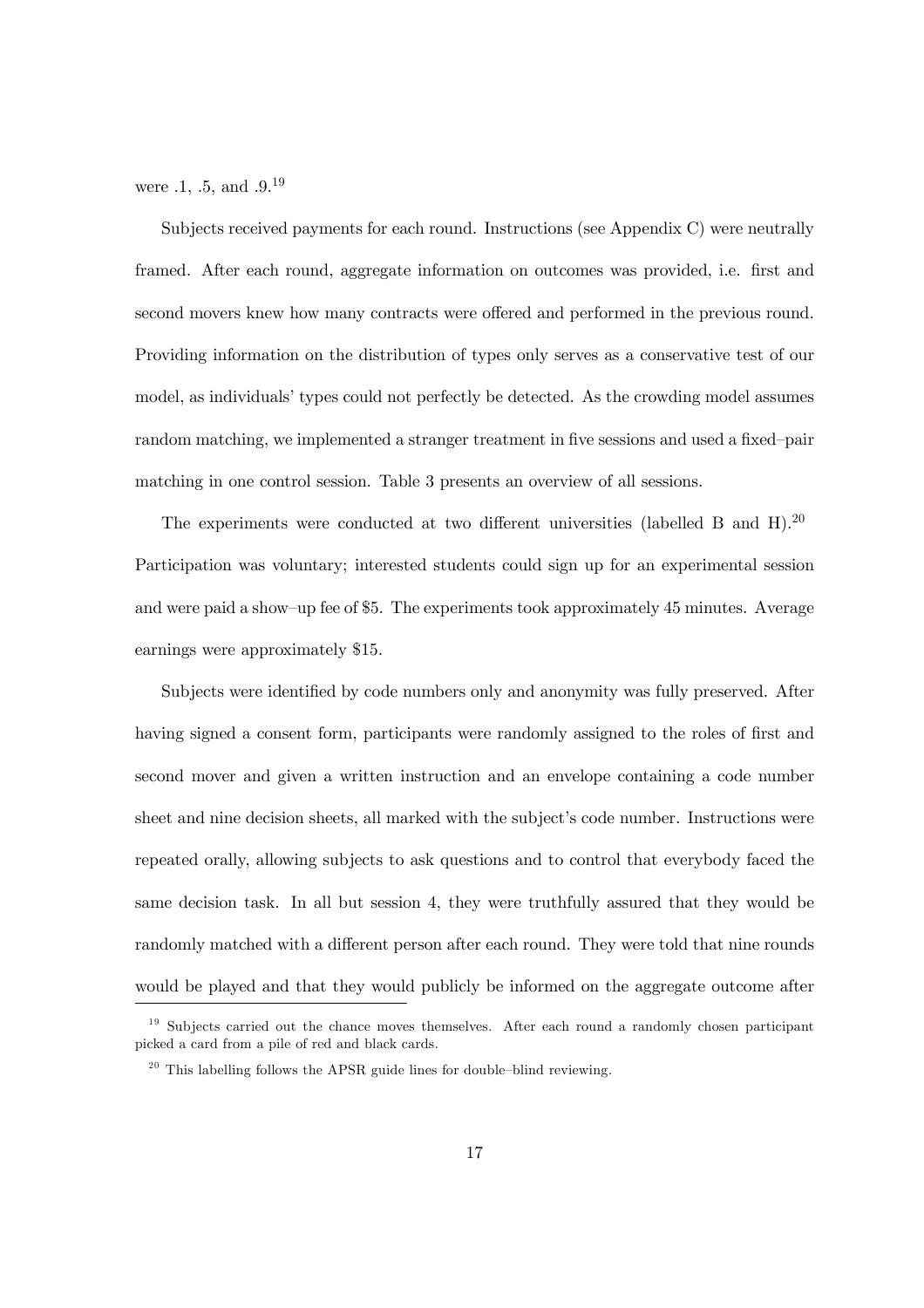| Session    | Matching | Prob. $1-3$                        | Prob. $4-9$  | $\#$ subjects Univ. |    |
|------------|----------|------------------------------------|--------------|---------------------|----|
| $1$ (RLLB) | Random   | Low $(p=.1)$ Low $(p=.1)$          |              | 20                  | B. |
| $2$ (RMLB) | Random   | Medium $(p=.5)$                    | Low $(p=.1)$ | 28                  | B  |
| $3$ (RHLB) | Random   | High $(p=.9)$ Low $(p=.1)$         |              | 28                  | B  |
| $4$ (FMLB) |          | Fixed Medium $(p=.5)$ Low $(p=.1)$ |              | 16                  | B  |
| $5$ (RLLH) | Random   | Low $(p=.1)$ Low $(p=.1)$          |              | 34                  | H  |
| $6$ (RMLH) | Random   | Medium $(p=.5)$ Low $(p=.1)$       |              | 28                  | H  |

Table 3: Experimental sessions.

each round. Individual results were private information. Subjects could not anticipate the regime change in round  $4^{21}$  However, when they were informed about the new conditions, they were also told that they would play under the new regime for the remaining six rounds.

### 3.2 Results

Our theory predicts history–dependent behavior. The longer individuals are confronted with a low– $p$  environment, the more trustworthiness should be crowded in, and the higher performance rates should be. High enforcement probabilities are expected to be crowding–neutral, while trustworthiness should be crowded out with medium probabilities.<sup>22</sup>

Appendix D presents the results for all sessions in all rounds. First, we briefly examine session 4 with fixed pairs. This is a simple control session as the requirements for crowding are not fulfilled. There is no random matching and therefore no interaction on the group level. Instead, subjects play a finitely repeated game. Experiments on other games with cooperative gains (e.g., repeated public goods games or gift exchange games) reveal that with this kind of matching, cooperation rates are typically higher than standard theory expects. Furthermore, cooperation rates seem to be relatively stable over time, but break

 $21$  The instructions neither told them that the environment would remain constant nor that it would change.

 $22$  However, these predictions cannot be viewed as deterministic since the law of large numbers does not apply in the lab (see also Appendix A).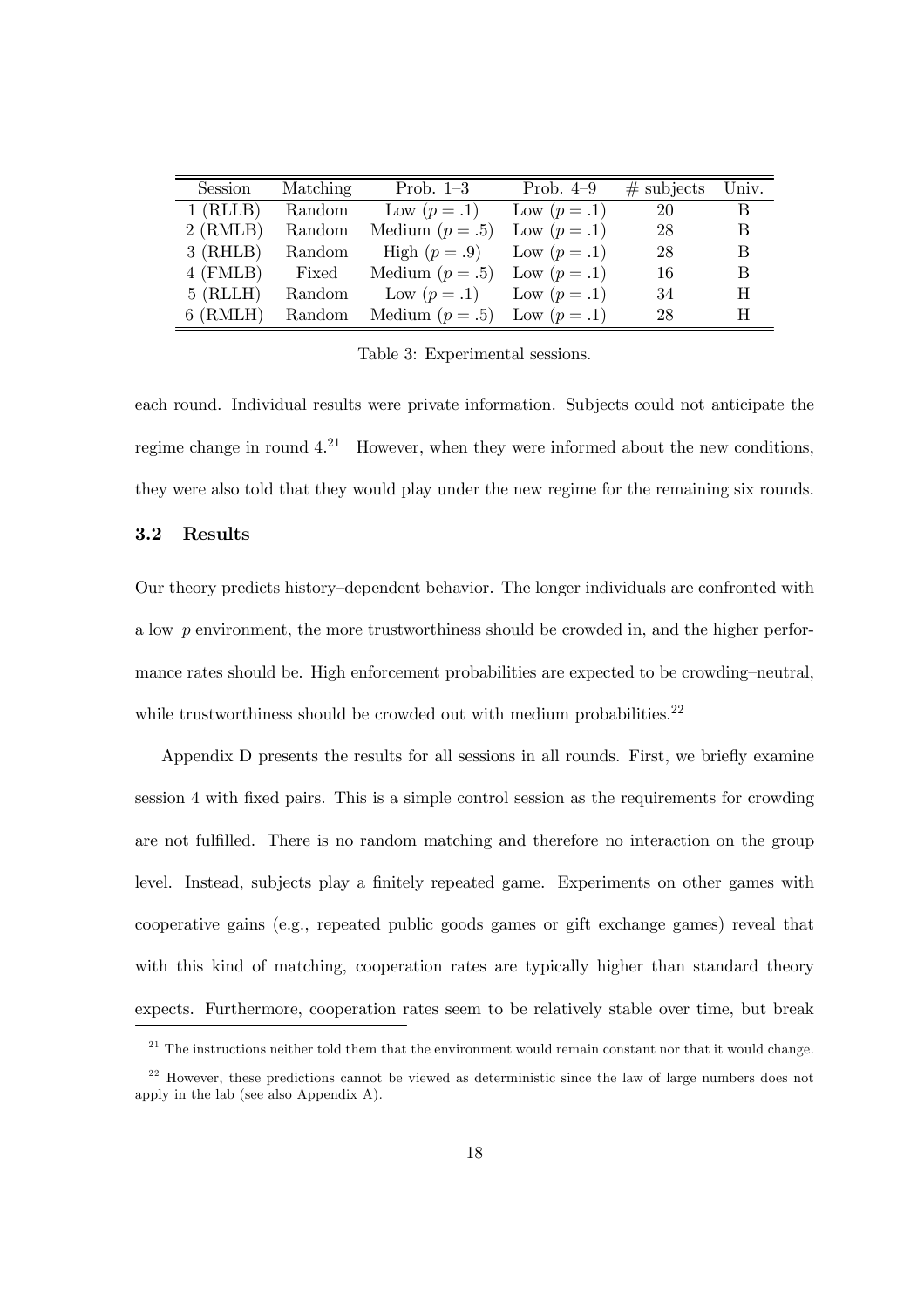down towards the end of the game when the "shadow of the future" loses its power and reputation no longer plays a role. This strong drop in the last rounds has been called an "end game effect" (Selten and Stoecker 1983).<sup>23</sup> If the contract game is comparable to these games, we should observe a similar pattern. Inspection of Appendix D confirms this expectation: We find that in the fixed–pairs session cooperation drops from  $100\%$  to  $0\%$  in the last round.

In contrast, our crowding theory predicts increasing cooperation over time and rules out an end–game effect. After all, it predicts that trustworthy second movers perform because they receive less utility from breaching than from performing, even though breaching leads to a higher monetary payoff. Table 4 shows aggregate data for rounds  $4 \text{ to } 9$  in all randommatching sessions. It suggests that there is a trend towards more cooperation which does not break down. On the contrary, the performance rate (the number of contracts performed divided by the number of contracts offered) reaches its maximum in the last round which is in line with the crowding prediction. We summarize by

Result 1 In the low–probability environment with random matching, performance rates increase over time and there is no end–game effect.

Our model assumes that it is most efficient if all second movers perform. We expect high efficiency rates instantaneously when enforcement is strong, and only slow increases in efficiency rates over time with low enforcement probabilities. Figure 2 presents the efficiency rates (the number of contracts performed divided by the number of all possible contracts), the percentage of performed contracts, for the sessions with random matching. In the short

 $23$  For additional evidence, see Andreoni (1988) and Croson (1996) who differentiate between cooperation based on reputation and reciprocity.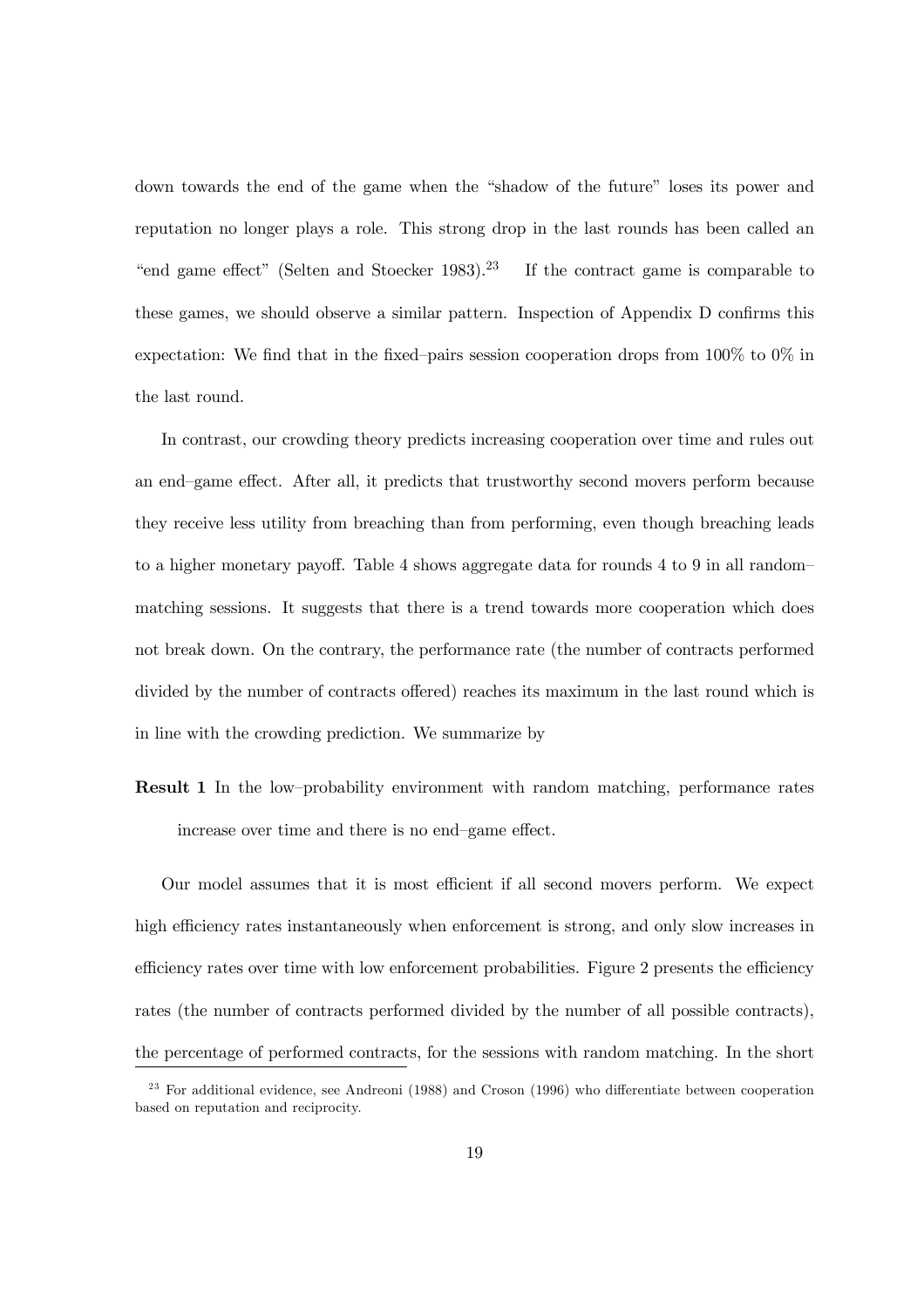| Aggregate                         | Round |         |          |       |     |    |
|-----------------------------------|-------|---------|----------|-------|-----|----|
| Data                              |       | h.      | 6.       |       |     |    |
| No Trust $(T)$                    | 40    | 38 -    | 29 34    |       |     | 35 |
| Trust & Breach $(T,\overline{P})$ | 17    |         | 12 16 11 |       | 14  |    |
| Trust & Perf. $(T, P)$            | 12    | -19     |          | 24 24 | 28  | 26 |
| <i>Performance Rate</i>           |       | .41 .61 | $.63\,$  | -69   | -67 |    |

 $\blacksquare$ 

Table 4: Aggregate random–matching data for rounds 4 to 9



Figure 2: Efficiency rates over time (Berkeley only).

run, high enforcement probabilities lead to the most efficient outcomes. In the medium term, when the crowding dynamics start to become relevant, the low– $p$  environment is most efficient. The longer subjects have been confronted with a low– $p$  environment, the less the differential effects of their respective crowding histories apply.

**Result 2** In the short run, efficiency rates are highest when enforcement is strong; in the medium term, they are highest in the low–probability environment; in the long run,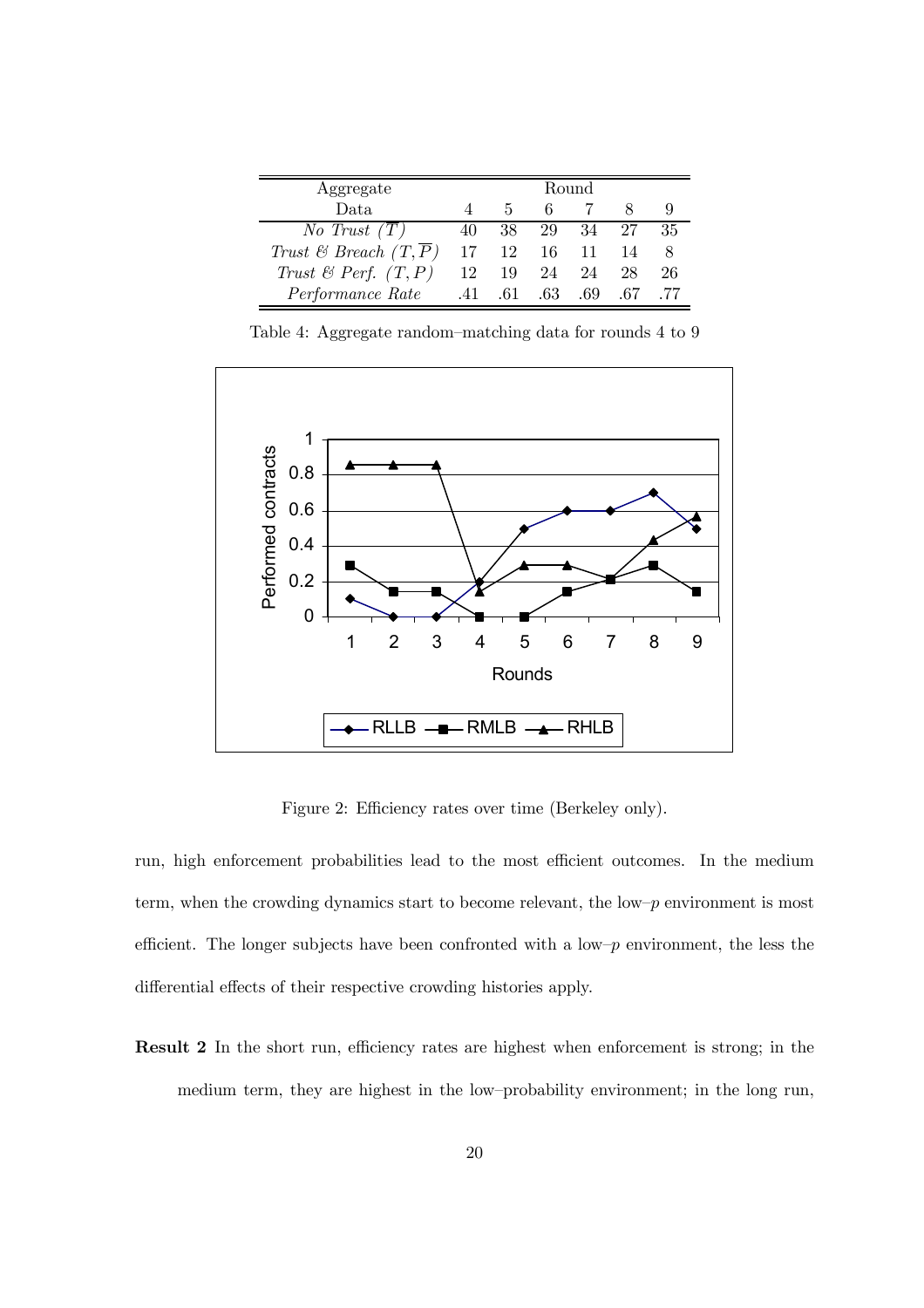the differential effects of enforcement and crowding tend to vanish.

In order to analyze the data more thoroughly, we next estimate binary choice models for first movers' propensity to enter and second movers' propensity to perform, and control for the relevance of crowding compared to economic incentives and for university fixed effects.

In order to measure crowding let

$$
\gamma_j^t = \begin{cases} 1 \text{ if } p \text{ is small in group } j \text{ in round } t \\ 0 \text{ if } p \text{ is high in group } j \text{ in round } t \\ -1 \text{ if } p \text{ is medium in group } j \text{ in round } t \end{cases}
$$

and let

$$
CROW D_j^t = \sum_{h=1}^{t-1} \gamma_j^h.
$$

The variable  $\gamma_j^t$  indicates whether our theory predicts crowding in (+1), crowding out (-1), or no crowding (0) and the variable  $CROWD_j^t$  summarizes the "crowding history" of group j up to round t. If the theory is relevant we would expect that  $CROWD_j^t$  helps explain the propensity of second movers to perform. 24

Besides CROWD we also include the following variables as covariates:

- PERFORM<sup>t-1</sup>—the performance rate in group j in round  $t-1$ , measured as the number of contracts performed divided by the number of contracts offered;
- $ENTER_j^{t-1}$ —the rate of entering in group j in round  $t-1$ , measured as the number

of contracts entered divided by the number of first movers in group  $j$ ;

 $24$  One could argue that this definition is somewhat arbitrary and we agree. By no means, do we claim that CROWD captures the "true story", and certainly we do not claim that crowding is linear. Probably it is not. However, we think that this a "Bayesian approach". In the absence of any specification which is  $a$ priori more natural than another, the above definition is the most simple one and can be justified by taking expected values over equally probable alternatives. Furthermore, if we find a significant effect of  $CROWD$  in its current form, any "optimal" definition would increase its significance.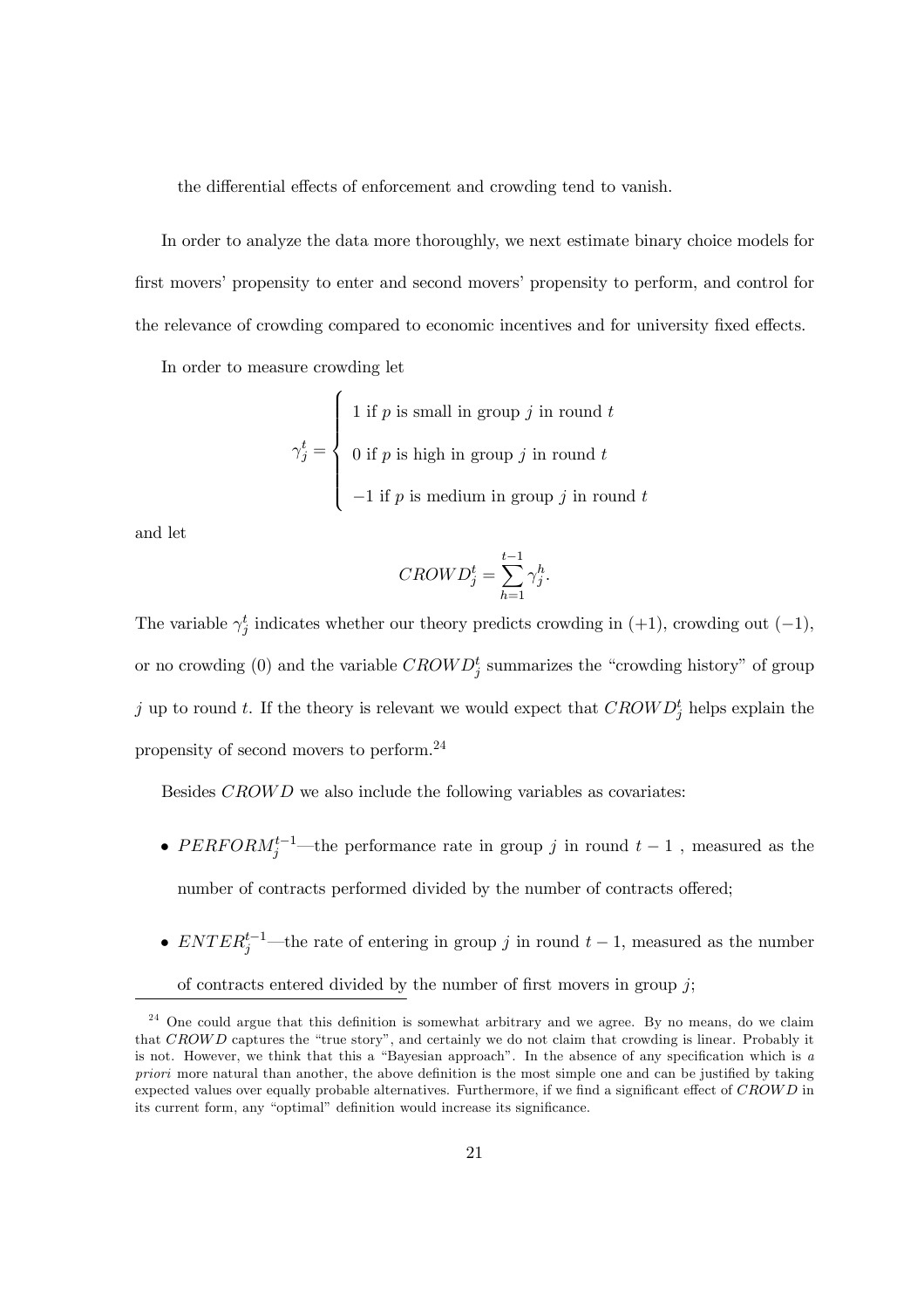- INCENT<sup>t</sup><sub>j</sub>—a dummy variable indicating whether the first mover has an incentive to enter the contract if only monetary payoffs play a role, i.e.  $INCENT_j^t = 1$  if p is medium or high and  $INCENT_j^t = 0$  otherwise.
- INCPER $F_j^t$ —a dummy variable indicating whether the second mover has an incentive to perform the contract if only monetary payoffs play a role, i.e.  $INCPERF_j^t = 1$  if  $p$ is high and  $INCPERF_j^t = 0$  otherwise.
- $UNIV_j$ —a dummy variable indicating the university group j belonged to;  $UNIV_j = 1$ for H and  $UNIV<sub>j</sub> = 0$  for B.

Furthermore, we also run (logistic) regressions including subject dummies  $S_{ji}$ <sup>25</sup> The estimated model without subject dummies is

$$
\begin{array}{rcl} \ln \frac{q_{rji}^t}{1-q_{rji}^t} &=& \alpha + \beta_0 CROW D_j^t \\ &&& \\ + \beta_1 PERFORM_j^{t-1} + \beta_2 ENTER_j^{t-1} \\ &&& \\ + \beta_3 INCENT_j^t + \beta_4 INCPERF_j^t \\ &&& \\ + \beta_5 UNIV_j + \varepsilon_{ji} \end{array}
$$

with  $q_{rji}^t$  indicating either first mover *i*'s propensity to enter or second mover *i*'s to perform. Table 5 presents the results for first movers' decisions, Table 6 for second movers' decisions. All sessions with random matching are included.

We find that first movers' behavior is mainly driven by the economic incentives they face and by the performance rate of the last round. In the estimation without subject dummies

 $25$  We use nested effect coding (see Königstein 1998) as the subject dummies are nested in the university dummy.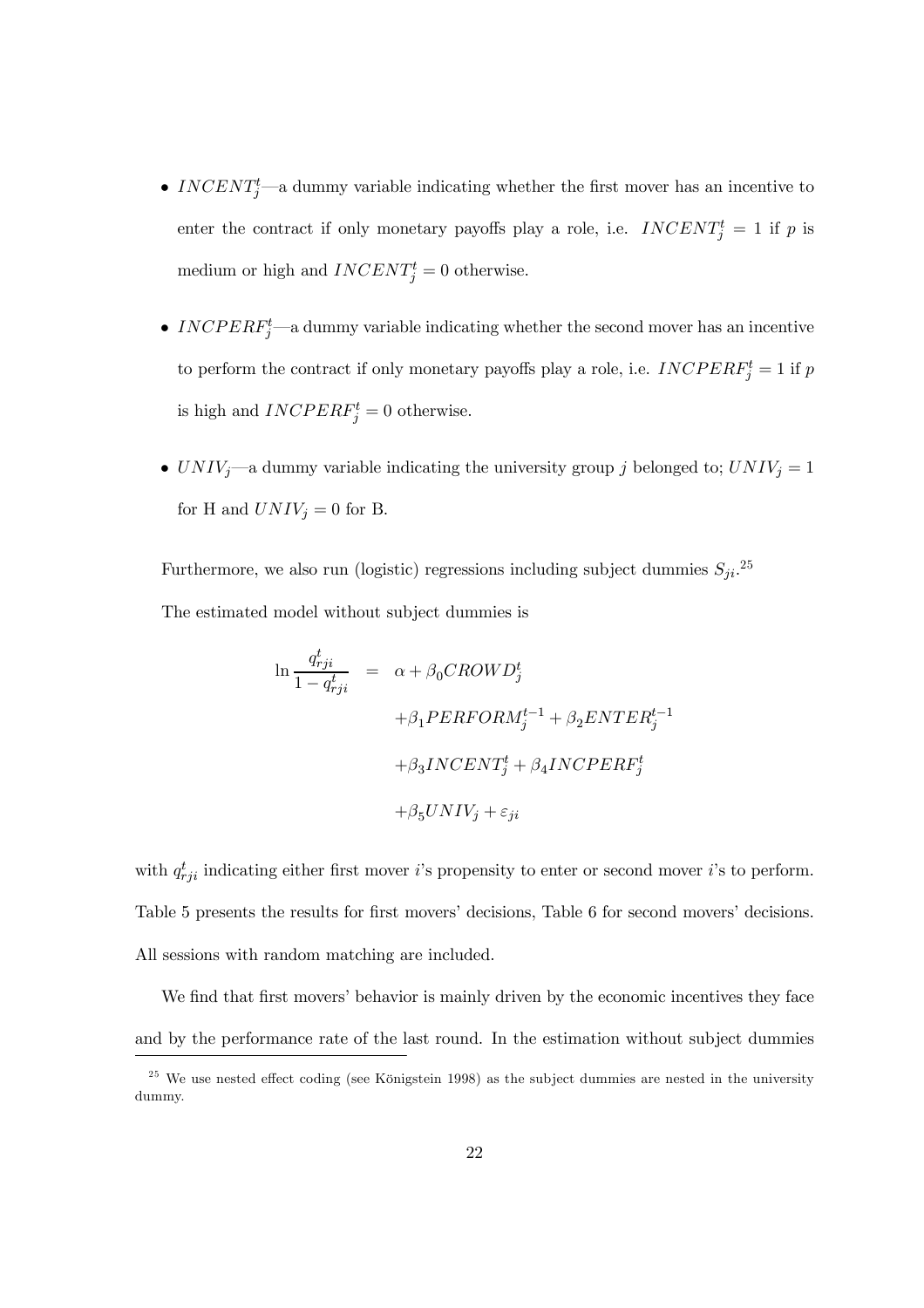|                   |          | First movers |                         |          |                      |      |  |  |  |
|-------------------|----------|--------------|-------------------------|----------|----------------------|------|--|--|--|
|                   |          |              | without subject dummies |          | with subject dummies |      |  |  |  |
|                   | Coeff.   | Sign.        | $_{R}$                  | Coeff.   | Sign.                | R    |  |  |  |
| $CROWD_i^t$       | .048     | .175         | .000                    | $-.103$  | .189                 | .000 |  |  |  |
| $PERFORM_i^{t-1}$ | 2.062    | .000         | .160                    | 5.441    | .000                 | .218 |  |  |  |
| $ENTER_i^{t-1}$   | .530     | .247         | .000                    | $-.263$  | .729                 | .000 |  |  |  |
| $INCENT_i^t$      | 2.553    | .000         | .173                    | 7.955    | .000                 | .185 |  |  |  |
| $INCPERF_i^t$     | 4.649    | .684         | .000                    | 5.914    | .856                 | .000 |  |  |  |
| $UNIV_i$          | $-.518$  | .015         | $-.072$                 | $-1.838$ | .724                 | .000 |  |  |  |
| Const.            | $-1.296$ | .000         |                         | $-1.999$ | .514                 |      |  |  |  |

Table 5: Logistic regression for first movers' propensity to enter (552 observations).  $R$  is the partial contribution measuring the relative importance of each variable.

|                   |         |       | <b>Second movers</b>    |                      |       |      |
|-------------------|---------|-------|-------------------------|----------------------|-------|------|
|                   |         |       | without subject dummies | with subject dummies |       |      |
|                   | Coeff.  | Sign. | $\,R$                   | Coeff.               | Sign. | R    |
| $CROWD_i^t$       | .125    | .030  | .077                    | .792                 | .000  | .183 |
| $PERFORM_i^{t-1}$ | 1.493   | .034  | .080                    | $-.959$              | .566  | .000 |
| $ENTER_i^{t-1}$   | $-.864$ | .223  | .000                    | $-1.731$             | .319  | .000 |
| $INCENT_i^t$      | $-.177$ | .743  | .000                    | $-1.454$             | .303  | .000 |
| $INCPERF_i^t$     | 2.057   | .006  | .115                    | 15.225               | .708  | .000 |
| $UNIV_i$          | .594    | .034  | .077                    | 2.588                | .915  | .000 |
| Const.            | $-.505$ | .365  |                         | $-.484$              | .972  |      |

Table 6: Logistic regression for second movers' propensity to perform (312 observations). R is the partial contribution measuring the relative importance of each variable.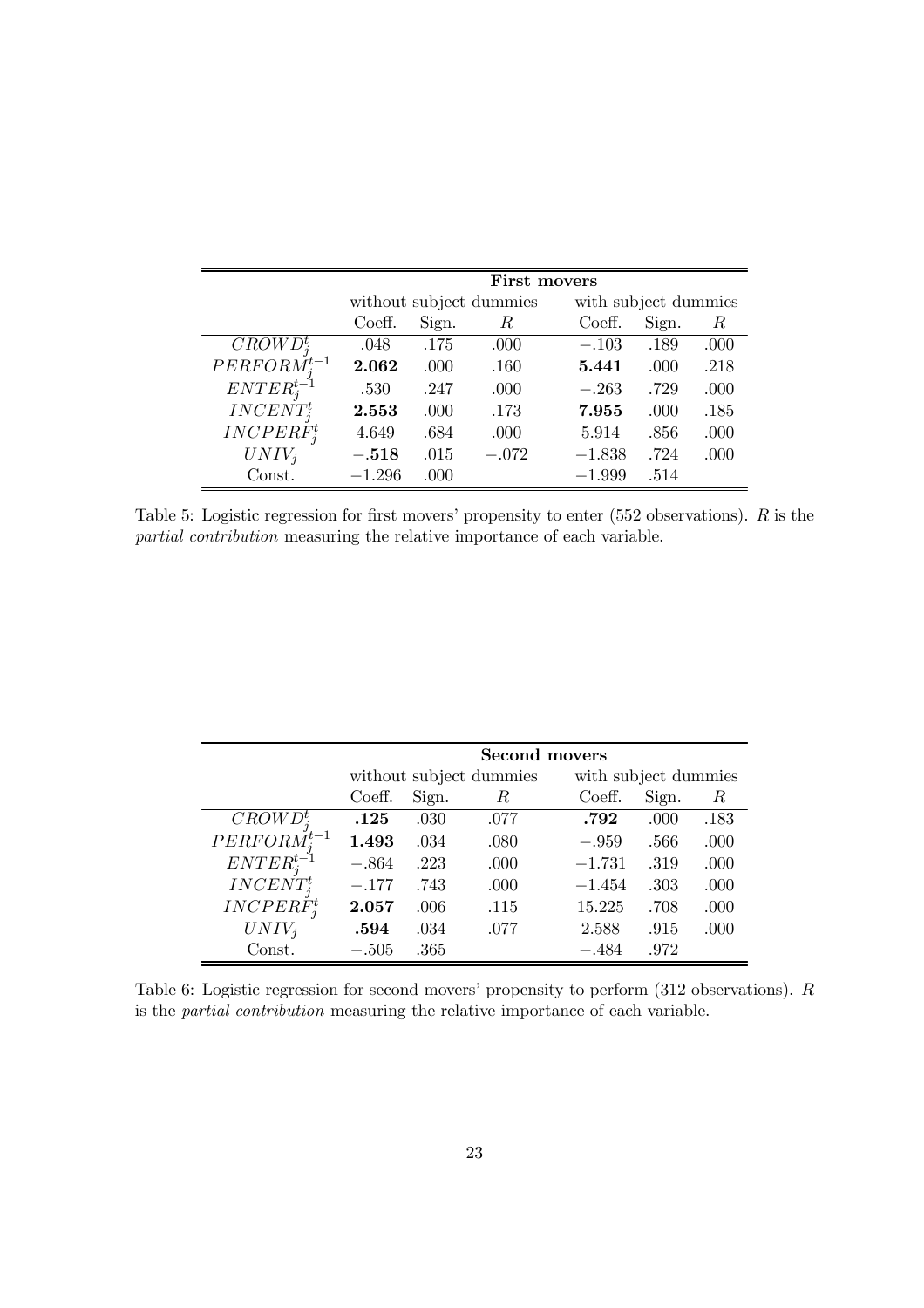we also find a significant effect of the university dummy: on average, H students enter less often than B students. Since the university dummy loses its significance when subject dummies are introduced we are confident that the difference between H and B is not due to some differences in the experimental procedures (of which we were not aware). Rather, the difference is on the individual level.

The same is true for second movers where we find that H students are more trustworthy than B students. Again, this effect disappears when we control for differences between individuals. In the estimation without subject dummies we find three additional variables which help explain second movers' decisions: economic incentives (less breaching if breach is deterred), last round's performance rate (such that there is some inertia), and finally, the variable capturing the crowding history of groups (the longer subjects interacted in a low– $p$ ) environment, the more likely they are to be trustworthy). The latter variable is the only one which remains significant when we include subject dummies. We summarize by

Result 3 First movers' propensity to enter mainly depends on their monetary incentives and on second movers' previous performance rate. Second movers' propensity to perform mainly depends on their crowding history.

The second part of Result  $3$  is the key result of this study as it confirms the qualitative predictions of the crowding theory. It is, however, a result on the aggregate level, and it seems worthwhile to investigate whether the theory also predicts individual behavior well. The main prediction of our model on the individual level is that in the low– $p$  environment, subjects who have breached contracts once are much more likely to switch to honest behavior than vice–versa. In order to analyze this hypothesis we simply count how many second movers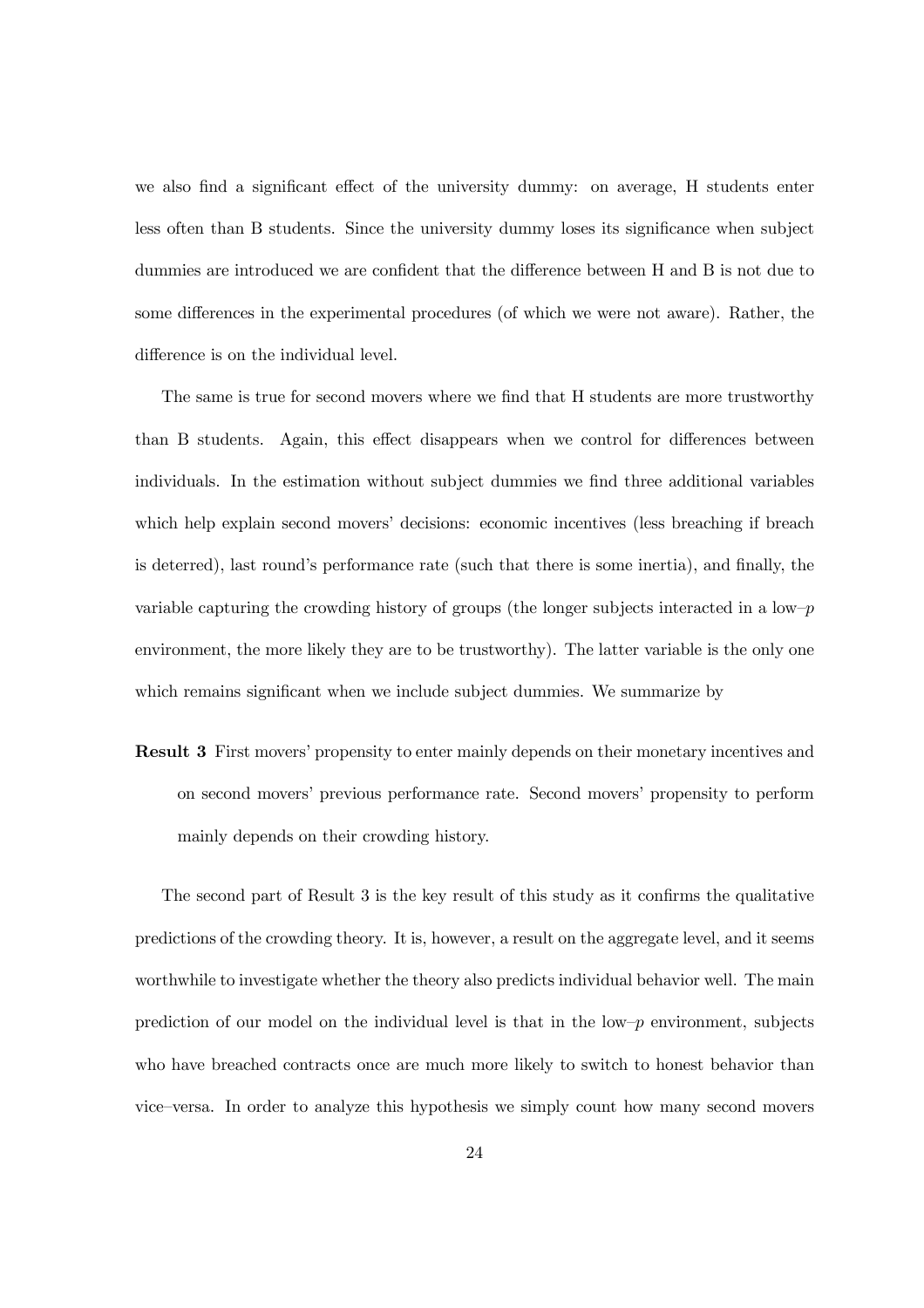| Session    |    | $break \rightarrow perform \quad unpredicted \ switches \quad behavior \ fixed$ |    | $\,N$ |
|------------|----|---------------------------------------------------------------------------------|----|-------|
| $1$ (RLLB) |    |                                                                                 |    | 10    |
| $2$ (RMLB) |    |                                                                                 |    | 14    |
| $3$ (RHLB) |    |                                                                                 |    | 14    |
| $4$ (RLLH) |    |                                                                                 |    | 17    |
| $5$ (RMLH) | Ð  |                                                                                 |    | 14    |
| Total      | 33 |                                                                                 | 32 | 69    |

Table 7: Individual behavior in the low–probability environment.

switch from breaching to performing once p is low. Additionally, we count how many second movers switch in unpredicted directions and how many never switch once  $p$  is low. Table 7 presents the results. The picture is clear: 53.6% of all subjects changed their behavior in the low–probability environment. And of these, 89.2% switched in the direction which is predicted. In other words, 33 second movers breached in the early phases of the experiment and then performed later, even though the money–maximizing strategy would have been to stick to the old behavior. None of these 33 subjects switched back to breaching. They became trustworthy, even though they started by breaching. On the other hand, there are only very few unpredicted switches.<sup>26</sup> The null–hypothesis that the switching of behavior is random can be rejected at a significance level of  $.01\%$ . Thus, the crowding theory's predictions are also confirmed by analyzing individual data.

## 4 Conclusion

We have studied a model where the (legal) rules of a game do not only have short–run but also long–run effects on behavior because they affect preferences. In a contractual relationship, economic incentives have a non–monotonic impact on contract performance. Our theoretical model complements recent approaches studying how rules and preferences interact (see, for

 $26$  Notice that, as the theory is stochastic, these instances are not entirely unpredicted.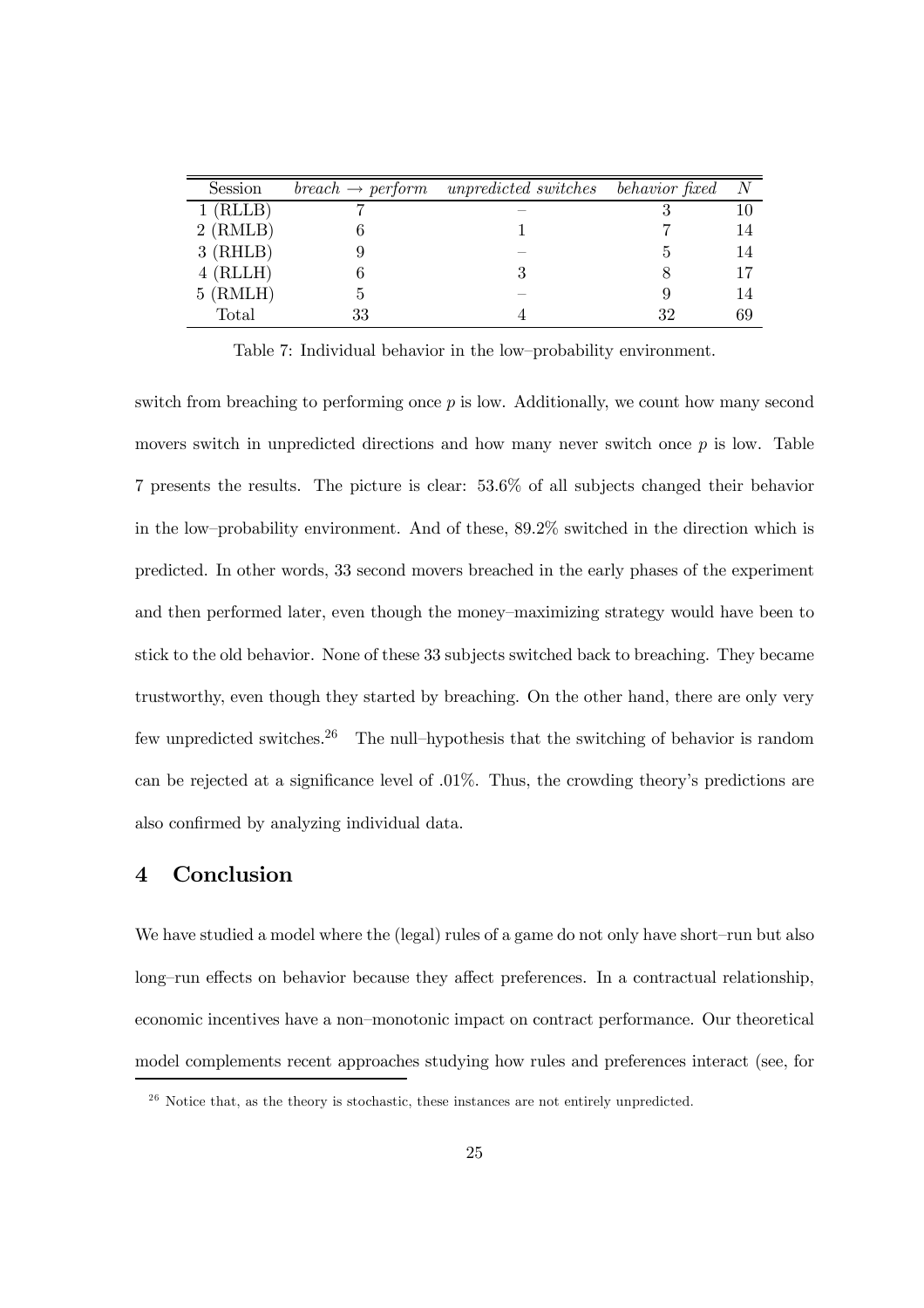example, Fehr and Schmidt, 1999) as the latter only allow for differences in preferences but not for preferences to change. Our model suggests that the rules of the game determine which preferences dominate. More specifically, it predicts that low levels of legal contract enforcement crowd in trustworthiness. As first movers cannot trust the legal system, they only enter a contract if they can trust the second movers. They are careful when deciding whether to enter a contract, thus making trustworthiness a successful trait.

Arguing from a different perspective, others come to very similar conclusions. Mansbridge (1999), e.g., discusses various ways of encouraging trustworthiness and trust and concludes: "When the trustworthiness of a population is too low to sustain a general stance of initial trust, and when geographic and social mobility make reputational, kin and local sanctions less viable, the trustworthy members of a given population will benefit from finding ways of distinguishing themselves and other trustworthy individuals from the untrustworthy (...) the trustworthy would find it useful to train themselves to recognize subtle signs of trustworthiness in others and also to develop in themselves signs that could not easily be mimicked." (p. 305). Differences in incentives to learn about others' dispositions may account for some of the cross–cultural differences in behavior found in laboratory experiments. Yamagishi, Cook, and Watanabe (1998), e.g., argue that Japanese are less are less trusting and less trustworthy than American subjects because contract enforcement mechanisms and assurance structures are more prevalent in Japan than in the United States.

With high levels of contract enforcement, when contracts are completely specified, interpersonal trust is replaced by institutional trust in the legal system. First movers enter a contract because second movers are deterred from breaching.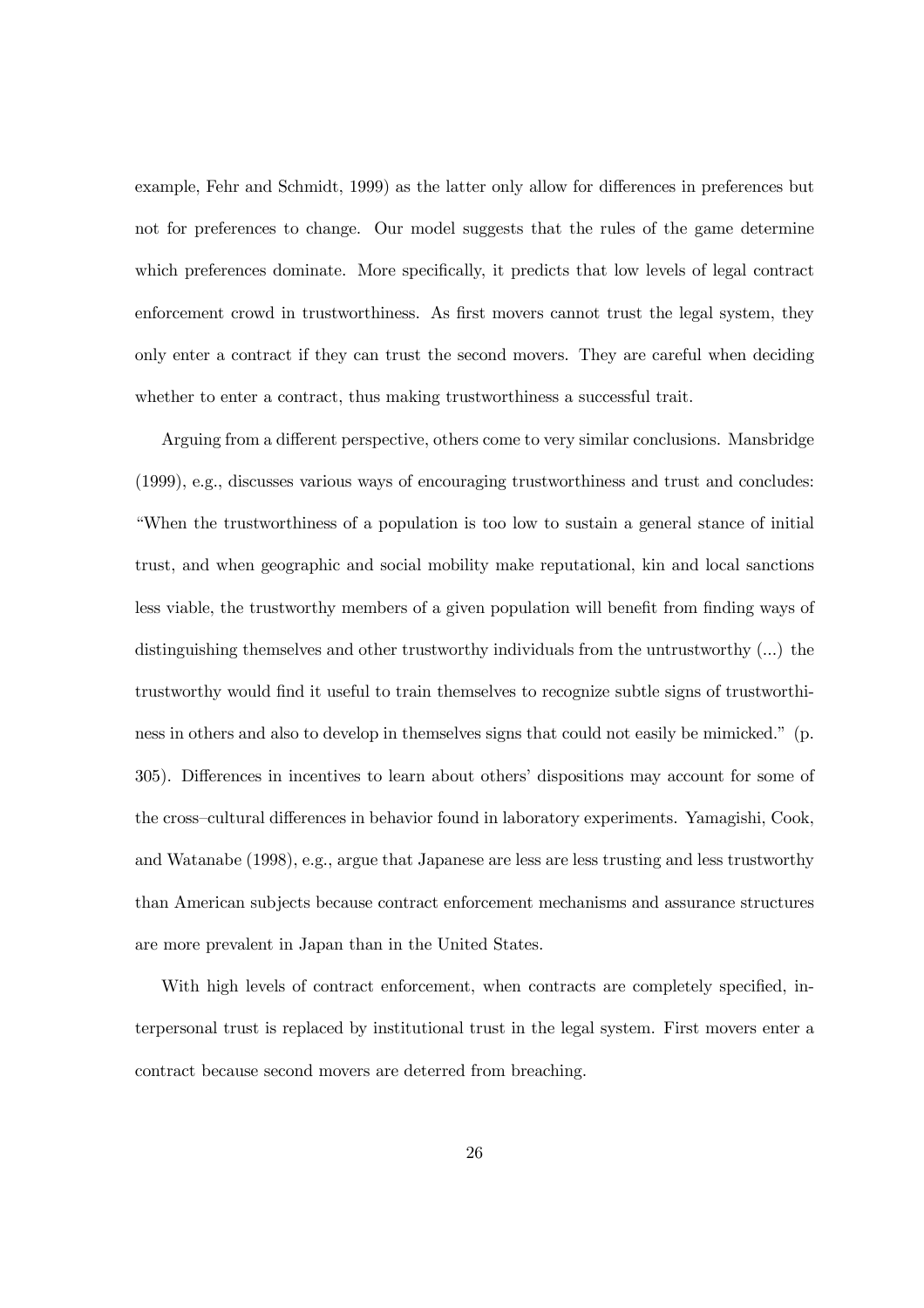While previous work on crowding focused on the relevance of preferences when contracts are complete, $27$  we show that it is not the complete contract which crowds out trustworthiness but the semi–specified contract. With intermediate levels of contract enforcement, second movers are not yet deterred from breaching, and for first movers entering is financially more attractive than the outside option. Interpersonal trust is replaced by institutional trust in the legal system and genuine trustworthiness is crowded out. Such semi–specified contracts cause a non–monotonicity of behavior: More order can result from less law, yielding a "motivation–compatible" environment (Bohnet and Frey 1997), as well as from more law yielding an incentive–compatible environment.

Closely related to this finding are results by Huang and Wu  $(1994)$  and Huck  $(1998)$ . Using psychological game theory<sup>28</sup> and modeling games very similar to ours, Huang and Wu (1994) show that if players' payoffs also depend on beliefs, different levels of order may result from the same level of law; i.e., there is a multiplicity of equilibria. Simply speaking, there is one equilibrium in which everybody believes that the society is well–functioning and that trust is rewarded, and this becomes self-fulfilling. If everybody believes the opposite is true, then it also becomes self–fulfilling. A crucial difference between Huang and Wu's approach and ours is that preferences (over payoffs and beliefs) are fixed in their model. Thus, there are also no obvious dynamics leading from one state to another and there is no straightforward link between institutional design and behavior. This is different in Huck

 $27$  See for policy examples, the early research by Titmuss (1970), Frey (1997) for the crowding out of tax morale, Frey and Oberholzer-Gee (1997) for the crowding out of civic duty in a siting context and Gneezy and Rustichini (1999) in every day life. For experimental evidence, see the extensive survey of studies in psychology by Deci, Koestner, and Ryan (1999) as well Falk, Gächter and Kovacs (1999). For the disruption of "implicit agreements" in the organizational context, see Arrow (1974).

<sup>&</sup>lt;sup>28</sup> See Geneakoplos, Pearce, and Stacchetti (1989).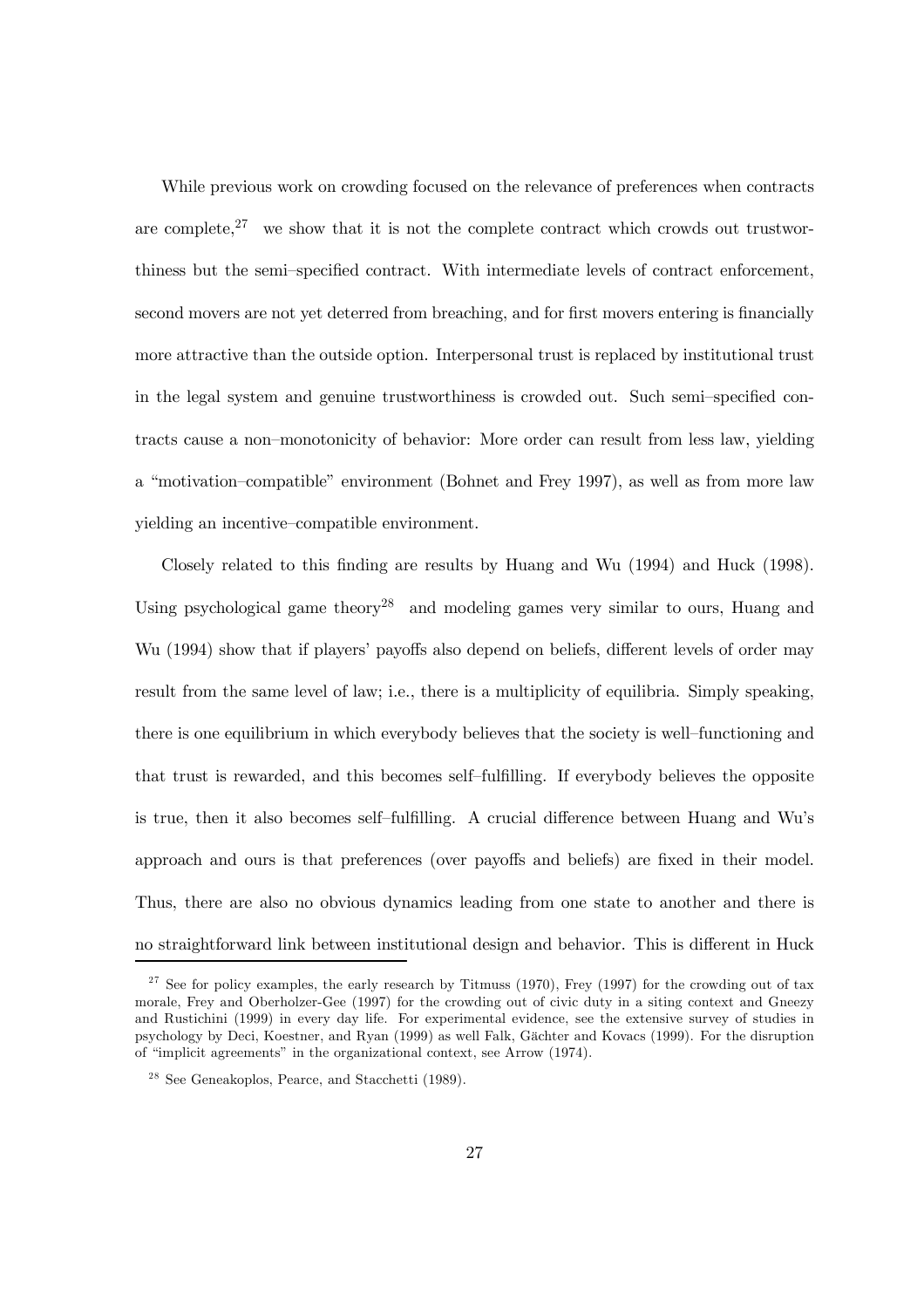(1998) who shows in the context of criminal law that if preferences are allowed to change, socially desirable behavior can be induced with lower levels of (monetary) punishments than one would conclude assuming fixed preferences.

The implications of our model were tested in an experiment in which we tried to map the theoretical assumptions into a laboratory environment as precisely as possible. The results support our qualitative predictions. If there is enough time for the crowding dynamics to unfold, low enforcement–probability environments can produce outcomes as efficient as high levels of contract enforcement.

To the best of our knowledge, our results provide the first empirical evidence for long– run effects of legal rules on behavior. While experiments simplify reality, we tried to weaken the trade–off between external and internal validity as much as we could. Our design of the contract game is informed by real life institutions and represents a situation where legal enforcement leads to perfect expectation damages, and transaction costs are allocated according to the English rule. The "long run" in our experiment is nine rounds (or 45 minutes) which we interpret as a conservative test of crowding. In fact, we were surprised that the crowding dynamics unfolded as quickly and that our subjects' inclination to trust and to be trustworthy changed in such a short time span. Our experimental results, thus, support the institutionalists' view that institutional changes affect behavior. However, the paper tried to show that, by affecting behavior, institutions also affect preferences.

### References

Akerlof, G.A. (1997): Social distance and social decisions, Econometrica 65, 1005-1027. Akerlof, G.A., and W.T. Dickens (1982): The economic consequences of cognitive dissonance, American Economic Review 72, 307-319.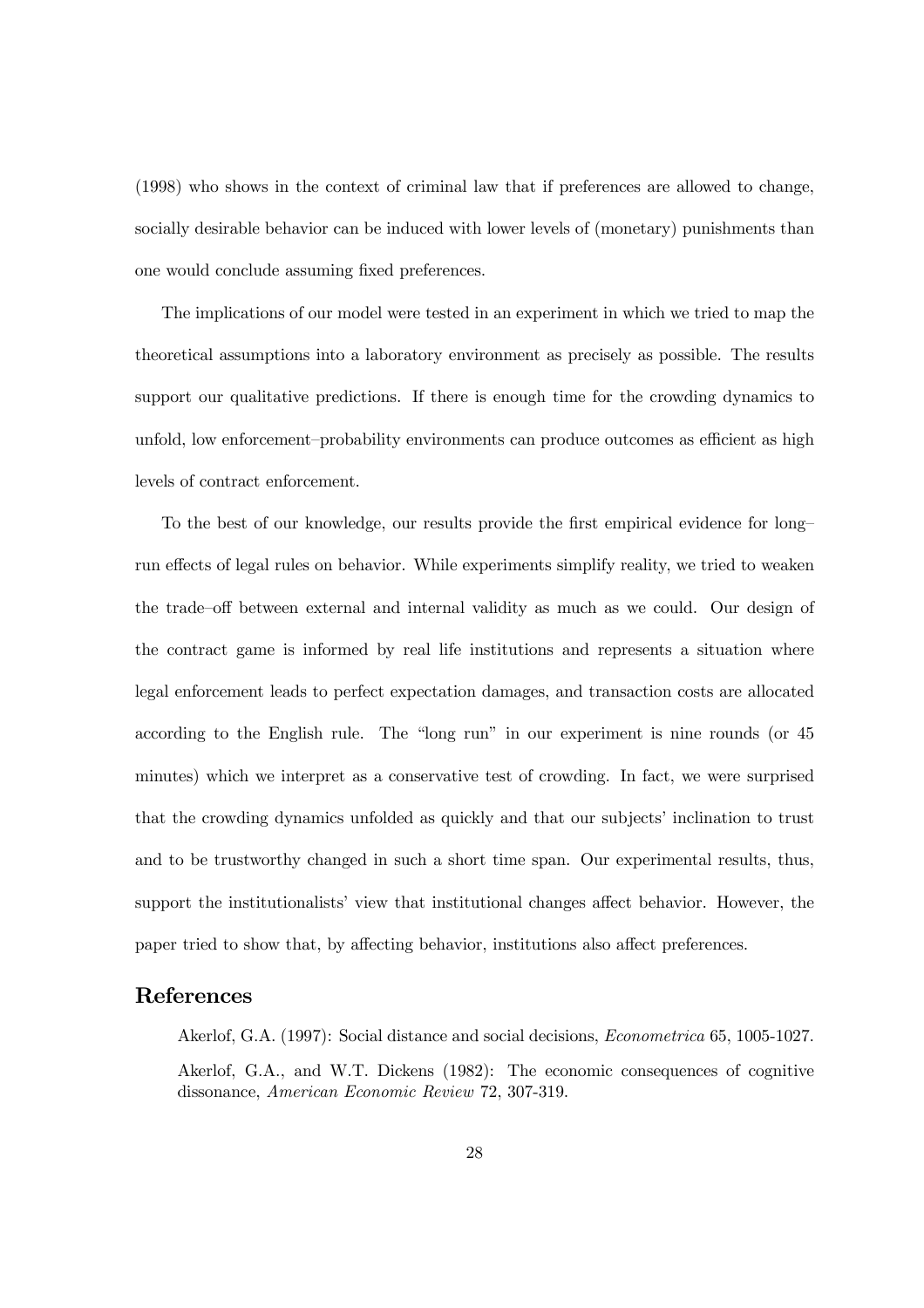Andreoni, J. (1988): Why free ride? Strategies and learning in public goods experiments, Journal of Public Economics 37, 291-304.

Arrow, K. (1974): The Limits of Organization, New York: Norton.

Axelrod, R. (1984): The Evolution of Cooperation, New York: Basic Books.

Baron, J.N., and D. Kreps (1999): Strategic Human Resources, New York: Wiley.

Becker, G.S. (1976): Altruism, egoism, and genetic fitness: Economics and sociobiology, Journal of Economic Literature 14, 817-826.

Bendor, J., and P. Swistak (1997): The evolutionary stability of cooperation, American Political Science Review 91, 290-307.

Berg, J., J. Dickhaut, and K.A. McCabe (1995): Trust, reciprocity, and social history, Games and Economic Behavior 10, 122-142.

Bernheim, B.D. (1994): A theory of conformity, Journal of Political Economy 102, 841-877.

Bester, H., and W. Güth (1998): Is altruism evolutionarily stable?, *Journal of Eco*nomic Behavior & Organization 34, 193-209.

Bohnet, I., and B.S. Frey (1997): Rent leaving, Journal of Institutional and Theoretical Economics 153, 711-721.

Bohnet, I., and B.S. Frey (1999): Social distance and other–regarding behavior in dictator games: Comment, American Economic Review 89, 335-339.

Bolton, G.E., and A. Ockenfels (1999): ERC: A theory of equity, reciprocity, and competition, American Economic Review, forthcoming.

Börgers, T., and R. Sarin (1997): Learning through reinforcement and replicator dynamics, Journal of Economic Theory 77, 1-14.

Bowles, S. (1998): Endogenous preferences: The cultural consequences of markets and other economic institutions, Journal of Economic Literature 36, 75-111.

Bowles, S. (1999): Cultural evolution and human social structure, mimeo, University of Massachusetts.

Boyd, R., and P.J. Richerson (1985): Culture and the Evolutionary Process, Chicago and London: University of Chicago Press.

Brehm, J., and W. Rahn (1997): Individual-level evidence for the causes and consequences of social capital, American Journal of Political Science 41, 999-1023.

Burnham, T., K. McCabe, and V. Smith (1999): Friend–or–foe intentionality priming in an extensive form trust game, mimeo, Harvard University and University of Arizona.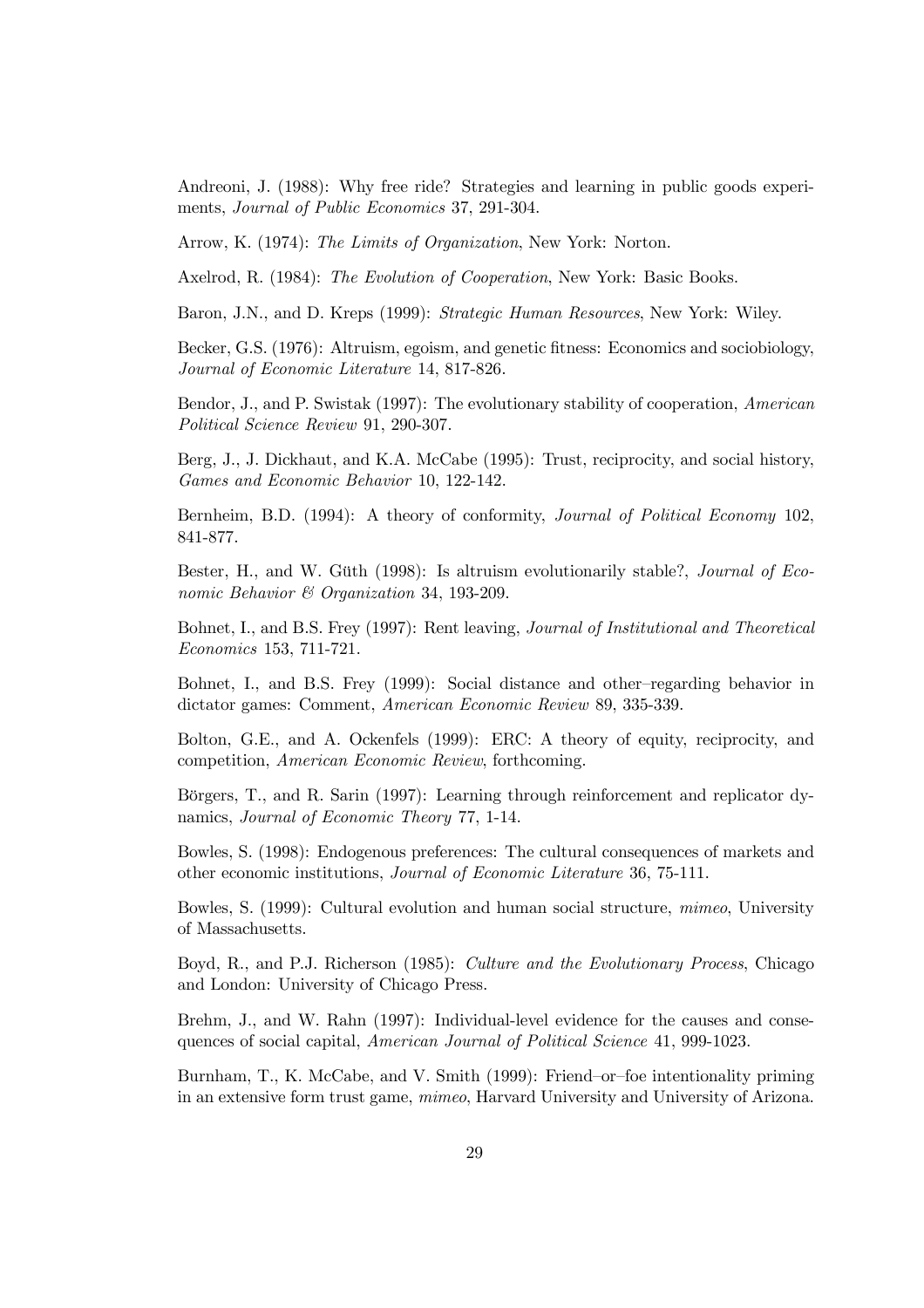Cooter, R. (1998): Expressive law and economics, Journal of Legal Studies 27, 585-608.

Croson, R. (1996): Partners and strangers revisited, Economics Letters 53, 25-32.

Deci, E.L., R. Koestner, and R. Ryan (1999): Extrinsic rewards and intrinsic motivation: A clear and consistant picture after all, Psychological Bulletin, forthcoming.

Ellickson, R.C. (1991): Order Without Law: How Neighbors Settle Disputes, Cambridge/Mass.: Harvard University Press.

Ellison, G. (1994): Cooperation in the prisoner's dilemma with anonymous random matching, Review of Economic Studies 61, 567-588.

Fehr, E., and K. Schmidt (1999): A theory of fairness, competition, and cooperation, Quarterly Journal of Economics 114, 817-868.

Frank, R.H. (1988): Passions within Reason: The Strategic Role of the Emotions, New York: Norton.

Frank, R.H., T. Gilovich, and D.T. Regan (1993): The evolution of one–shot cooperation: An experiment, Ethology and Sociobiology 14, 247-256.

Frey, B.S. (1997): A constitution for knaves crowds out civic virtues, Economic Journal 107, 1043-1053.

Frey, B.S., and F. Oberholzer-Gee (1997): The costs of price incentives: An empirical analysis of motivation crowding out, American Economic Review 87, 747-755.

Fukuyama, F. (1995): Trust: Social Virtues and the Creation of Prosperity, New York: Free Press.

Gambetta, D. (1993). The Sicilian Mafia, Cambridge: Harvard University Press.

Geneakoplos, J., D. Pearce, and E. Stacchetti (1989): Psychological games and sequential rationality, Games and Economic Behavior 1, 60-79.

Gneezy, U., and A. Rustichini (1999): A fine is a price, Journal of Legal Studies, forthcoming.

Greif, A., P. Milgrom, and B.R. Weingast (1994): Coordination, commitment, and enforcement: The case of the merchant guild, Journal of Political Economy 102, 745- 776.

Güth, W., and H. Kliemt (1999): Evolutionarily stable co–operative commitments, Theory and Decision, forthcoming.

Hirshleifer, J. (1977): Economics from a biological viewpoint, Journal of Law and Economics 20, 1-52.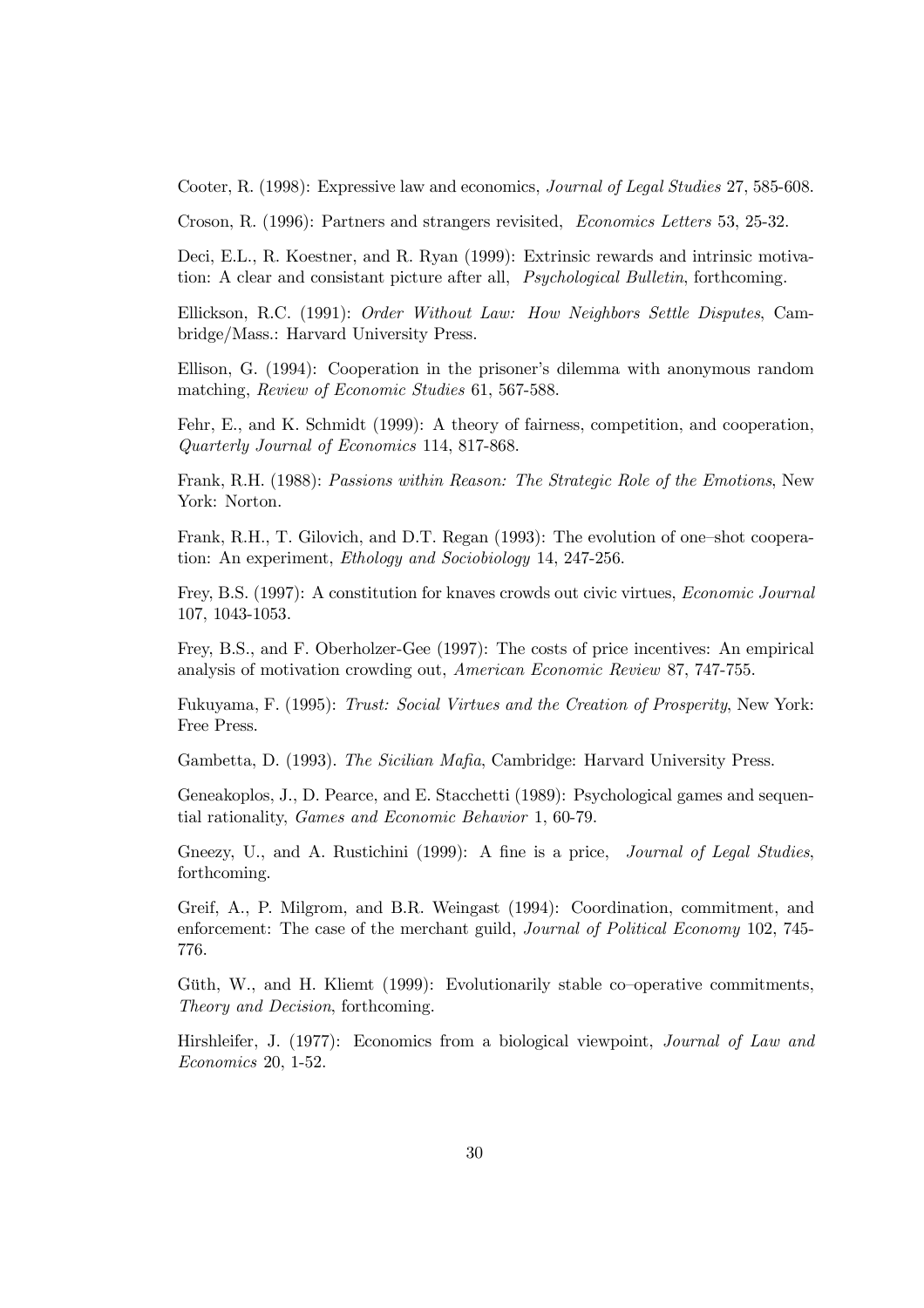Huang, P.H., and H.-M. Wu (1994): More order without more law: A theory of social norms and organizational cultures, Journal of Law, Economics,  $\mathcal C$  Organization 10, 390-406.

Huck, S. (1998): Trust, treason, and trials: An example of how the evolution of preferences can be driven by legal institutions, Journal of Law, Economics,  $\mathcal B$  Organization 14, 44-60.

Huck, S., and J. Oechssler (1999): The indirect evolutionary approach to explaining fair allocations, Games and Economic Behavior 28, 13-24.

Kahan, D.M. (1996): What do alternative sanctions mean?, University of Chicago Law Review 63, 591-653.

Kikuchi, M., Y. Watanabe, and T. Yamagishi (1996): Accuracy in the prediction of others' trustworthiness and general trust: An experimental study, Japanese Journal of Experimental Social Psychology 37, 23-36.

Knack, S., and P. Keefer (1997): Does social capital have an economic payoff? A cross–country investigation, Quarterly Journal of Economics 112, 1251-1288.

Königstein, M. (1998): Measuring treatment–effects in experimental cross–sectional time series, mimeo, Humboldt University, Berlin.

La Porta, R., F. Lopez-de-Silanes, A. Shleifer, and R.W. Vishny (1997): Trust in large organizations, American Economic Review 87, 333-338.

Mansbridge, J. (1999): Altruistic trust, in: Warren, M.E. (ed.): Democracy and Trust, Cambridge: Cambridge University Press, 290-309.

Milgrom, P., D. North, and B. Weingast (1990): The role of institutions in the revival of trade: The law merchant, private judges, and the champagne fairs, Economics and Politics 2, 1-23.

Morrison, E.W., and S.L. Robinson (1997): When employers feel betrayed, Academy of Management Review 22, 226-256.

Murdoch, J. (1999): The microfinance promise, *Journal of Economic Literature* 37, 1569-1615.

Norris, P. (ed.) (1999): Critical Citizens: Global Support for Democratic Governance, Oxford: Oxford University Press.

Nye, J.S., P.D. Zelikow, and D. King (eds.) (1997): Why People Don't Trust Government, Cambridge: Harvard University Press.

Oostveen T., R. Knibbe, and H. DeVries (1996): Social influences on young adults' alcohol consumption: Norms, modeling, pressure, socializing, and conformity, Addictive Behaviors 21, 187-197.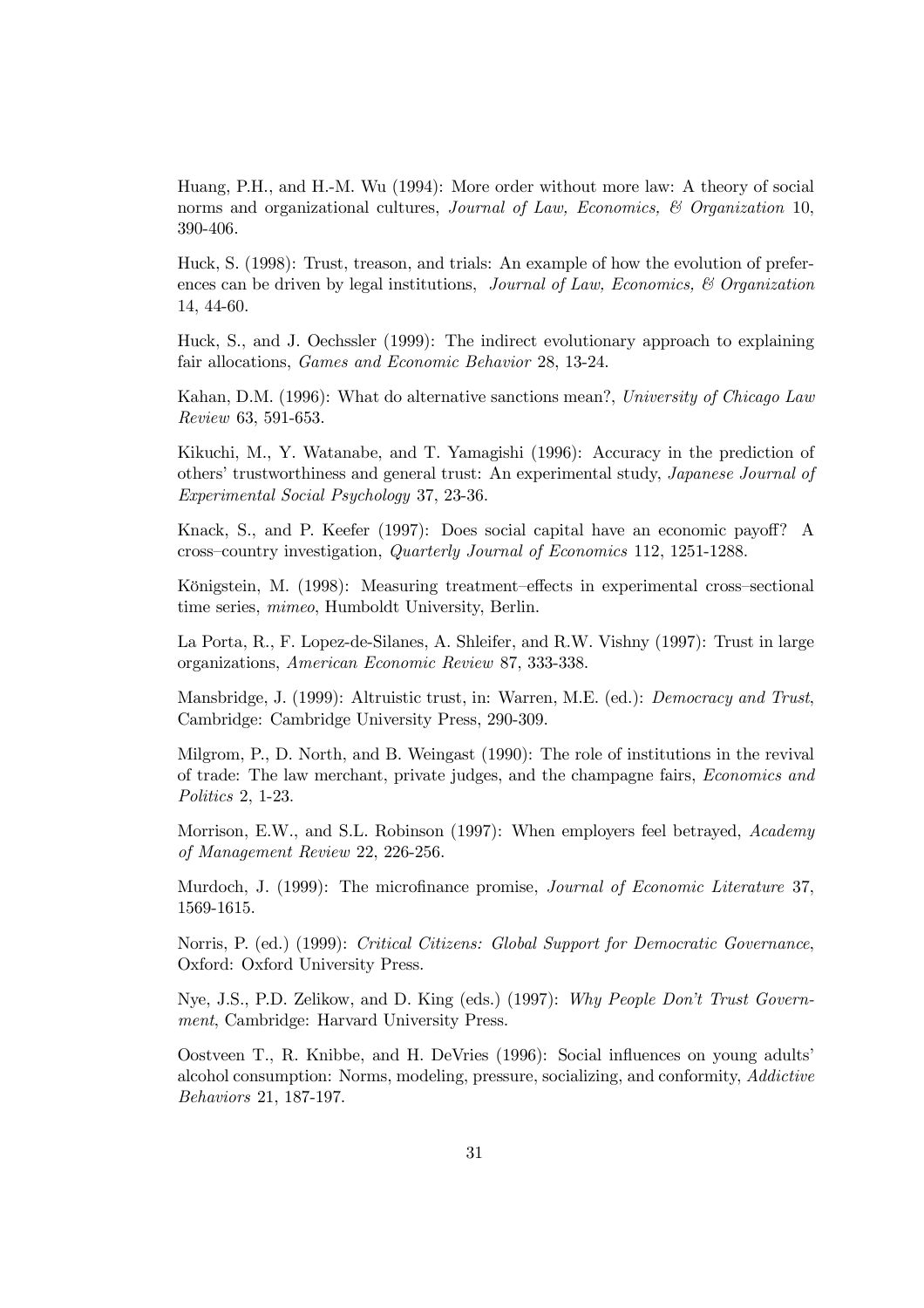Orbell, J., and R. Dawes (1991): A "cognitive miser" theory of cooperators' advantage, American Political Science Review 85, 515-528.

Ostrom, E. (1998): A behavioral approach to the rational choice theory of collective action: Presidential address, American Political Science Review 92, 1-22.

Ostrom E., R. Gardner, and J. Walker (1994): Rules, Games, and Common–Pool Resources, Ann Arbor: University of Michigan Press.

Putnam, R.D. (with R. Leonardi and R.Y. Nanetti) (1993): Making Democracy Work, Princeton: Princeton University Press.

Rabin, M. (1993): Incorporating fairness into game theory and economics, American Economic Review 83, 1281-1302.

Rose-Ackerman, S. (1999): Corruption and Government: Causes, Consequences and Reform, Cambridge: Cambridge University Press.

Rousseau, D.M. (1995): Psychological Contracts in Organizations: Understanding Written and Unwritten Agreements, Thousand Oaks: Sage.

Schlag, K.H. (1998): Why imitate, and if so, how? A boundedly rational approach to multi-armed bandits, Journal of Economic Theory 78, 130-56.

Schneider, M., P. Teske, M. Marschall, M. Mintrom, and C. Roch (1997): Institutional arrangements and the creation of social capital: The effects of public school choice, American Political Science Review 91, 82-93.

Selten, R., and R. Stoecker (1983): End behavior in finite prisoner's dilemma supergames, Journal of Economic Behavior and Organization 7, 47-70.

Simis, K. (1982): USSR: The Corrupt Society, New York: Simon and Schuster.

Smith, J.M., and P.A. Bell (1994): Conformity as a determinant of behavior in resource dilemma, Journal of Social Psychology 134, 191-200.

Sunstein, C.R. (1996): Social norms and social roles, Columbia Law Review 96, 903- 968.

Tarrow, S. (1996): Making social science work across space and time: A critical reflection on Robert Putnam's Making Democracy Work, American Political Science Review 90, 389-397.

Titmuss, R.M. (1970): The Gift Relationship, London: Unwin.

To, T. (1999): Risk and evolution, Economic Theory 13, 329-343.

Urberg, K.A. (1992): Locus of peer influence: Social crowd and best friend, *Journal of* Youth and Adolescence 21, 439-450.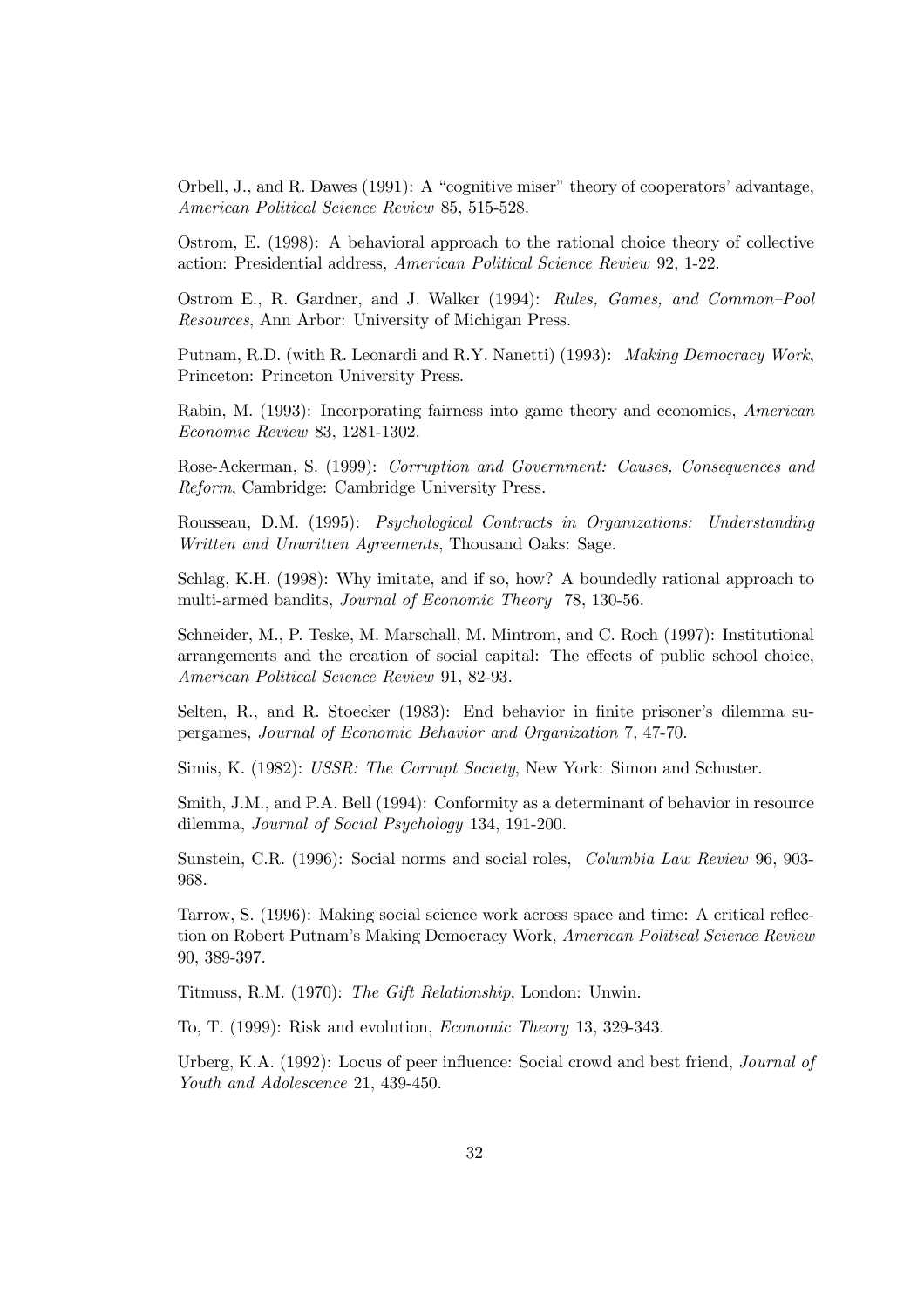Van Huyck, J.B., R.C. Battalio, and M.F. Walters (1995): Commitment versus discretion in the peasant–dictator game, Games and Economic Behavior 10, 143-170.

Varese, F. (1994): Is Sicily the future of Russia? Private protection and the rise of the Russian Mafia, Archives Européennes de Sociologie 35, 224-258.

Wintrobe, R. (1995): Some economics of ethnic capital formation and conflict, in: Breton, A., G. Galeotti, P. Salmon, and R. Wintrobe (eds.): Nationalism and Rationality, Cambridge: Cambridge University Press, 43-70.

Yamagishi, T., K.S. Cook, and M. Watanabe (1998): Uncertainty, trust and commitment formation in the United States and Japan, American Journal of Sociology 104, 165-194.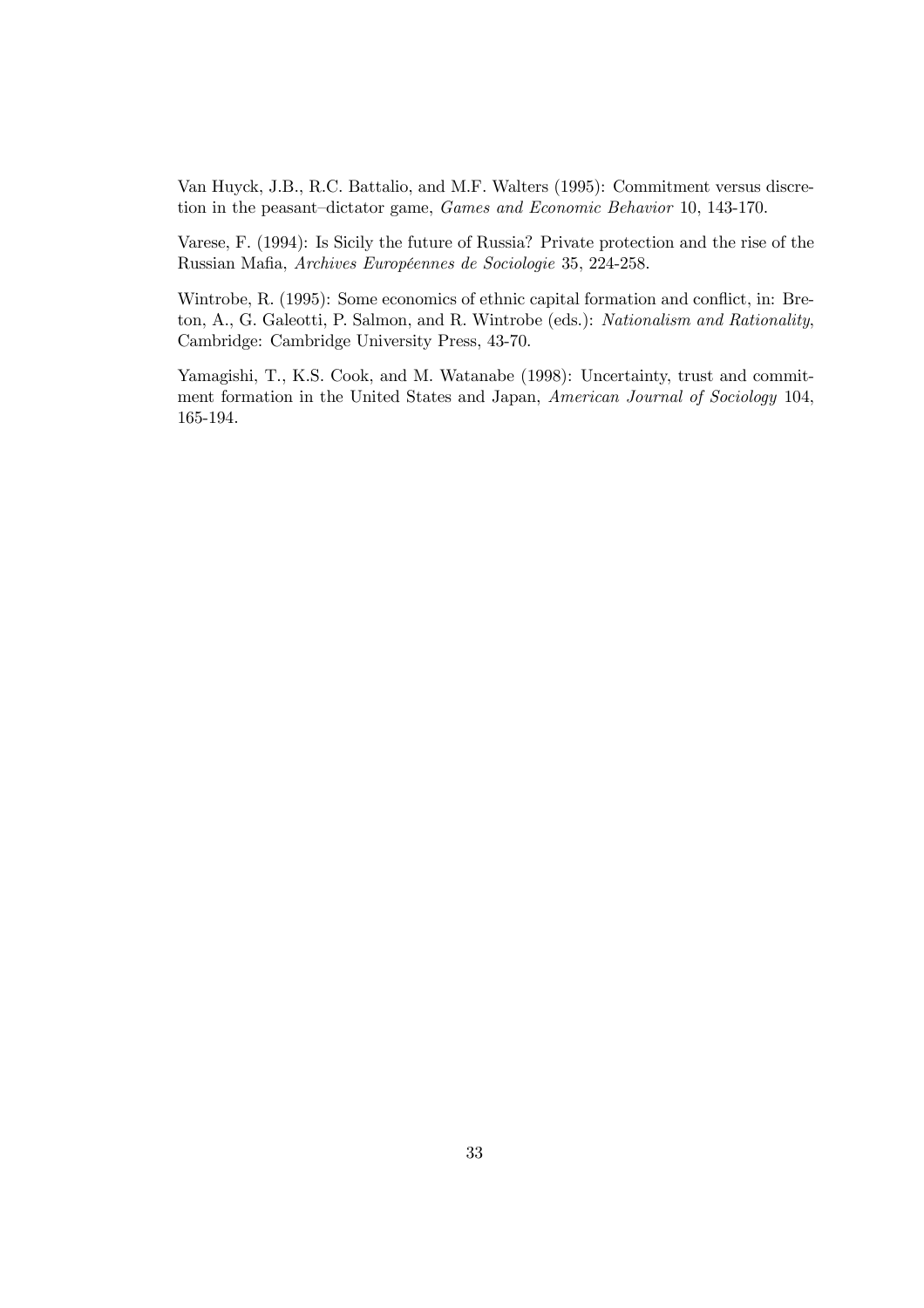#### **APPENDIX**

## A A stochastic model of individual preference adaptation

Consider a large population of individuals who may be heterogenous with respect to their preferences. Let be the finite set of possible preferences and  $\omega$  a typical element of this set. When individuals interact, their behavior and earnings depend on the exact situation they face and on the their types. For a given situation (e.g. a game which specifies only monetary payoffs) we can denote the monetary payoff of individual i as  $\pi_i(\omega_i, \omega_{-i})$  where  $\omega_{-i}$  denotes the types of all individuals  $i$  is interacting with. (For situations with multiple equilibria, this implies that there is a ready selection criterion at hand.) Individuals are matched by a matching scheme  $S$ , i.e.,  $S$  maps the set of individuals itself. The average payoff individuals of a certain type  $\omega'$  earn depends on  $\omega'$ , S, and the current profile of types, denoted by the cumulative distribution function  $F(\omega)$ . It can be written as  $\Pi(\omega', S, F(\omega))$  or as  $\Pi(\omega')$ . For convenience, we restrict ourselves to discrete time, t being the time index. Accordingly, let  $f^t(\omega)$  denote the share of individuals who are of type  $\omega$  at time t. The expression  $f^{t+1}(\omega) - f^t(\omega)$  $\frac{d\omega - f'(\omega)}{f'(\omega)} = g(\omega)$  reflects the growth rate of type  $\omega$ .

We assume that preference changes occur stochastically and within individuals. Let  $q(\omega', \omega'')$  be the probability that an individual's preference  $\omega'$  changes to  $\omega''$ . Obviously,  $\sum_{\omega''} q(\omega', \omega'') = 1$ . Furthermore, we assume that these probabilities depend on two factors, economic success and conformity.<sup>29</sup> To capture the role of conformity we assume

<sup>&</sup>lt;sup>29</sup> The role of conformity in shaping cultural evolution has been pointed out by Boyd and Richerson (1985). For a discussion of this and an alternative modelling approach see Bowles (1999). How conformity can affect consumption preferences is, for example, illustrated in Urberg (1992) who deals with smoking, or in Oostveen, Knibbe, and DeVries (1996) who deal with drinking. Experimental evidence in the context of resource dilemmas can be found, for example, in Smith and Bell (1994). For economic models incorporating conformity, see Bernheim (1994) or Akerlof (1997).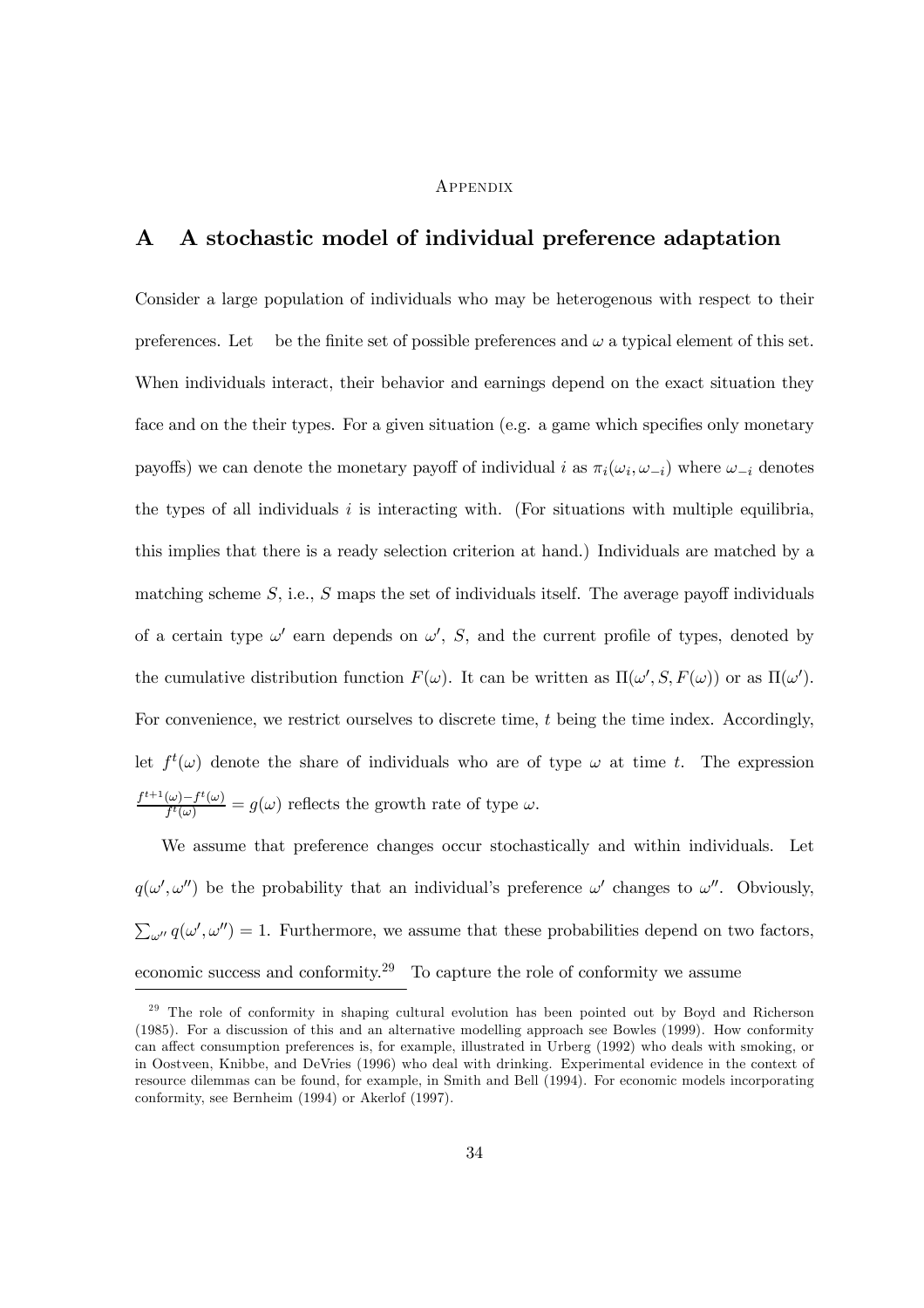**Assumption 1 (conformity)** Ceteris paribus,  $q(\omega', \omega'')$  is proportional to  $f(\omega'')$ .

Assumption 1 implies that  $q(\omega', \omega'')$  can be written as  $f(\omega'')$  times some other function  $Q(\omega', \omega'')$ . In order to embed the role of economic success we assume the following.

Assumption 2 (economic success)  $Q(\omega', \omega'')$  only depends on  $\Pi(\omega'')$  and is strictly increasing in it.

This gives rise to a stochastic process where  $F(\omega)$  develops over time. Below we will show that under certain additional (regularity) assumptions such a process behaves like a growth–monotonic evolutionary process, i.e., like a process assumed in the main body of the paper where shares of types grow according to their relative economic success. These assumptions are

**Assumption 3 (regularity)** (a) The matching scheme S specifies random matching. (b)

The population is large enough for the law of large numbers to apply.

Theorem 3 Under Assumptions 1 to 3 the dynamic process of individual preference adaptation behaves like a growth–monotonic evolutionary process, i.e.  $g(\omega') > g(\omega'') \Leftrightarrow \Pi(\omega') >$  $\Pi(\omega'').$ 

**Proof.** With Assumptions 1 and 3 we can write

$$
f^{t+1}(\omega') = \sum_{\omega} f^t(\omega) Q(\omega, \omega') f^t(\omega').
$$

Therefore,

$$
g(\omega') > g(\omega'') \Leftrightarrow \sum_{\omega} f^t(\omega) Q(\omega, \omega') > \sum_{\omega} f^t(\omega) Q(\omega, \omega'').
$$

Due to Assumption 2  $Q(\omega, \omega') > Q(\omega, \omega'') \Leftrightarrow \Pi(\omega') > \Pi(\omega'')$ . Hence, the claim follows.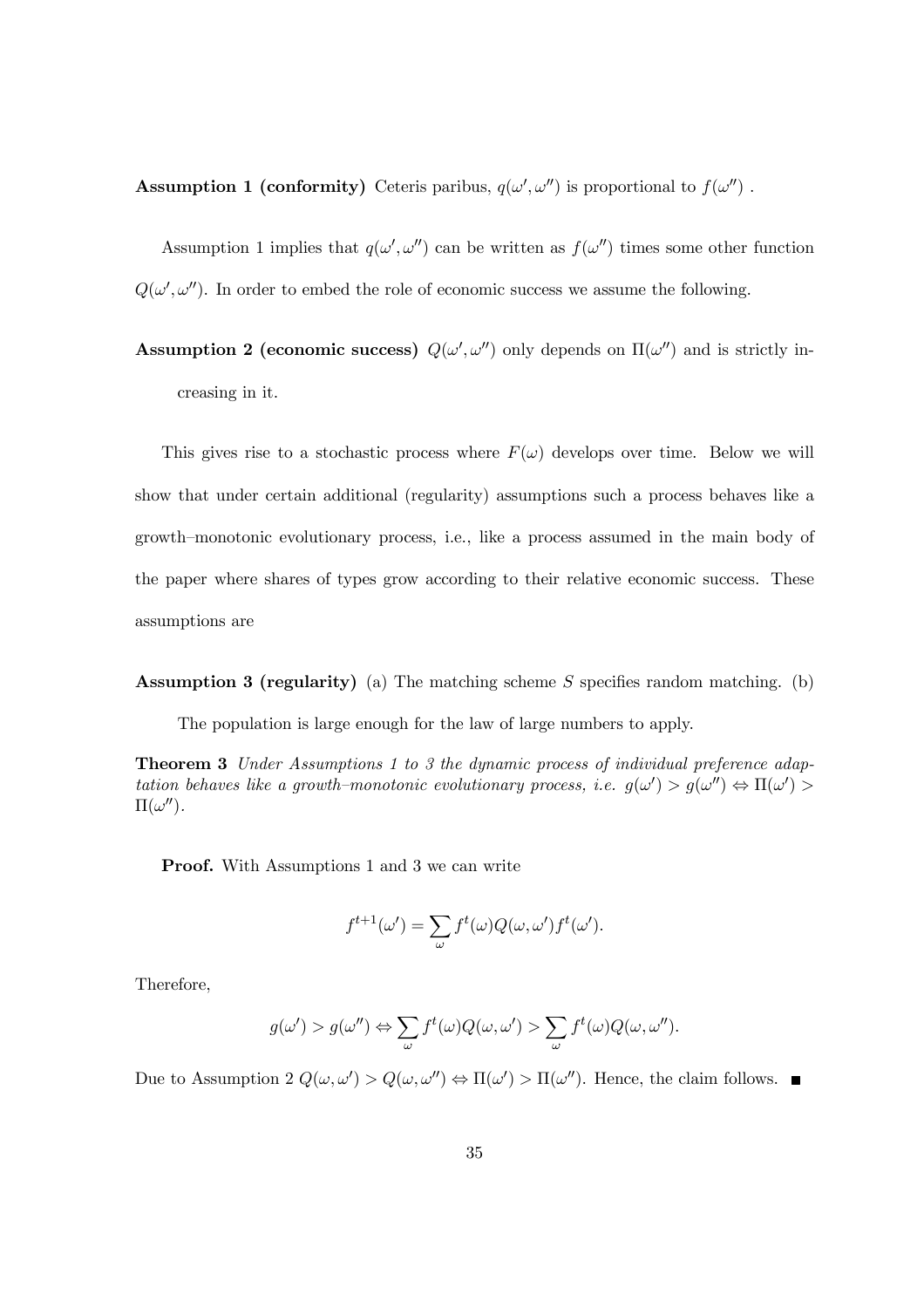The widely used replicator dynamics belong to the class of growth–monotonic evolutionary processes and it is easy to see when a process of individual preference adaptation behaves like the replicator dynamics.

Corollary 4 If  $q(\omega', \omega'') = \frac{\Pi(\omega'')}{\sum f(\omega)\Pi}$  $\frac{\Pi(\omega^{\alpha})}{\omega}f(\omega)\Pi(\omega) f(\omega'')$  the process of individual preference adaptation behaves like the replicator dynamics.

Proof. Straightforward. ■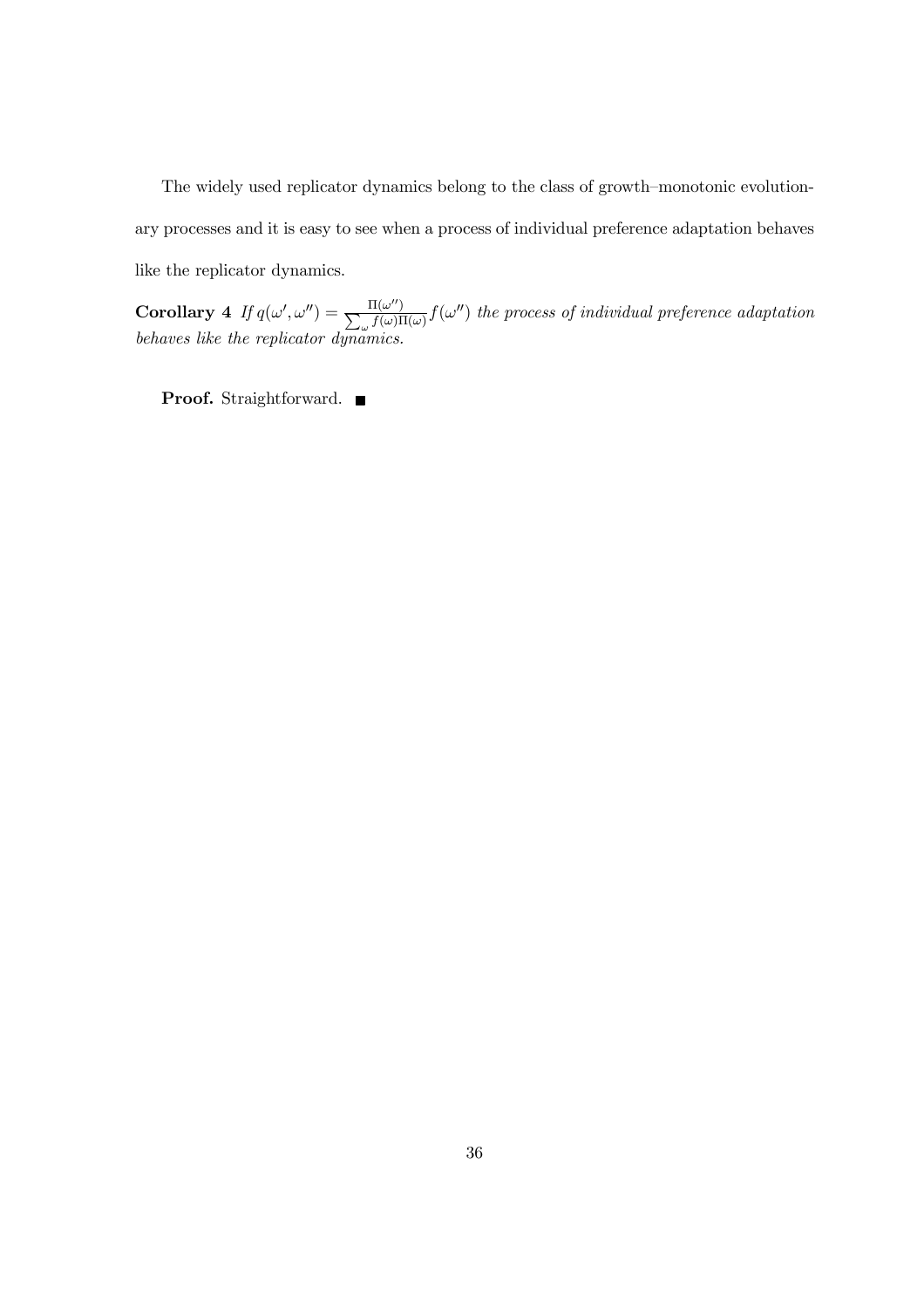## B A simple case with imperfect signals

Suppose first movers receive, prior to making their decision whether or not to enter the contract, a signal  $s \in \mathbb{R}$ . The signal technology is the following: If player 2's true type is H, the signal is  $1 + \varepsilon$ , with  $\varepsilon$  being normally distributed with mean zero and variance  $\sigma^2$ . If player 2's true type is M, the signal is  $0 + \varepsilon$ , with  $\varepsilon$  coming from the same normal distribution.

How will player 1 decide about whether to enter the contract? Nothing changes in case of  $p > \frac{a}{1+a}$ : She will always enter. (This follows from the fact that she even enters when she knows for sure that player 2 is of type M.) In case of  $p < \frac{a}{1+}$  $\frac{a}{1+a}$  player 1 has to update her beliefs about the type of her partner by using Bayes' rule. And if and only if the probability for player 2 being of type is large enough, she will enter. Hence, there will be a critical value  $\overline{s}$  such that player 1 enters if  $s \geq \overline{s}$  and stays out otherwise.

Given  $\bar{s}$  and the signal technology one can now compute the probabilities with which the two different types are offered contracts. And using these probabilities one can calculate the expected payoffs of both types or, in a population model, the average payoff of both types. Obviously,  $H$ –types will always get more contracts than  $M$ –types. (That signal s exceeds  $\overline{s}$  is more likely for H–types.) On the other hand, M–types benefit from profitable breach. Which of these two effects is the stronger one critically depends on how noisy the signal is, i.e., on the variance  $\sigma^2$ .

There are two boundary cases: (i)  $\sigma \to 0$ , the case of a perfect signal, where the first effect is stronger than the second (and where trustworthiness is crowded in). (ii)  $\sigma \to \infty$ , the case without a signal where the second effect is stronger (and trustworthiness is crowded out).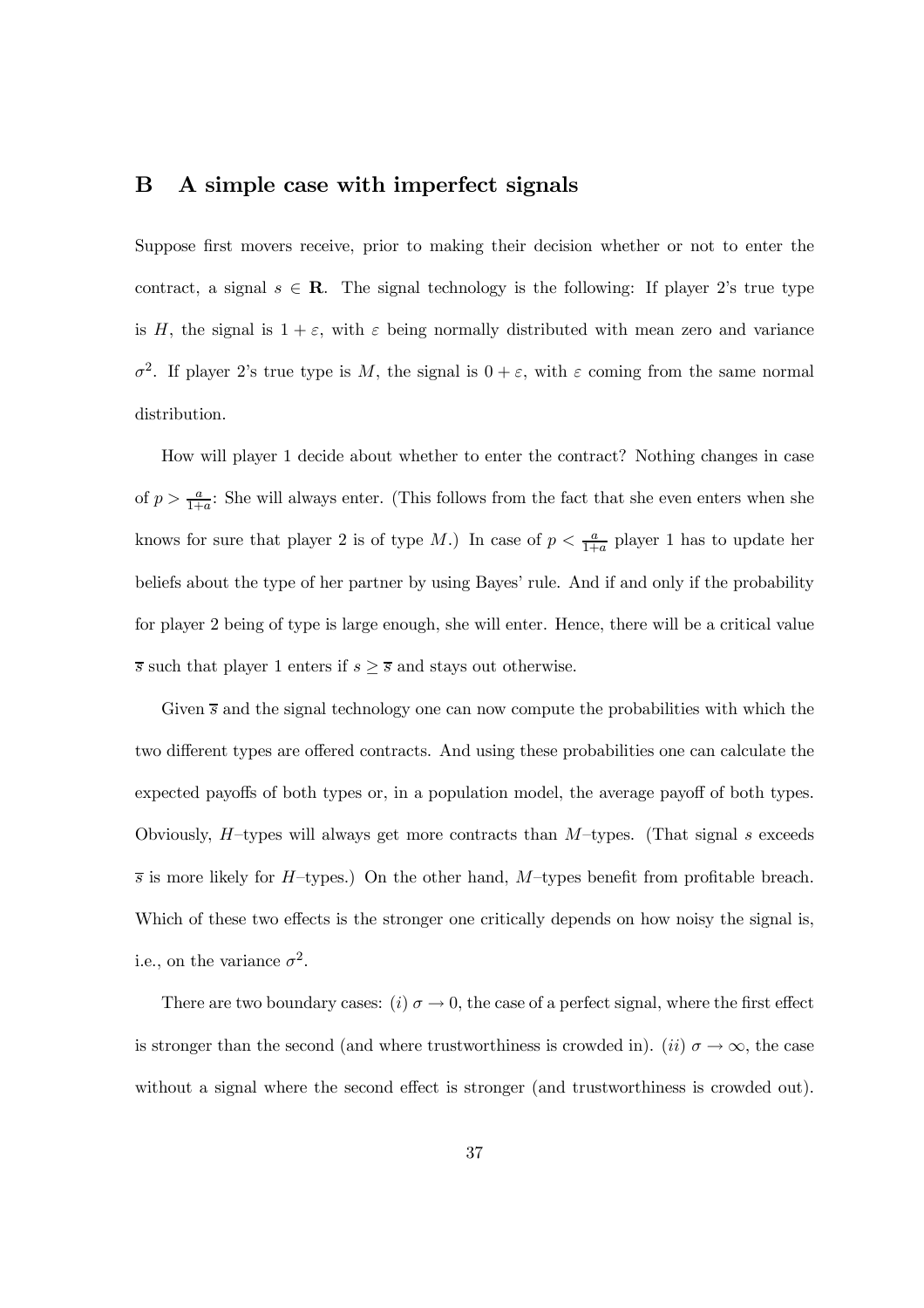Obviously, one can now find a critical standard deviation,  $\overline{\sigma}$ , inducing identical expected monetary payoffs for both types. If the standard deviation is above this level,  $M$ -types will earn more than  $H$ -types and the third result of Proposition 2 would be reversed. If the standard deviation is, however, below this level the original result is resurrected.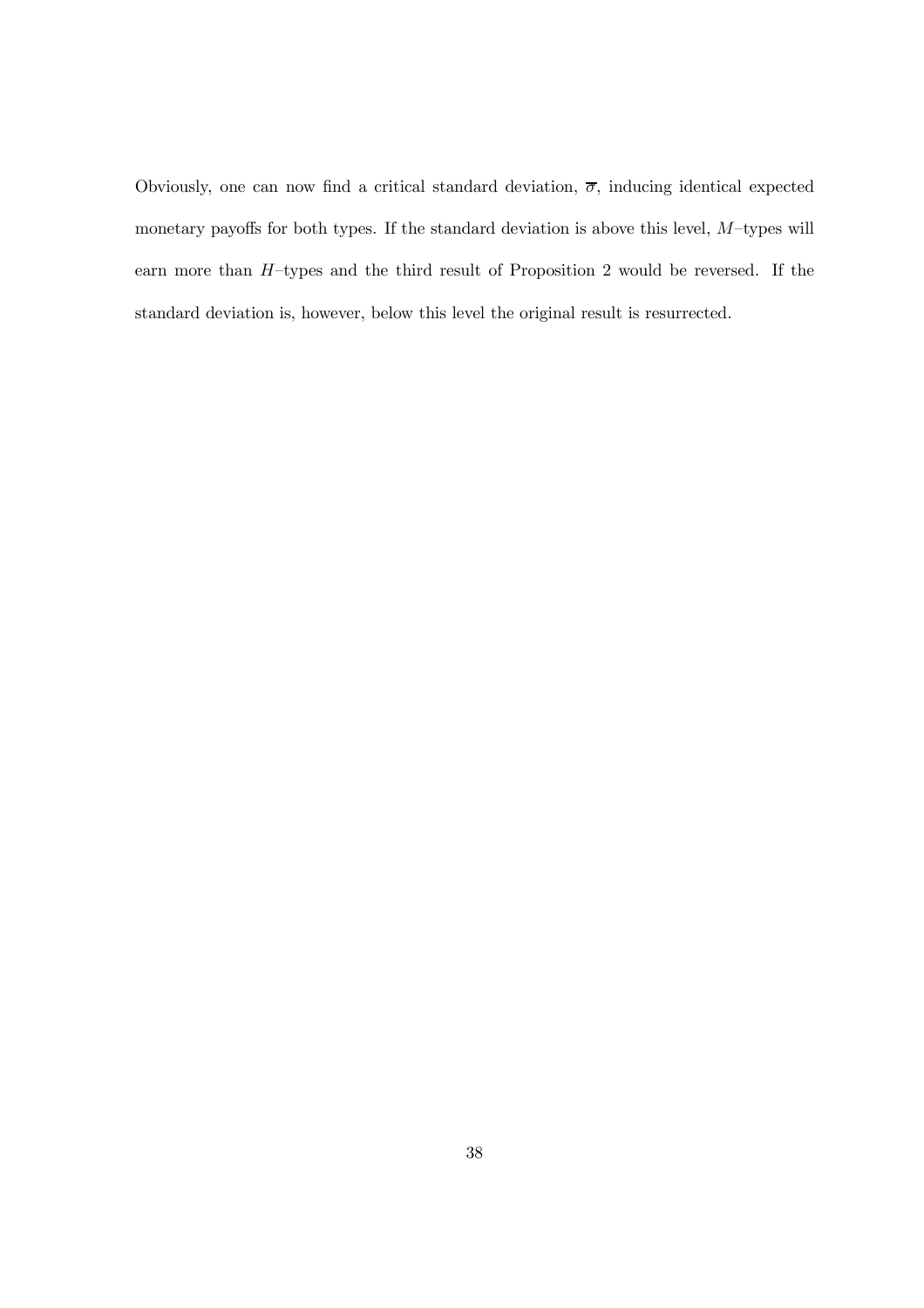## C Sample instructions

 $for\ random\ matching,\ medium\ probability,\ player\ 1\ and\ the\ first\ phase\ of\ the\ experiment$ 

Welcome to this research project!

You are participating in a study in which you have the opportunity to earn cash. The actual amount of cash you will earn depends on your choices and the choices of other persons. At the end of the study, the amount of cash earned will be added to your show–up fee and paid to you in cash.

What the study is about:

The study is on how people decide. You are randomly matched with another person present in this room. You and the other person have to choose between two alternatives. The payoff table tells you how much money you earn depending on what you choose and what the other person chooses.

How the study is conducted:

The study is conducted anonymously, without communication between the participants, and repeated 9 rounds. Participants are only identified by a letter or a number called "code number". Neither the other participants nor the researcher will ever know how you decided. You are randomly matched with another person after each round. You will never interact with the same person again.

You are person 1.

Start of the study

Round 1:

The payoff table reads as follows:

First you have to choose between A and B.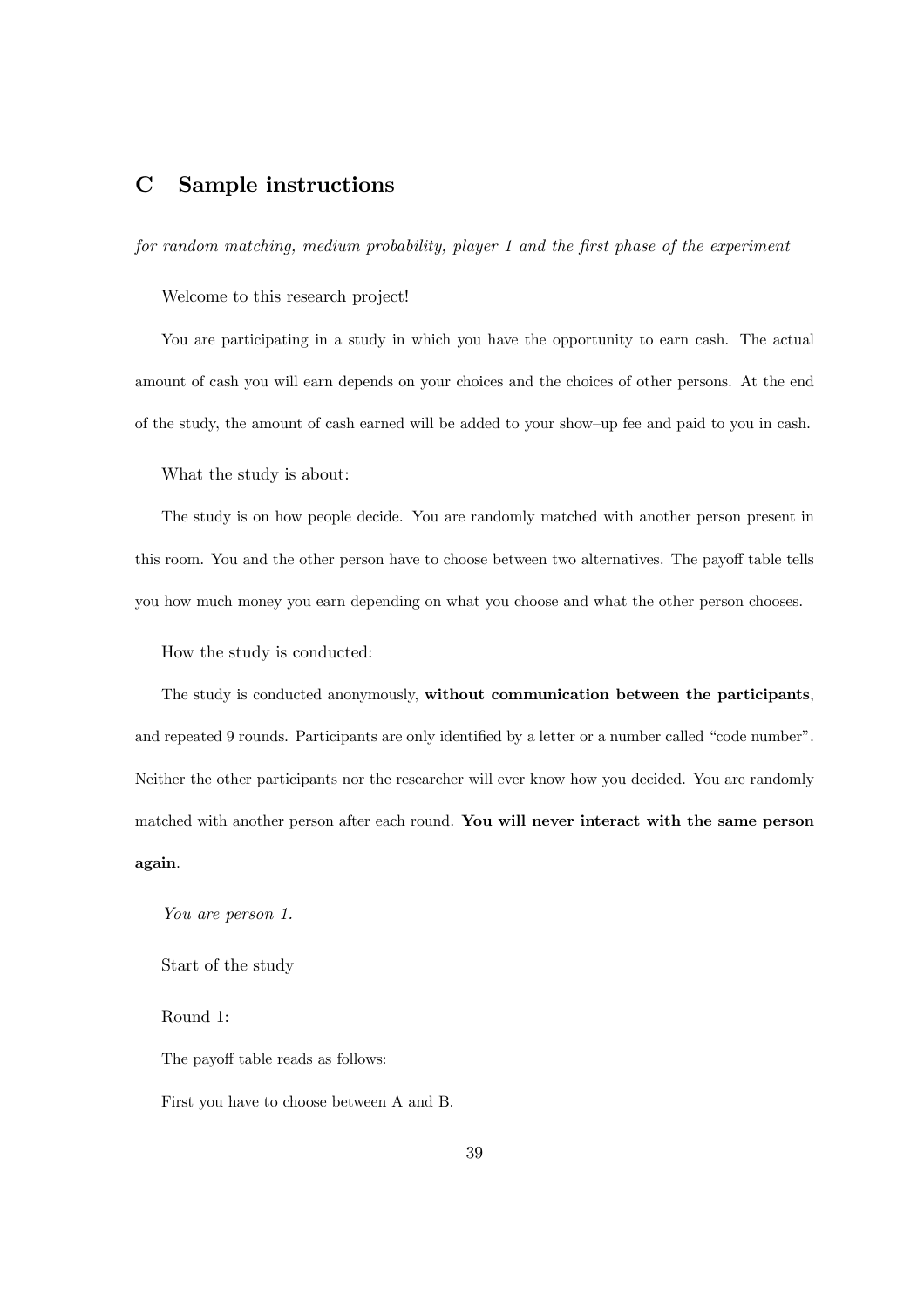If you choose A, you and the other person receive 50 cents each.

If you choose B, the other person 2 gets to choose between Y and Z.

If person 2 chooses Y, you and person 2 receive 150 cents each.

If the other person chooses Z, chance decides about your earnings.

You earn 150 cents with probability 0.5 ( $\alpha$ ) and 20 cents with probability 0.5 ( $\beta$ ), i.e. your expected earnings after a chance move are 85 cents.

The other person earns 120 cents with probability 0.5  $(\alpha)$  and 250 cents with probability 0.5  $(\beta)$ , i.e. his or her expected earnings after a chance move are 185 cents.

| $\mathbf{v}_1 \mathbf{v}_2 \mathbf{v}_3$ |                      |                |                |  |  |
|------------------------------------------|----------------------|----------------|----------------|--|--|
| Who decides                              | Alternatives         | Earnings for 1 | Earnings for 2 |  |  |
| Person 1                                 | A                    | 50             | 50             |  |  |
|                                          | B                    |                |                |  |  |
| Person 2                                 | Y                    | 150            | 150            |  |  |
|                                          | Z                    |                | $\rightarrow$  |  |  |
| Chance                                   | $\alpha$ (prob = .5) | 150            | 120            |  |  |
|                                          | $\beta$ (prob = .5)  | 20             | 250            |  |  |

Payoff Table

Now, please open your envelope. It contains 9 decision sheets and a code number sheet. Please take everything out of the envelope. Keep the code number sheet. Then choose between A and B. Indicate your choice on the decision sheet marked "Round 1", put this decision sheet back into the envelope and put it into the box which we will pass around. Keep all other decision sheets.

Persons 2 are randomly allocated an envelope and asked to look at your decision and—if they get to make a choice—indicate their choice of either Y and Z on the decision sheet. Decision sheets will be put back into the envelope and into the box.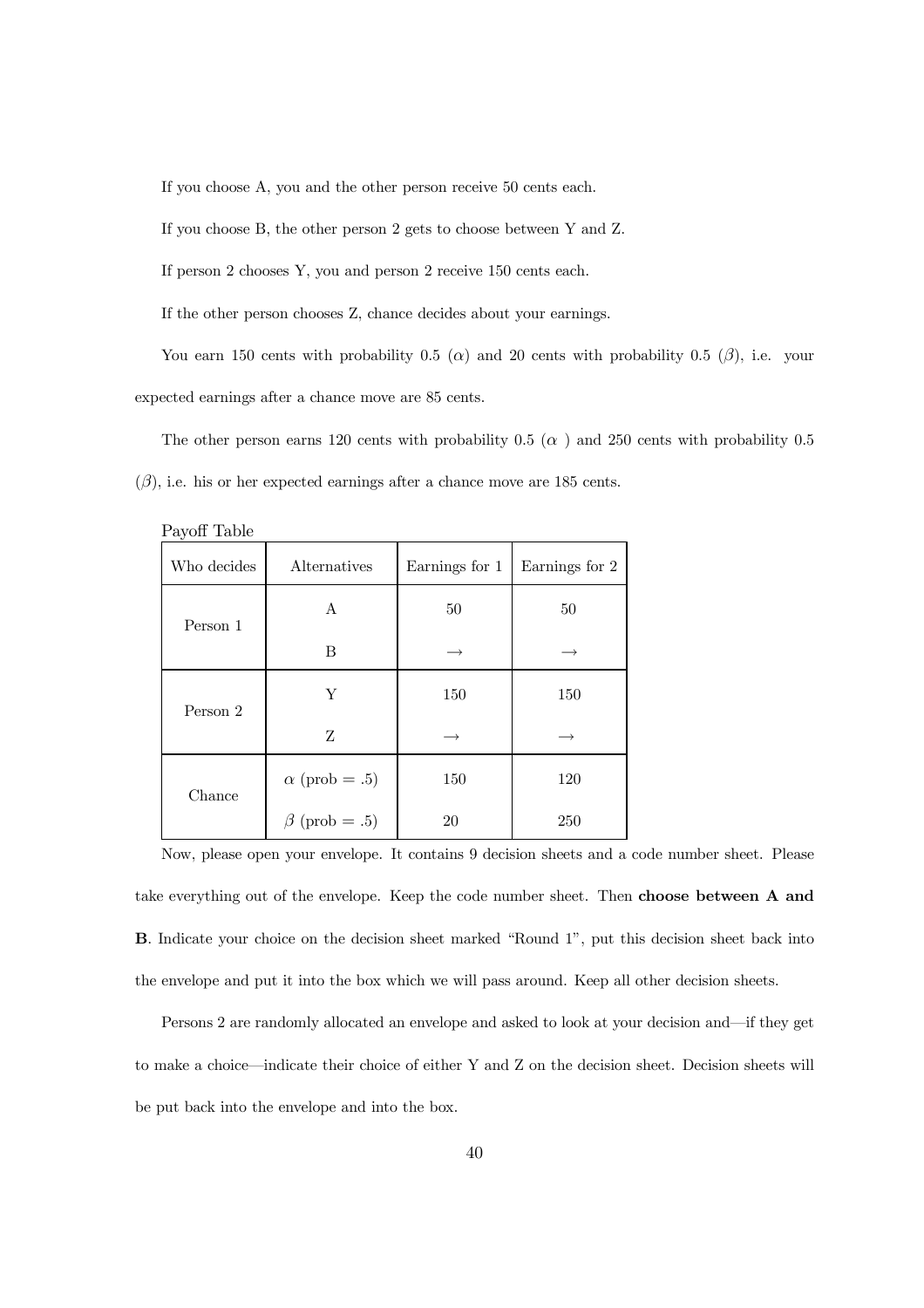We collect all decision sheets and count how many people in this room chose A, B, Y, and Z, respectively, and inform all of you of the aggregate outcome of the first round. We then give you the envelope back. Please take the decision out. The information on the decision sheet is private. Please do not share it with anybody else.

Chance now decides whether  $\alpha$  or  $\beta$  will be realized in this round. For this purpose we draw a card from a pile with 5 red and 5 black cards. Red implies  $\alpha$ , black implies  $\beta$ .

We determine your earnings according to your choice and the choice of the other person after the study is over. Your earnings will be paid to you in cash.

End of round 1.